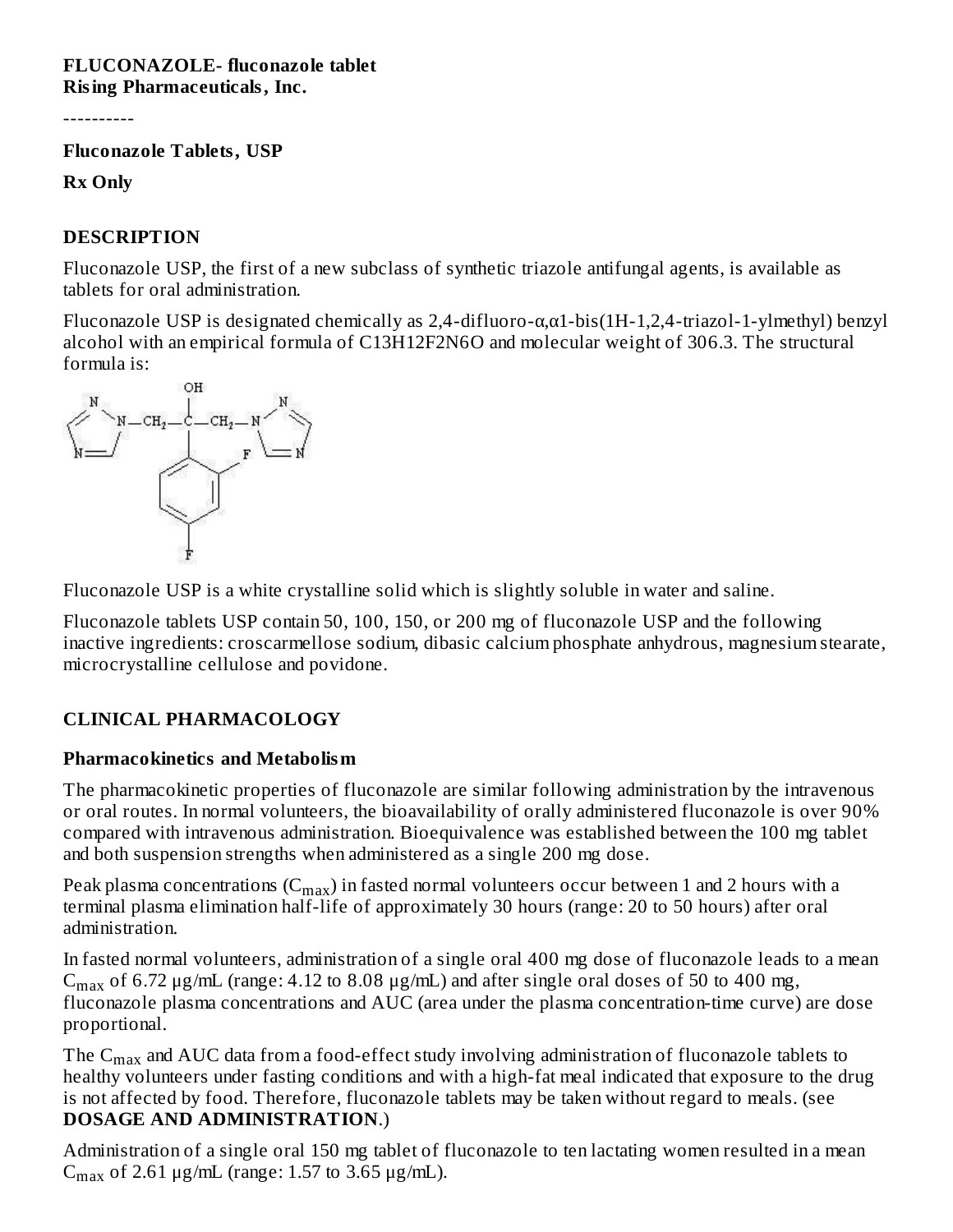Steady-state concentrations are reached within 5 to10 days following oral doses of 50 to 400 mg given once daily. Administration of a loading dose (on day 1) of twice the usual daily dose results in plasma concentrations close to steady state by the second day. The apparent volume of distribution of fluconazole approximates that of total body water. Plasma protein binding is low (11 to 12%). Following either single- or multiple-oral doses for up to 14 days, fluconazole penetrates into all body fluids studied (see table below). In normal volunteers, saliva concentrations of fluconazole were equal to or slightly greater than plasma concentrations regardless of dose, route, or duration of dosing. In patients with bronchiectasis, sputum concentrations of fluconazole following a single 150 mg oral dose were equal to plasma concentrations at both 4 and 24 hours post dose. In patients with fungal meningitis, fluconazole concentrations in the CSF are approximately 80% of the corresponding plasma concentrations.

A single oral 150 mg dose of fluconazole administered to 27 patients penetrated into vaginal tissue, resulting in tissue: plasma ratios ranging from 0.94 to 1.14 over the first 48 hours following dosing.

A single oral 150 mg dose of fluconazole administered to 14 patients penetrated into vaginal fluid, resulting in fluid:plasma ratios ranging from 0.36 to 0.71 over the first 72 hours following dosing.

| <b>Tissue or Fluid</b>           | <b>Ratio of Fluconazole</b><br><b>Tissue (Fluid)/Plasma Concentration*</b> |
|----------------------------------|----------------------------------------------------------------------------|
| Cerebrospinal fluid <sup>†</sup> | $0.5 \text{ to } 0.9$                                                      |
| Saliva                           |                                                                            |
| Sputum                           |                                                                            |
| <b>Blister fluid</b>             |                                                                            |
| Urine                            | 10                                                                         |
| Normal skin                      | 10                                                                         |
| Nails                            |                                                                            |
| Blister skin                     | 2                                                                          |
| Vaginal tissue                   |                                                                            |
| Vaginal fluid                    | $0.4$ to $0.7$                                                             |

\* Relative to concurrent concentrations in plasma in subjects with normal renal function.

† Independent of degree of meningeal inflammation.

In normal volunteers, fluconazole is cleared primarily by renal excretion, with approximately 80% of the administered dose appearing in the urine as unchanged drug. About 11% of the dose is excreted in the urine as metabolites.

The pharmacokinetics of fluconazole are markedly affected by reduction in renal function. There is an inverse relationship between the elimination half-life and creatinine clearance. The dose of fluconazole may need to be reduced in patients with impaired renal function. (See **DOSAGE AND ADMINISTRATION**.) A 3-hour hemodialysis session decreases plasma concentrations by approximately 50%.

In normal volunteers, fluconazole administration (doses ranging from 200 mg to 400 mg once daily for up to 14 days) was associated with small and inconsistent effects on testosterone concentrations, endogenous corticosteroid concentrations, and the ACTH-stimulated cortisol response.

#### **Pharmacokinetics in Children**

In children, the following pharmacokinetic data {Mean (% cv)} have been reported:

| Age     | Dose    | _learance   | <b>Half-life</b> | $\mathbf{u}$ max   | $V$ ds s |
|---------|---------|-------------|------------------|--------------------|----------|
| Studied | (mg/kg) | (mL/min/kg) | (Hours)          | $(\mu\text{g/mL})$ | $L/kg$ ) |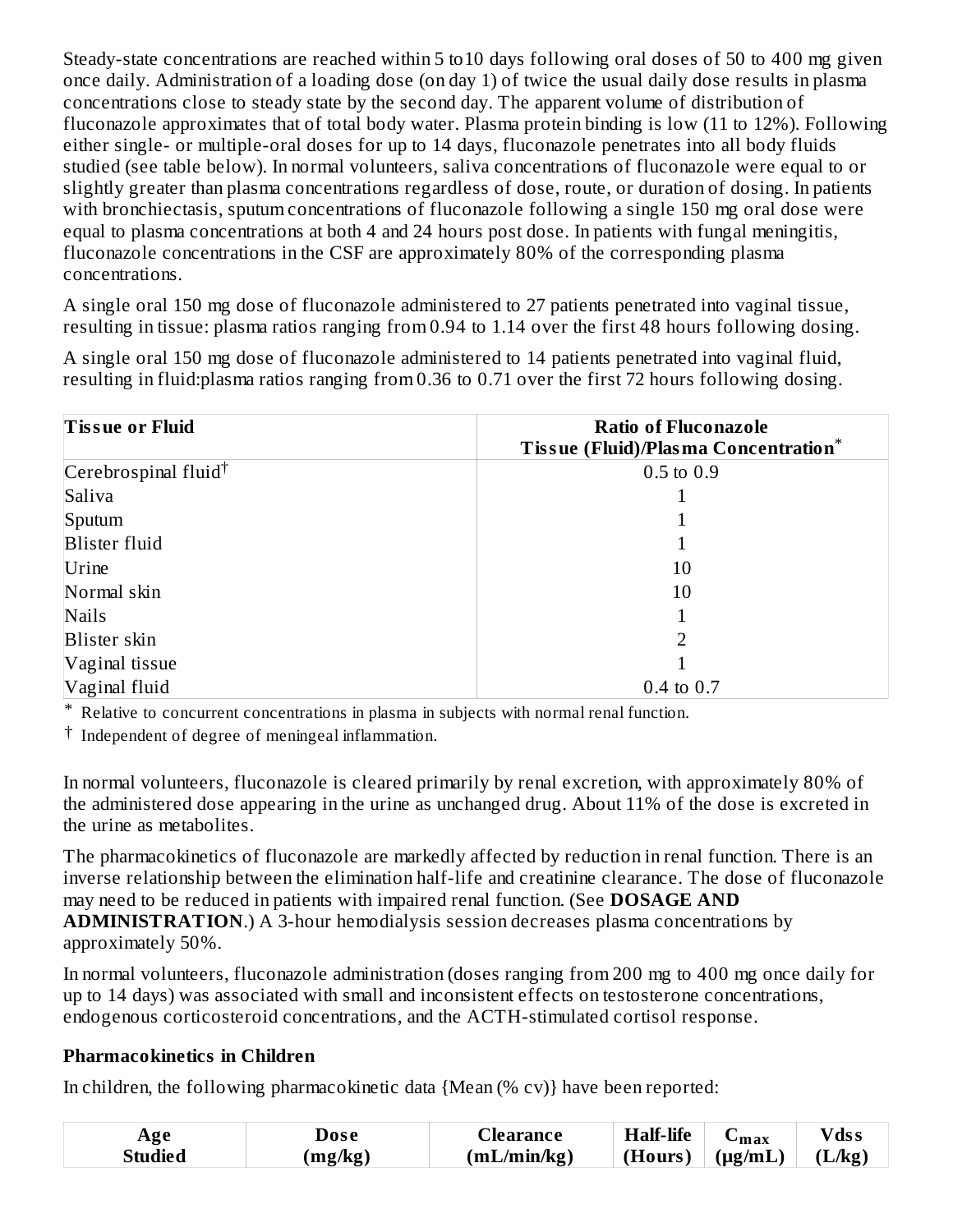| 9 Months-13 years   | Single-Oral<br>$2 \text{ mg/kg}$ | 0.40(38%)<br>$N=14$   | 25.0 | 2.9(22%)<br>$N=16$  |                         |
|---------------------|----------------------------------|-----------------------|------|---------------------|-------------------------|
| $9$ Months-13 years | Single-Oral<br>$8 \text{ mg/kg}$ | 0.51(60%)<br>$N=15$   | 19.5 | 9.8(20%)<br>$N=15$  |                         |
| $5-15$ years        | Multiple IV<br>$2 \text{ mg/kg}$ | $0.49(40\%)$<br>$N=4$ | 17.4 | 5.5(25%)<br>$N=5$   | 0.722<br>(36%)<br>$N=4$ |
| $5-15$ years        | Multiple IV<br>$4 \text{ mg/kg}$ | 0.59(64%)<br>$N=5$    | 15.2 | 11.4 (44%)<br>$N=6$ | 0.729<br>(33%)<br>$N=5$ |
| $5-15$ years        | Multiple IV<br>$8 \text{ mg/kg}$ | 0.66(31%)<br>$N=7$    | 17.6 | 14.1 (22%)<br>$N=8$ | 1.069<br>(37%)<br>$N=7$ |

Clearance corrected for body weight was not affected by age in these studies. Mean body clearance in adults is reported to be 0.23 (17%) mL/min/kg.

In premature newborns (gestational age 26 to 29 weeks), the mean (%cv) clearance within 36 hours of birth was 0.180 (35%,  $N=7$ ) mL/min/kg, which increased with time to a mean of 0.218 (31%,  $N=9$ ) mL/min/kg six days later and 0.333 (56%, N=4) mL/min/kg 12 days later. Similarly, the half-life was 73.6 hours, which decreased with time to a mean of 53.2 hours six days later and 46.6 hours 12 days later.

## **Pharmacokinetics in Elderly**

A pharmacokinetic study was conducted in 22 subjects, 65 years of age or older receiving a single 50 mg oral dose of fluconazole. Ten of these patients were concomitantly receiving diuretics. The  $\mathsf{C}_{\max}$ was 1.54  $\mu$ g/mL and occurred at 1.3 hours post dose. The mean AUC was 76.4  $\pm$  20.3  $\mu$ g/mL, and the mean terminal half-life was 46.2 hours. These pharmacokinetic parameter values are higher than analogous values reported for normal young male volunteers. Coadministration of diuretics did not significantly alter AUC or  $\mathsf{C}_{\max}$ . In addition, creatinine clearance (74 mL/min), the percent of drug recovered unchanged in urine (0-24 hr, 22%), and the fluconazole renal clearance estimates (0.124 mL/min/kg) for the elderly were generally lower than those of younger volunteers. Thus, the alteration of fluconazole disposition in the elderly appears to be related to reduced renal function characteristic of this group. A plot of each subject's terminal elimination half-life versus creatinine clearance compared with the predicted half-life – creatinine clearance curve derived from normal subjects and subjects with varying degrees of renal insufficiency indicated that 21 of 22 subjects fell within the 95% confidence limit of the predicted half-life – creatinine clearance curves. These results are consistent with the hypothesis that higher values for the pharmacokinetic parameters observed in the elderly subjects compared with normal young male volunteers are due to the decreased kidney function that is expected in the elderly.

## **Drug Interaction Studies**

*Oral contraceptives:* Oral contraceptives were administered as a single dose both before and after the oral administration of fluconazole 50 mg once daily for 10 days in 10 healthy women. There was no significant difference in ethinyl estradiol or levonorgestrel AUC after the administration of 50 mg of fluconazole. The mean increase in ethinyl estradiol AUC was 6% (range: –47 to 108%) and levonorgestrel AUC increased 17% (range: –33 to 141%).

In a second study, twenty-five normal females received daily doses of both 200 mg fluconazole tablets or placebo for two, ten-day periods. The treatment cycles were one month apart with all subjects receiving fluconazole during one cycle and placebo during the other. The order of study treatment was random. Single doses of an oral contraceptive tablet containing levonorgestrel and ethinyl estradiol were administered on the final treatment day (day 10) of both cycles. Following administration of 200 mg of fluconazole, the mean percentage increase of AUC for levonorgestrel compared to placebo was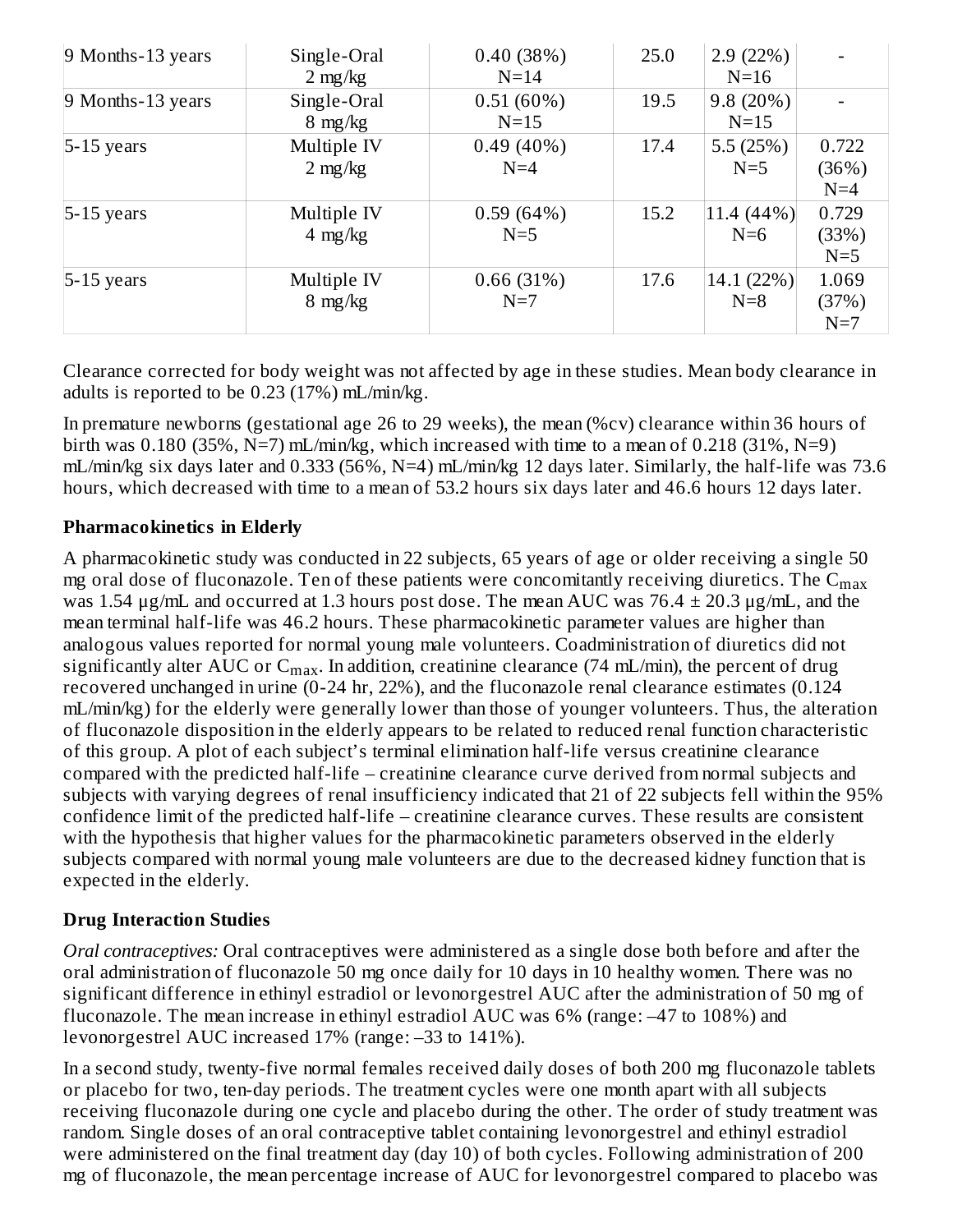25% (range: –12 to 82%) and the mean percentage increase for ethinyl estradiol compared to placebo was 38% (range: –11 to 101%). Both of these increases were statistically significantly different from placebo.

A third study evaluated the potential interaction of once weekly dosing of fluconazole 300 mg to 21 normal females taking an oral contraceptive containing ethinyl estradiol and norethindrone. In this placebo-controlled, double-blind, randomized, two-way crossover study carried out over three cycles of oral contraceptive treatment, fluconazole dosing resulted in small increases in the mean AUCs of ethinyl estradiol and norethindrone compared to similar placebo dosing. The mean AUCs of ethinyl estradiol and norethindrone increased by 24% (95% C.I. range: 18-31%) and 13% (95% C.I. range: 8- 18%), respectively, relative to placebo. Fluconazole treatment did not cause a decrease in the ethinyl estradiol AUC of any individual subject in this study compared to placebo dosing. The individual AUC values of norethindrone decreased very slightly (<5%) in 3 of the 21 subjects after fluconazole treatment.

*Cimetidine:* Fluconazole 100 mg was administered as a single oral dose alone and two hours after a single dose of cimetidine 400 mg to six healthy male volunteers. After the administration of cimetidine, there was a significant decrease in fluconazole  $\mathop{\rm AUC}\nolimits$  and  $\mathop{\rm C_{max}}\nolimits.$  There was a mean  $\pm$  SD decrease in fluconazole AUC of 13%  $\pm$  11% (range: –3.4 to –31%) and C $_{\rm max}$  decreased 19%  $\pm$  14% (range: –5 to – 40%). However, the administration of cimetidine 600 mg to 900 mg intravenously over a four-hour period (from one hour before to 3 hours after a single oral dose of fluconazole 200 mg) did not affect the bioavailability or pharmacokinetics of fluconazole in 24 healthy male volunteers.

*Antacid:* Administration of Maalox $^{\circledR}$  (20 mL) to 14 normal male volunteers immediately prior to a single dose of fluconazole 100 mg had no effect on the absorption or elimination of fluconazole.

*Hydrochlorothiazide:* Concomitant oral administration of 100 mg fluconazole and 50 mg hydrochlorothiazide for 10 days in 13 normal volunteers resulted in a significant increase in fluconazole AUC and  $\rm{C_{max}}$  compared to fluconazole given alone. There was a mean  $\pm$  SD increase in fluconazole AUC and C<sub>max</sub> of 45%  $\pm$  31% (range: 19 to 114%) and 43%  $\pm$  31% (range: 19 to 122%), respectively. These changes are attributed to a mean  $\pm$  SD reduction in renal clearance of 30%  $\pm$  12% (range:  $-10$  to  $-50\%$ ).

*Rifampin:* Administration of a single oral 200 mg dose of fluconazole after 15 days of rifampin administered as 600 mg daily in eight healthy male volunteers resulted in a significant decrease in fluconazole AUC and a significant increase in apparent oral clearance of fluconazole. There was a mean  $\pm$  SD reduction in fluconazole AUC of 23%  $\pm$  9% (range: -13 to -42%). Apparent oral clearance of fluconazole increased 32%  $\pm$  17% (range: 16 to 72%). Fluconazole half-life decreased from 33.4  $\pm$ 4.4 hours to  $26.8 \pm 3.9$  hours. (See **PRECAUTIONS**.)

*Warfarin:* There was a significant increase in prothrombin time response (area under the prothrombin time-time curve) following a single dose of warfarin (15 mg) administered to 13 normal male volunteers following oral fluconazole 200 mg administered daily for 14 days as compared to the administration of warfarin alone. There was a mean  $\pm$  SD increase in the prothrombin time response (area under the prothrombin time-time curve) of 7% ± 4% (range: –2 to 13%). (See **PRECAUTIONS**.) Mean is based on data from 12 subjects as one of 13 subjects experienced a 2-fold increase in his prothrombin time response.

*Phenytoin:* Phenytoin AUC was determined after 4 days of phenytoin dosing (200 mg daily, orally for 3 days followed by 250 mg intravenously for one dose) both with and without the administration of fluconazole (oral fluconazole 200 mg daily for 16 days) in 10 normal male volunteers. There was a significant increase in phenytoin AUC. The mean  $\pm$  SD increase in phenytoin AUC was 88%  $\pm$  68% (range: 16 to 247%). The absolute magnitude of this interaction is unknown because of the intrinsically nonlinear disposition of phenytoin. (See **PRECAUTIONS**.)

 $Cyclosporine: Cyclosporine AUC and  $C_{\rm max}$  were determined before and after the administration of$ fluconazole 200 mg daily for 14 days in eight renal transplant patients who had been on cyclosporine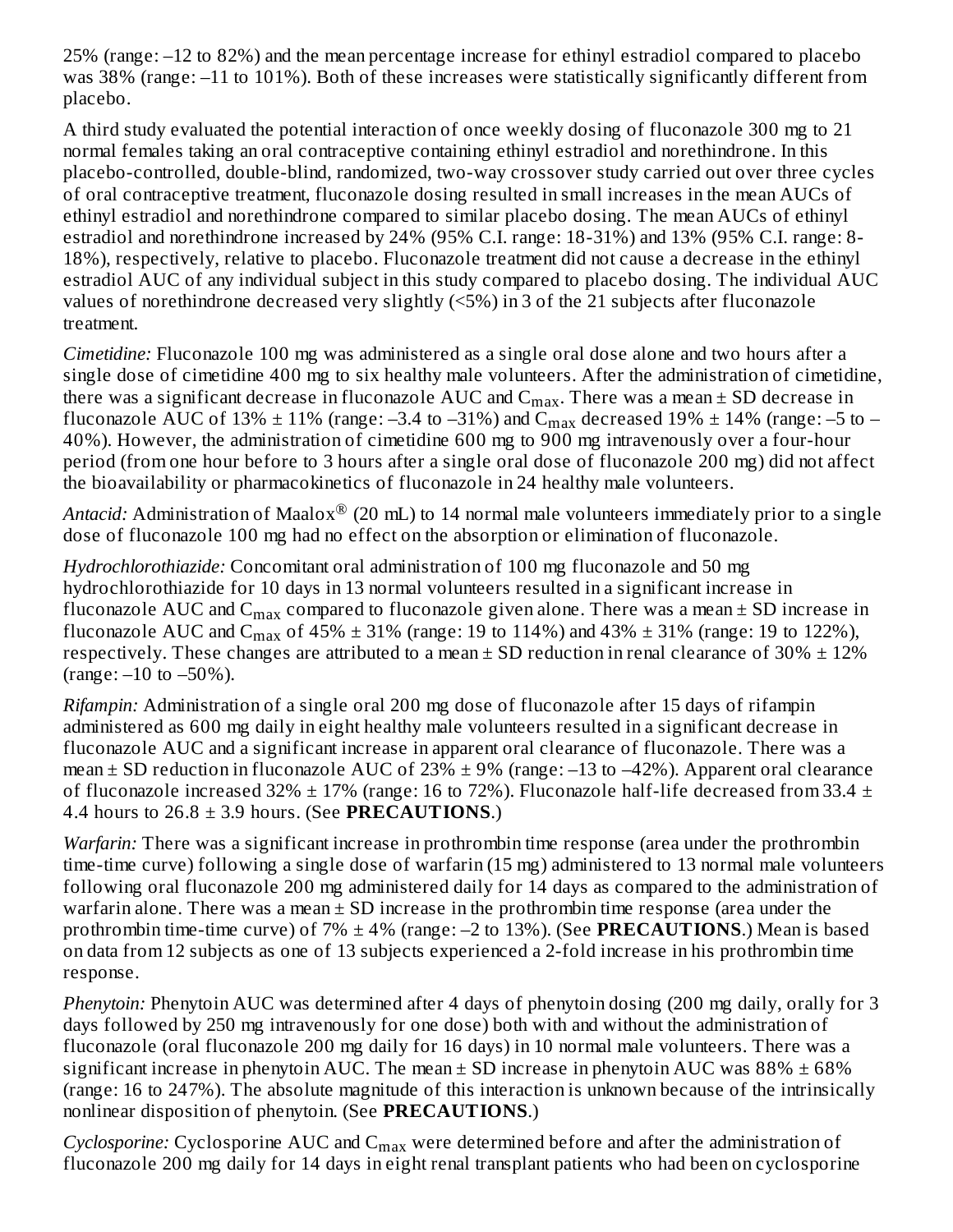therapy for at least 6 months and on a stable cyclosporine dose for at least 6 weeks. There was a significant increase in cyclosporine AUC,  $\mathsf{C_{max}}, \mathsf{C_{min}}$  (24-hour concentration), and a significant reduction in apparent oral clearance following the administration of fluconazole. The mean  $\pm$  SD increase in AUC was 92%  $\pm$  43% (range: 18 to 147%). The  $\rm{C_{max}}$  increased 60%  $\pm$  48% (range: –5 to 133%). The C<sub>min</sub> increased 157%  $\pm$  96% (range: 33 to 360%). The apparent oral clearance decreased 45% ± 15% (range: –15 to –60%). (See **PRECAUTIONS**.)

*Zidovudine:* Plasma zidovudine concentrations were determined on two occasions (before and following fluconazole 200 mg daily for 15 days) in 13 volunteers with AIDS or ARC who were on a stable zidovudine dose for at least two weeks. There was a significant increase in zidovudine AUC following the administration of fluconazole. The mean  $\pm$  SD increase in AUC was 20%  $\pm$  32% (range: -27 to 104%). The metabolite, GZDV, to parent drug ratio significantly decreased after the administration of fluconazole, from  $7.6 \pm 3.6$  to  $5.7 \pm 2.2$ .

*Theophylline:* The pharmacokinetics of theophylline were determined from a single intravenous dose of aminophylline (6 mg/kg) before and after the oral administration of fluconazole 200 mg daily for 14 days in 16 normal male volunteers. There were significant increases in theophylline  $\rm AUC, \rm C_{max},$  and half-life with a corresponding decrease in clearance. The mean  $\pm$  SD theophylline AUC increased 21%  $\pm$  16% (range: –5 to 48%). The C $_{\rm max}$  increased 13%  $\pm$  17% (range: –13 to 40%). Theophylline clearance decreased 16%  $\pm$  11% (range: -32 to 5%). The half-life of theophylline increased from 6.6  $\pm$ 1.7 hours to  $7.9 \pm 1.5$  hours. (See **PRECAUTIONS**.)

*Terfenadine:* Six healthy volunteers received terfenadine 60 mg BID for 15 days. Fluconazole 200 mg was administered daily from days 9 through 15. Fluconazole did not affect terfenadine plasma concentrations. Terfenadine acid metabolite AUC increased  $36\% \pm 36\%$  (range: 7 to 102%) from day 8 to day 15 with the concomitant administration of fluconazole. There was no change in cardiac repolarization as measured by Holter QTc intervals. Another study at a 400-mg and 800-mg daily dose of fluconazole demonstrated that fluconazole taken in doses of 400 mg per day or greater significantly increases plasma levels of terfenadine when taken concomitantly. (See **CONTRAINDICATIONS** and **PRECAUTIONS**.)

*Quinidine:* Although not studied *in vitro* or *in vivo*, concomitant administration of fluconazole with quinidine may result in inhibition of quinidine metabolism. Use of quinidine has been associated with QT prolongation and rare occurrences of torsades de pointes. Coadministration of fluconazole and quinidine is contraindicated. (See **CONTRAINDICATIONS** and **PRECAUTIONS**.)

*Oral hypoglycemics:* The effects of fluconazole on the pharmacokinetics of the sulfonylurea oral hypoglycemic agents tolbutamide, glipizide, and glyburide were evaluated in three placebo-controlled studies in normal volunteers. All subjects received the sulfonylurea alone as a single dose and again as a single dose following the administration of fluconazole 100 mg daily for 7 days. In these three studies 22/46 (47.8%) of fluconazole treated patients and 9/22 (40.1%) of placebo-treated patients experienced symptoms consistent with hypoglycemia. (See **PRECAUTIONS**.)

*Tolbutamide:* In 13 normal male volunteers, there was significant increase in tolbutamide (500 mg single dose) AUC and  $\mathsf{C}_{\max}$  following the administration of fluconazole. There was a mean  $\pm$  SD increase in tolbutamide AUC of 26%  $\pm$  9% (range: 12 to 39%). Tolbutamide  $\rm{C_{max}}$  increased 11%  $\pm$  9% (range: –6 to 27%). (See **PRECAUTIONS**.)

*Glipizide:* The AUC and  $C_{\rm max}$  of glipizide (2.5 mg single dose) were significantly increased following the administration of fluconazole in 13 normal male volunteers. There was a mean  $\pm$  SD increase in AUC of 49%  $\pm$  13% (range: 27 to 73%) and an increase in  $\rm{C_{max}}$  of 19%  $\pm$  23% (range: –11 to 79%). (See **PRECAUTIONS**.)

*Glyburide:* The AUC and  $C_{max}$  of glyburide (5 mg single dose) were significantly increased following the administration of fluconazole in 20 normal male volunteers. There was a mean  $\pm$  SD increase in AUC of 44%  $\pm$  29% (range: –13 to 115%) and C $_{\rm max}$  increased 19%  $\pm$  19% (range: –23 to 62%). Five subjects required oral glucose following the ingestion of glyburide after 7 days of fluconazole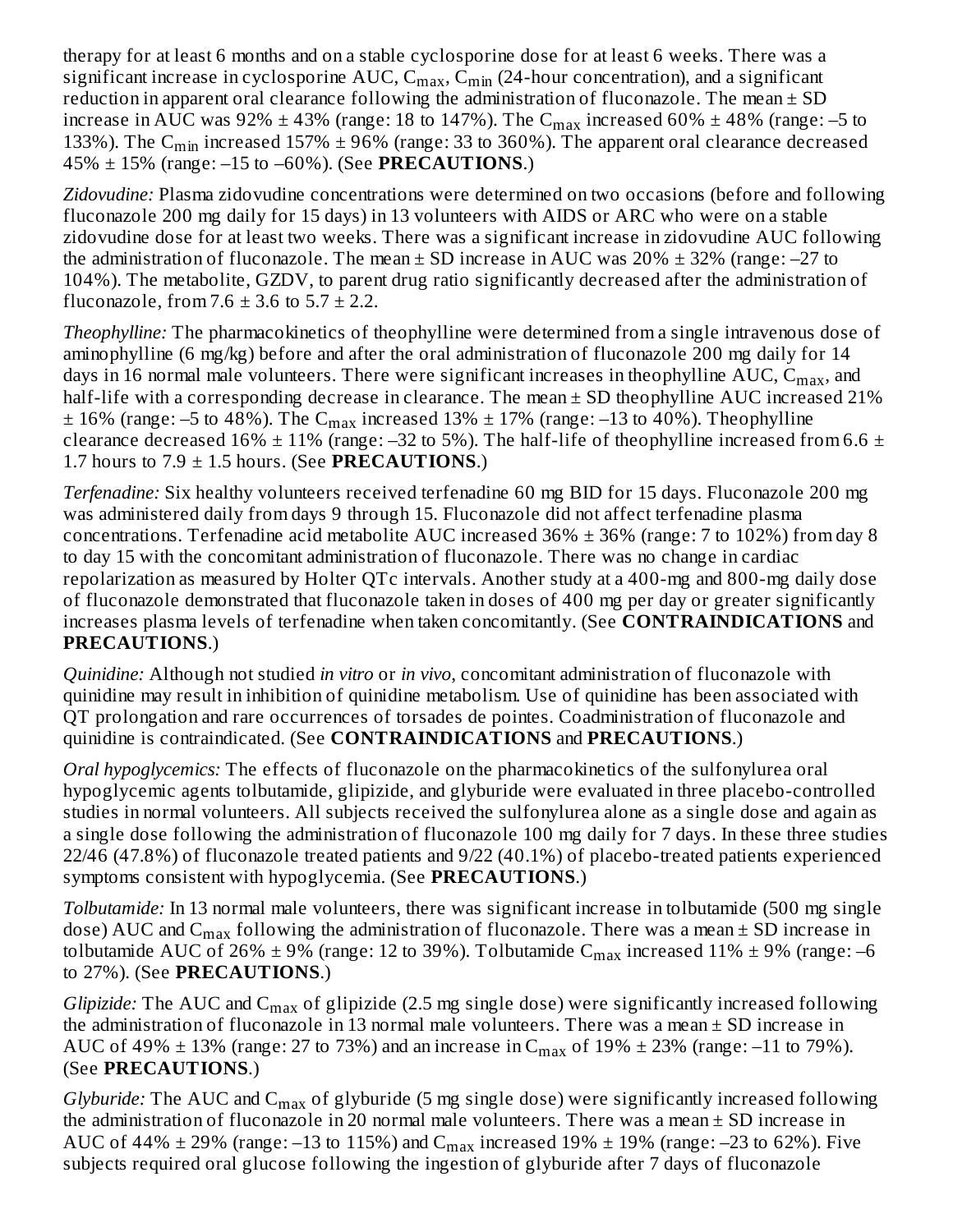#### administration. (See **PRECAUTIONS**.)

*Rifabutin:* There have been published reports that an interaction exists when fluconazole is administered concomitantly with rifabutin, leading to increased serum levels of rifabutin. (See **PRECAUTIONS**.)

*Tacrolimus:* There have been published reports that an interaction exists when fluconazole is administered concomitantly with tacrolimus, leading to increased serum levels of tacrolimus. (See **PRECAUTIONS**.)

*Cisapride:* A placebo-controlled, randomized, multiple-dose study examined the potential interaction of fluconazole with cisapride. Two groups of 10 normal subjects were administered fluconazole 200 mg daily or placebo. Cisapride 20 mg four times daily was started after 7 days of fluconazole or placebo dosing. Following a single dose of fluconazole, there was a 101% increase in the cisapride AUC and a 91% increase in the cisapride  $\rm C_{max}.$  Following multiple doses of fluconazole, there was a 192% increase in the cisapride  $\rm AUC$  and a 154% increase in the cisapride  $\rm C_{max}.$  Fluconazole significantly increased the QTc interval in subjects receiving cisapride 20 mg four times daily for 5 days. (See **CONTRAINDICATIONS** and **PRECAUTIONS**.)

*Midazolam:* The effect of fluconazole on the pharmacokinetics and pharmacodynamics of midazolam was examined in a randomized, cross-over study in 12 volunteers. In the study, subjects ingested placebo or 400 mg fluconazole on Day 1 followed by 200 mg daily from Day 2 to Day 6. In addition, a 7.5 mg dose of midazolam was orally ingested on the first day, 0.05 mg/kg was administered intravenously on the fourth day, and 7.5 mg orally on the sixth day. Fluconazole reduced the clearance of IV midazolam by 51%. On the first day of dosing, fluconazole increased the midazolam AUC and  $\rm{C_{max}}$  by 259% and 150%, respectively. On the sixth day of dosing, fluconazole increased the midazolam AUC and  $\rm{C_{max}}$  by 259% and 74%, respectively. The psychomotor effects of midazolam were significantly increased after oral administration of midazolam but not significantly affected following intravenous midazolam.

A second randomized, double-dummy, placebo-controlled, cross over study in three phases was performed to determine the effect of route of administration of fluconazole on the interaction between fluconazole and midazolam. In each phase the subjects were given oral fluconazole 400 mg and intravenous saline; oral placebo and intravenous fluconazole 400 mg; and oral placebo and IV saline. An oral dose of 7.5 mg of midazolam was ingested after fluconazole/placebo. The AUC and  $\rm{C_{max}}$  of midazolam were significantly higher after oral than IV administration of fluconazole. Oral fluconazole increased the midazolam AUC and  $\rm C_{max}$  by 272% and 129%, respectively. IV fluconazole increased the midazolam AUC and  $\rm{C_{max}}$  by 244% and 79%, respectively. Both oral and IV fluconazole increased the pharmacodynamic effects of midazolam (See **PRECAUTIONS**.)

*Azithromycin:* An open-label, randomized, three-way crossover study in 18 healthy subjects assessed the effect of a single 800 mg oral dose of fluconazole on the pharmacokinetics of a single 1200 mg oral dose of azithromycin as well as the effects of azithromycin on the pharmacokinetics of fluconazole. There was no significant pharmacokinetic interaction between fluconazole and azithromycin.

*Voriconazole:* Voriconazole is a substrate for both CYP2C9 and CYP3A4 isoenzymes. Concurrent administration of oral Voriconazole (400 mg Q12h for 1 day, then 200 mg Q12h for 2.5 days) and oral fluconazole (400 mg on day 1, then 200 mg Q24h for 4 days) to 6 healthy male subjects resulted in an increase in  $\rm{C_{max}}$  and  $\rm{AUC}$ t of voriconazole by an average of 57% (90% CI: 20%, 107%) and 79% (90% CI: 40%, 128%), respectively. In a follow-on clinical study involving 8 healthy male subjects, reduced dosing and/or frequency of voriconazole and fluconazole did not eliminate or diminish this effect. Concomitant administration of voriconazole and fluconazole at any dose is not recommended. Close monitoring for adverse events related to voriconazole is recommended if voriconazole is used sequentially after fluconazole, especially within 24 h of the last dose of fluconazole. (See **PRECAUTIONS**)

*Tofacitinib:* Co-administration of fluconazole (400 mg on Day 1 and 200 mg once daily for 6 days [Days 2-7]) and tofacitinib (30 mg single dose on Day 5) in healthy subjects resulted in increased mean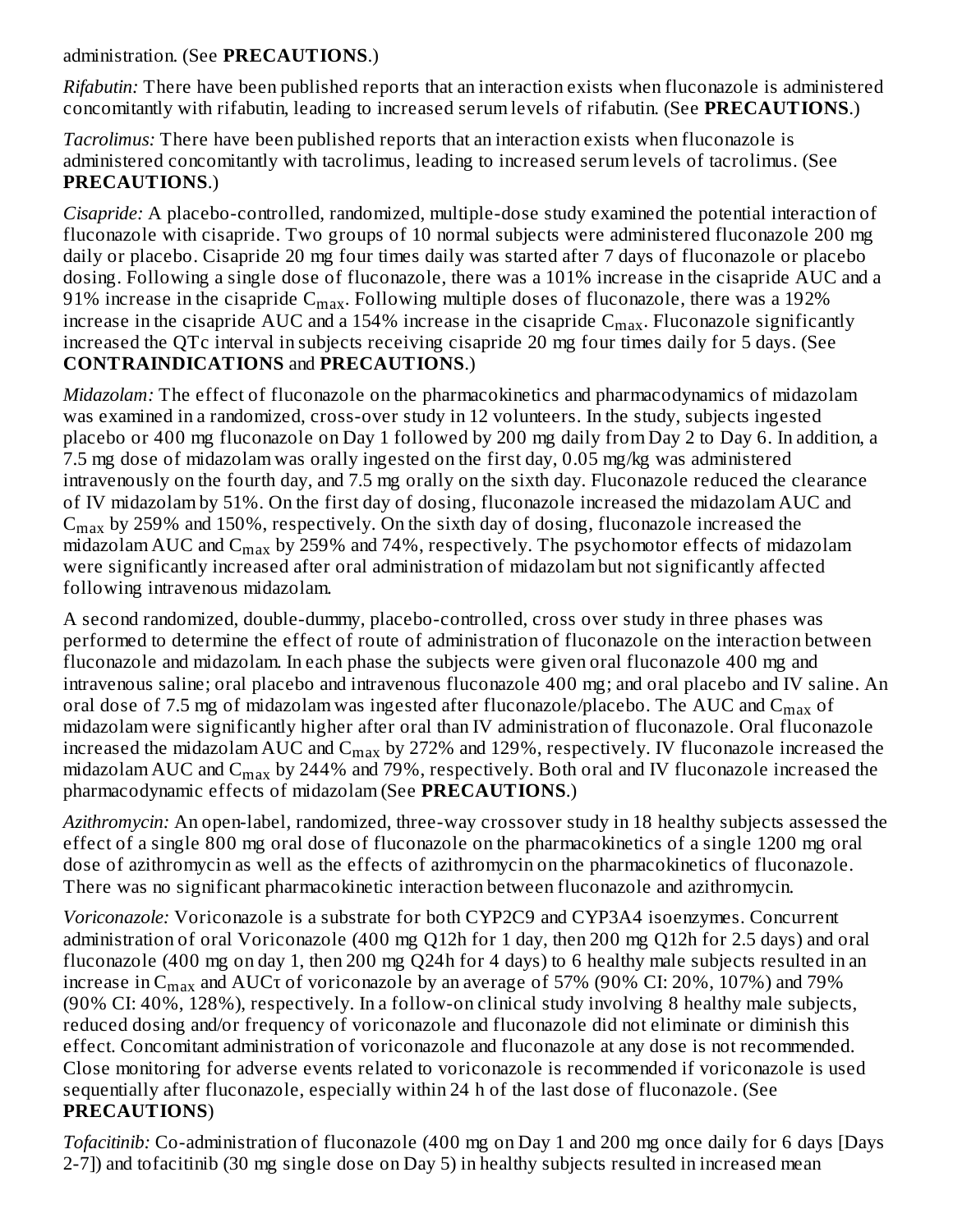tofacitinib AUC and C<sub>max</sub> values of approximately 79% (90% CI: 64% – 96%) and 27% (90% CI: 12% – 44%), respectively, compared to administration of tofacitinib alone. (See **PRECAUTIONS**)

## **Microbiology**

## **Mechanism of Action**

Fluconazole is a highly selective inhibitor of fungal cytochrome P450 dependent enzyme lanosterol 14 α-demethylase. This enzyme functions to convert lanosterol to ergosterol. The subsequent loss of normal sterols correlates with the accumulation of 14-α-methyl sterols in fungi and may be responsible for the fungistatic activity of fluconazole. Mammalian cell demethylation is much less sensitive to fluconazole inhibition.

# **Drug Resistance**

Fluconazole resistance may arise from a modification in the quality or quantity of the target enzyme (lanosterol  $14-\alpha$ -demethylase), reduced access to the drug target, or some combination of these mechanisms.

Point mutations in the gene (ERG11) encoding for the target enzyme lead to an altered target with decreased affinity for azoles. Overexpression of ERG11 results in the production of high concentrations of the target enzyme, creating the need for higher intracellular drug concentrations to inhibit all of the enzyme molecules in the cell.

The second major mechanism of drug resistance involves active efflux of fluconazole out of the cell through the activation of two types of multidrug efflux transporters; the major facilitators (encoded by MDR genes) and those of the ATP-binding cassette superfamily (encoded by CDR genes). Upregulation of the MDR gene leads to fluconazole resistance, whereas, upregulation of CDR genes may lead to resistance to multiple azoles.

Resistance in *Candida glabrata* usually includes upregulation of CDR genes resulting in resistance to multiple azoles. For an isolate where the MIC is categorized as Intermediate (16 to 32 μg/mL), the highest fluconazole dose is recommended.

*Candida krusei* should be considered to be resistant to fluconazole. Resistance in *C. krusei* appears to be mediated by reduced sensitivity of the target enzyme to inhibition by the agent.

There have been reports of cases of superinfection with *Candida species* other than *C. albicans*, which are often inherently not susceptible to Fluconazole (e.g., *Candida krusei*). Such cases may require alternative antifungal therapy.

# **Activity In Vitro and In Clinical Infections**

Fluconazole has been shown to be active against most strains of the following microorganisms **both** *in vitro* **and in clinical infections.**

*Candida albicans Candida glabrata* (Many strains are intermediately susceptible)\* *Candida parapsilosis Candida tropicalis Cryptococcus neoformans*

 $*$  In a majority of the studies, fluconazole MIC $_{90}$  values against C. glabrata were above the susceptible *breakpoint (≥16 μg/mL). Resistance in Candida glabrata usually includes upregulation of CDR genes* resulting in resistance to multiple azoles. For an isolate where the MIC is categorized as intermediate (16 to *32 μg/mL, see Table 1), the highest dose is recommended (see DOSAGE AND ADMINISTRATION). For resistant isolates, alternative therapy is recommended.*

The following *in vitro* data are available, **but their clinical significance is unknown.**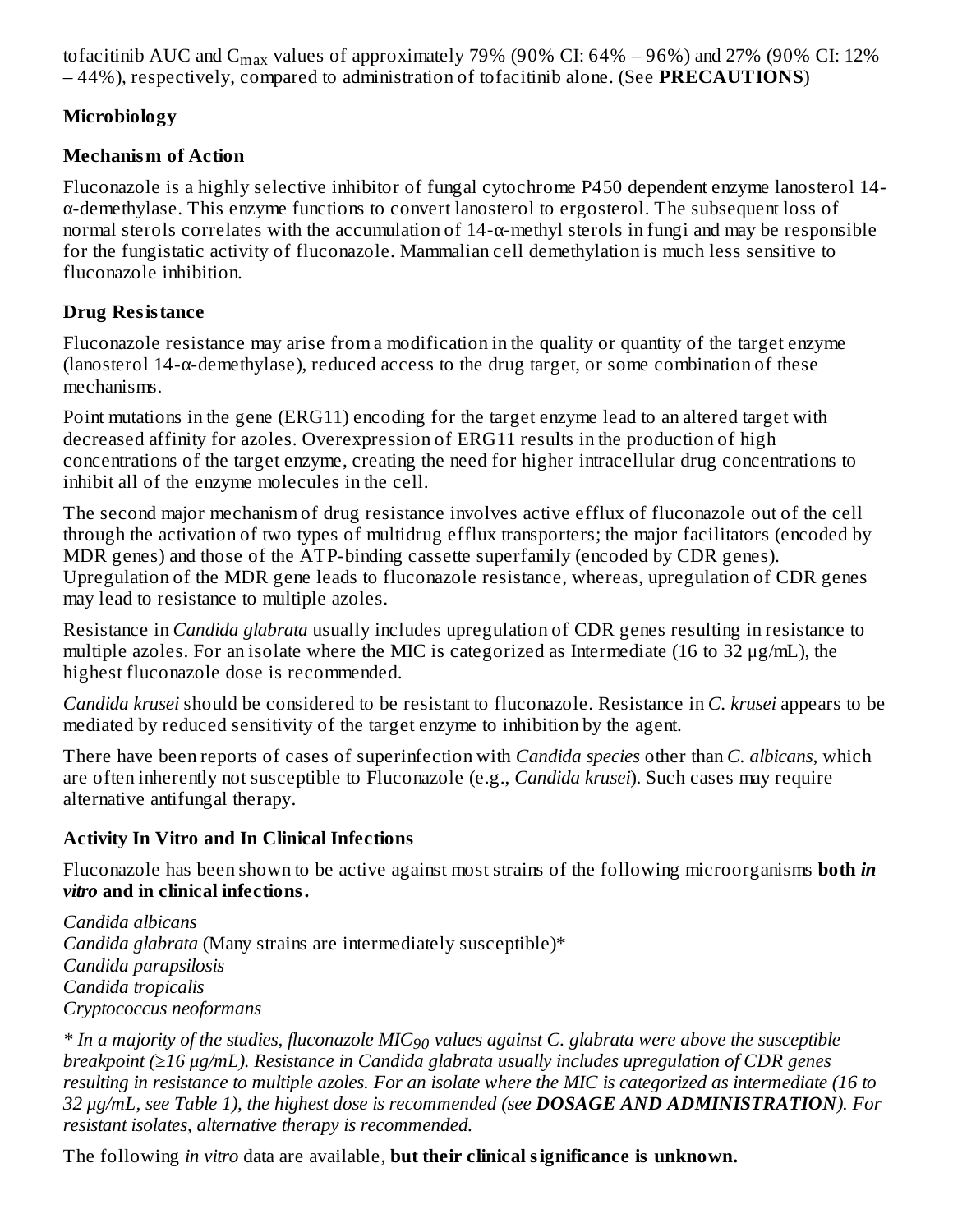Fluconazole exhibits *in vitro* minimum inhibitory concentrations (MIC values) of 8 μg/mL or less against most (≥90%) strains of the following microorganisms, however, the safety and effectiveness of fluconazole in treating clinical infections due to these microorganisms have not been established in adequate and well-controlled trials.

*Candida dubliniensis Candida guilliermondii Candida kefyr Candida lusitaniae*

*Candida krusei* should be considered to be resistant to fluconazole. Resistance in *C. krusei* appears to be mediated by reduced sensitivity of the target enzyme to inhibition by the agent.

There have been reports of cases of superinfection with *Candida* species other than *C. albicans,* which are often inherently not susceptible to fluconazole (e.g., *Candida krusei*). Such cases may require alternative antifungal therapy.

## *Susceptibility Testing Methods*

## *Cryptococcus neoformans and filamentous fungi:*

No interpretive criteria have been established for *Cryptococcus neoformans* and filamentous fungi*.*

## *Candida species:*

*Broth Dilution Techniques:* Quantitative methods are used to determine antifungal minimum inhibitory concentrations (MICs). These MICs provide estimates of the susceptibility of Candida spp. to antifungal agents. MICs should be determined using a standardized procedure. Standardized procedures are based on a dilution method (broth)<sup>1</sup> with standardized inoculum concentrations of fluconazole powder. The MIC values should be interpreted according to the criteria provided in Table 1.

*Diffusion Techniques:* Qualitative methods that require measurement of zone diameters also provide reproducible estimates of the susceptibility of *Candida* spp. to an antifungal agent.

One such standardized procedure<sup>2</sup> requires the use of standardized inoculum concentrations. This procedure uses paper disks impregnated with 25 μg of fluconazole to test the susceptibility of yeasts to fluconazole. Disk diffusion interpretive criteria are also provided in Table 1.

| Table 1: Susceptibility Interpretive Criteria for Fluconazole against Candida species |                       |                        |           |                        |                              |           |  |  |  |  |
|---------------------------------------------------------------------------------------|-----------------------|------------------------|-----------|------------------------|------------------------------|-----------|--|--|--|--|
| Disk Diffusion at 24 hours<br><b>Broth Dilution at 48 hours</b>                       |                       |                        |           |                        |                              |           |  |  |  |  |
|                                                                                       | $(MIC$ in $\mu g/mL)$ |                        |           | (Zone Diameters in mm) |                              |           |  |  |  |  |
| Antifungal agent                                                                      | Susceptible           | Intermediate<br>$T$ ** | Resistant | Susceptible            | <b>Intermediate</b><br>/T)** | Resistant |  |  |  |  |
| Fluconazole*                                                                          | $\leq 8.0$            | 16-32                  | ≥ 64      | $\geq 19$              | $15 - 18$                    | 14        |  |  |  |  |

\*Isolates of *C. krusei* are assumed to be intrinsically resistant to fluconazole and their MICs and/or zone diameters should not be interpreted using this scale.

\*\*The intermediate category is sometimes called Susceptible-Dose Dependent (SDD) and both categories are equivalent for fluconazole.

A report of *Susceptible* (S) indicates that the antimicrobial drug is likely to inhibit growth of the microorganism if the antimicrobial drug reaches the concentration usually achievable at the site of infection.

A report of *Intermediate* (I) indicates that an infection due to the isolate may be appropriately treated in body sites where the drugs are physiologically concentrated or when a high dosage of drug is used.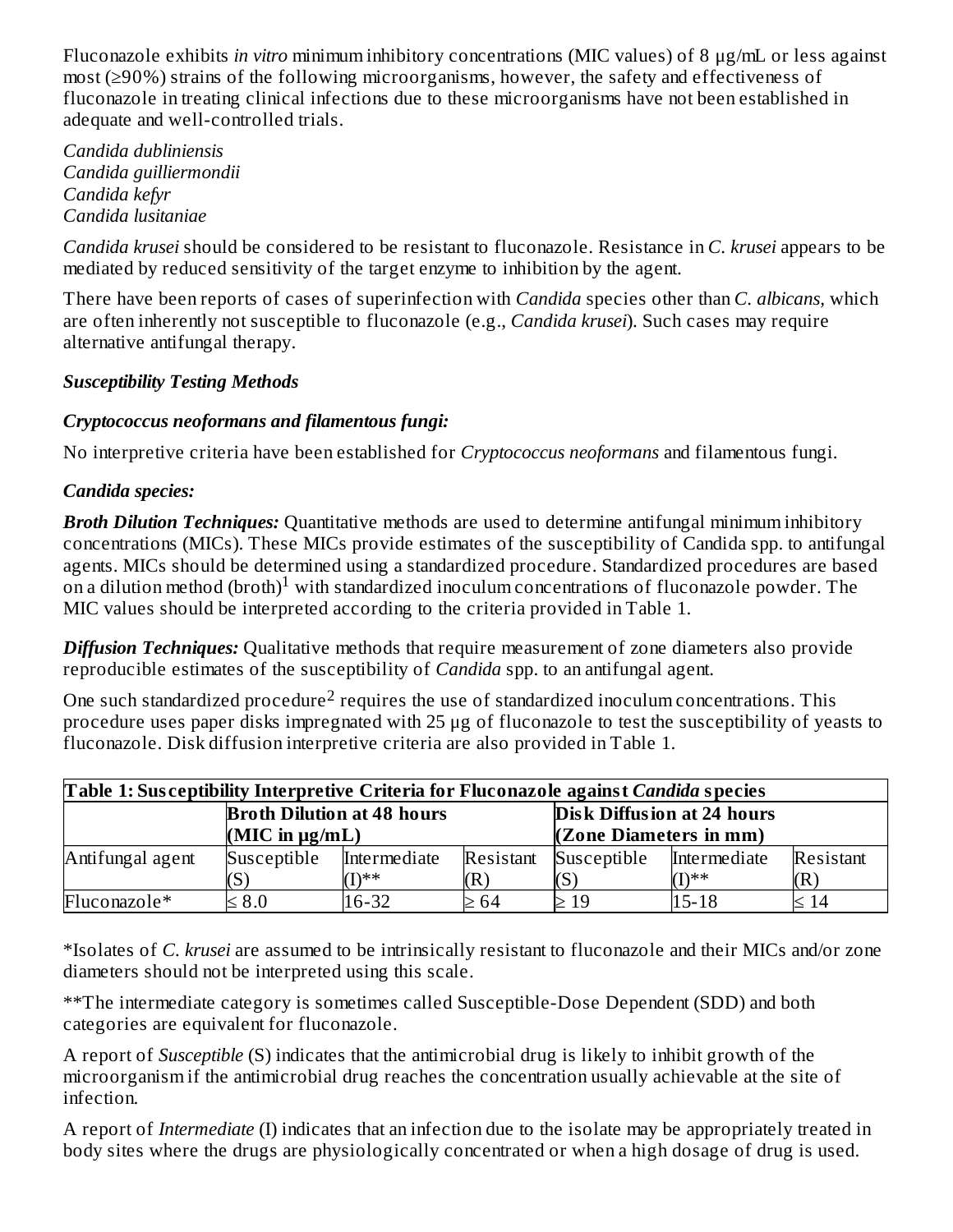A report of *Resistant* (R) indicates that the antimicrobial is not likely to inhibit growth of the pathogen if the antimicrobial drug reaches the concentrations usually achievable at the infection site; other therapy should be selected.

# **Quality Control**

Standardized susceptibility test procedures require the use of quality control organisms to control the technical aspects of the test procedures. Standardized fluconazole powder and 25 μg disks should provide the following range of values noted in Table 2. NOTE: Quality control microorganisms are specific strains of organisms with intrinsic biological properties relating to resistance mechanisms and their genetic expression within fungi; the specific strains used for microbiological control are not clinically significant.

| <b>QC</b> Strain                          | <b>Macrodilution</b><br>$(MIC$ in $\mu g/mL)$<br>@ 48 hours | <b>Microdilution</b><br>$(MIC$ in $\mu g/mL)$<br>@ 48 hours | <b>Disk Diffusion</b><br>$ $ (Zone Diameter in mm) $ $<br>@ 24 hours |  |  |  |
|-------------------------------------------|-------------------------------------------------------------|-------------------------------------------------------------|----------------------------------------------------------------------|--|--|--|
| Candida parapsilosis<br><b>ATCC 22019</b> | $2.0 - 8.0$                                                 | $1.0 - 4.0$                                                 | $22 - 33$                                                            |  |  |  |
| Candida krusei ATCC<br>6258               | 16-64                                                       | 16-128                                                      | ∗                                                                    |  |  |  |
| Candida albicans ATCC<br>90028            | $\ast$                                                      | $\ast$                                                      | 28-39                                                                |  |  |  |
| Candida tropicalis ATCC<br>750            | $\ast$                                                      | $\ast$                                                      | $26 - 37$                                                            |  |  |  |

#### **Table 2: Acceptable Quality Control Ranges for Fluconazole to be Us ed in Validation of Sus ceptibility Test Results**

\* Quality control ranges have not been established for this strain/antifungal agent combination due to their extensive interlaboratory variation during initial quality control studies.

## **INDICATIONS AND USAGE**

Fluconazole tablets are indicated for the treatment of:

- 1. Vaginal candidiasis (vaginal yeast infections due to *Candida*).
- 2. Oropharyngeal and esophageal candidiasis. In open noncomparative studies of relatively small numbers of patients, fluconazole tablets were also effective for the treatment of *Candida* urinary tract infections, peritonitis, and systemic *Candida* infections including candidemia, disseminated candidiasis, and pneumonia.
- 3. Cryptococcal meningitis. Before prescribing fluconazole tablets for AIDS patients with cryptococcal meningitis, please see **CLINICAL STUDIES** section. Studies comparing fluconazole to amphotericin B in non-HIV infected patients have not been conducted.

Prophylaxis. Fluconazole tablets are also indicated to decrease the incidence of candidiasis in patients undergoing bone marrow transplantation who receive cytotoxic chemotherapy and/or radiation therapy.

Specimens for fungal culture and other relevant laboratory studies (serology, histopathology) should be obtained prior to therapy to isolate and identify causative organisms. Therapy may be instituted before the results of the cultures and other laboratory studies are known; however, once these results become available, anti-infective therapy should be adjusted accordingly.

## **CLINICAL STUDIES**

*Cryptococcal meningitis:* In a multicenter study comparing fluconazole (200 mg/day) to amphotericin B (0.3 mg/kg/day) for treatment of cryptococcal meningitis in patients with AIDS, a multivariate analysis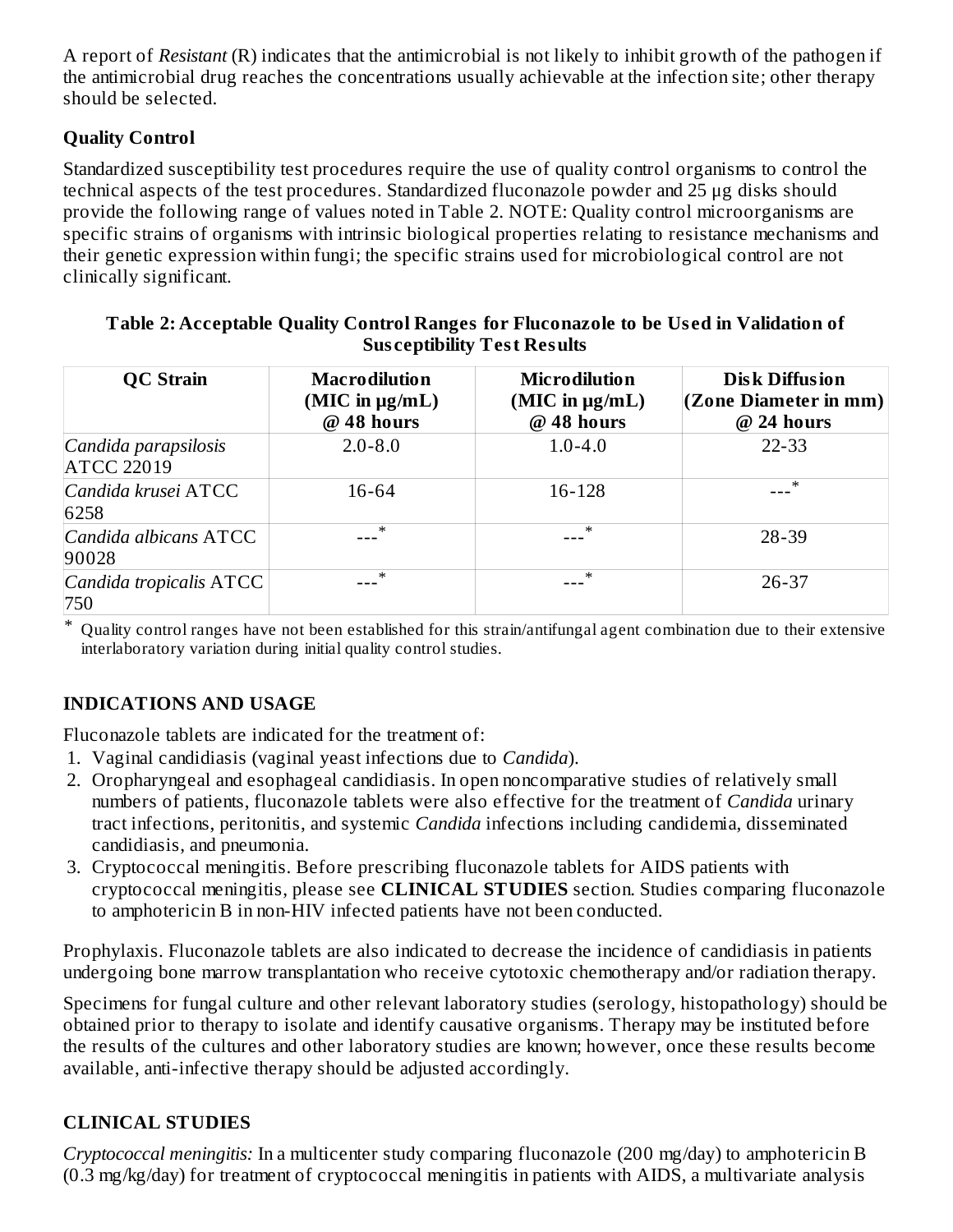revealed three pretreatment factors that predicted death during the course of therapy: abnormal mental status, cerebrospinal fluid cryptococcal antigen titer greater than 1:1024, and cerebrospinal fluid white blood cell count of less than 20 cells/mm<sup>3</sup>. Mortality among high risk patients was 33% and 40% for amphotericin B and fluconazole patients, respectively (p=0.58), with overall deaths 14% (9 of 63 subjects) and 18% (24 of 131 subjects) for the 2 arms of the study (p=0.48). Optimal doses and regimens for patients with acute cryptococcal meningitis and at high risk for treatment failure remain to be determined. (Saag, *et al.* N Engl J Med 1992; 326:83-9.)

*Vaginal candidiasis:* Two adequate and well-controlled studies were conducted in the U.S. using the 150 mg tablet. In both, the results of the fluconazole regimen were comparable to the control regimen (clotrimazole or miconazole intravaginally for 7 days) both clinically and statistically at the one month post-treatment evaluation.

The therapeutic cure rate, defined as a complete resolution of signs and symptoms of vaginal candidiasis (clinical cure), along with a negative KOH examination and negative culture for *Candida* (microbiologic eradication), was 55% in both the fluconazole group and the vaginal products group.

|                             | <u>Fluconazole PO 150 mg tablet Vaginal Product qhs x 7 days</u> |               |
|-----------------------------|------------------------------------------------------------------|---------------|
| Enrolled                    | 448                                                              | 422           |
| Evaluable at Late Follow-up | 347 (77%)                                                        | 327 (77%)     |
| Clinical Cure               | 239/347 (69%)                                                    | 235/327 (72%) |
| Mycological eradication     | 213/347 (61%)                                                    | 196/327 (60%) |
| Therapeutic cure            | 190/347 (55%)                                                    | 179/327 (55%) |

Approximately three-fourths of the enrolled patients had acute vaginitis (< 4 episodes/12 months) and achieved 80% clinical cure, 67% mycologic eradication and 59% therapeutic cure when treated with a 150 mg Fluconazole tablet administered orally. These rates were comparable to control products. The remaining one-fourth of enrolled patients had recurrent vaginitis ( $\geq 4$  episodes/12 months) and achieved 57% clinical cure, 47% mycologic eradication and 40% therapeutic cure. The numbers are too small to make meaningful clinical or statistical comparisons with vaginal products in the treatment of patients with recurrent vaginitis.

Substantially more gastrointestinal events were reported in the fluconazole group compared to the vaginal product group. Most of the events were mild to moderate. Because fluconazole was given as a single dose, no discontinuations occurred.

| <b>Parameter</b>        | <b>Fluconazole PO</b> | <b>Vaginal Products</b> |
|-------------------------|-----------------------|-------------------------|
| Evaluable patients      | 448                   | 422                     |
| With any adverse event  | 141 (31%)             | 112 (27%)               |
| Nervous System          | 90 (20%)              | 69 (16%)                |
| Gastrointestinal        | 73 (16%)              | 18 (4%)                 |
| With drug-related event | 117 (26%)             | 67 (16%)                |
| Nervous System          | 61 (14%)              | 29 (7%)                 |
| Headache                | 58 (13%)              | 28 (7%)                 |
| Gastrointestinal        | 68 (15%)              | 13 (3%)                 |
| Abdominal pain          | 25 (6%)               | 7(2%)                   |
| Nausea                  | 30 (7%)               | 3(1%)                   |
| Diarrhea                | 12 (3%)               | $2(1\%)$                |
| Application site event  | $0(0\%)$              | 19 (5%)                 |
| <b>Taste Perversion</b> | 6(1%)                 | $0(0\%)$                |

#### **Pediatric Studies**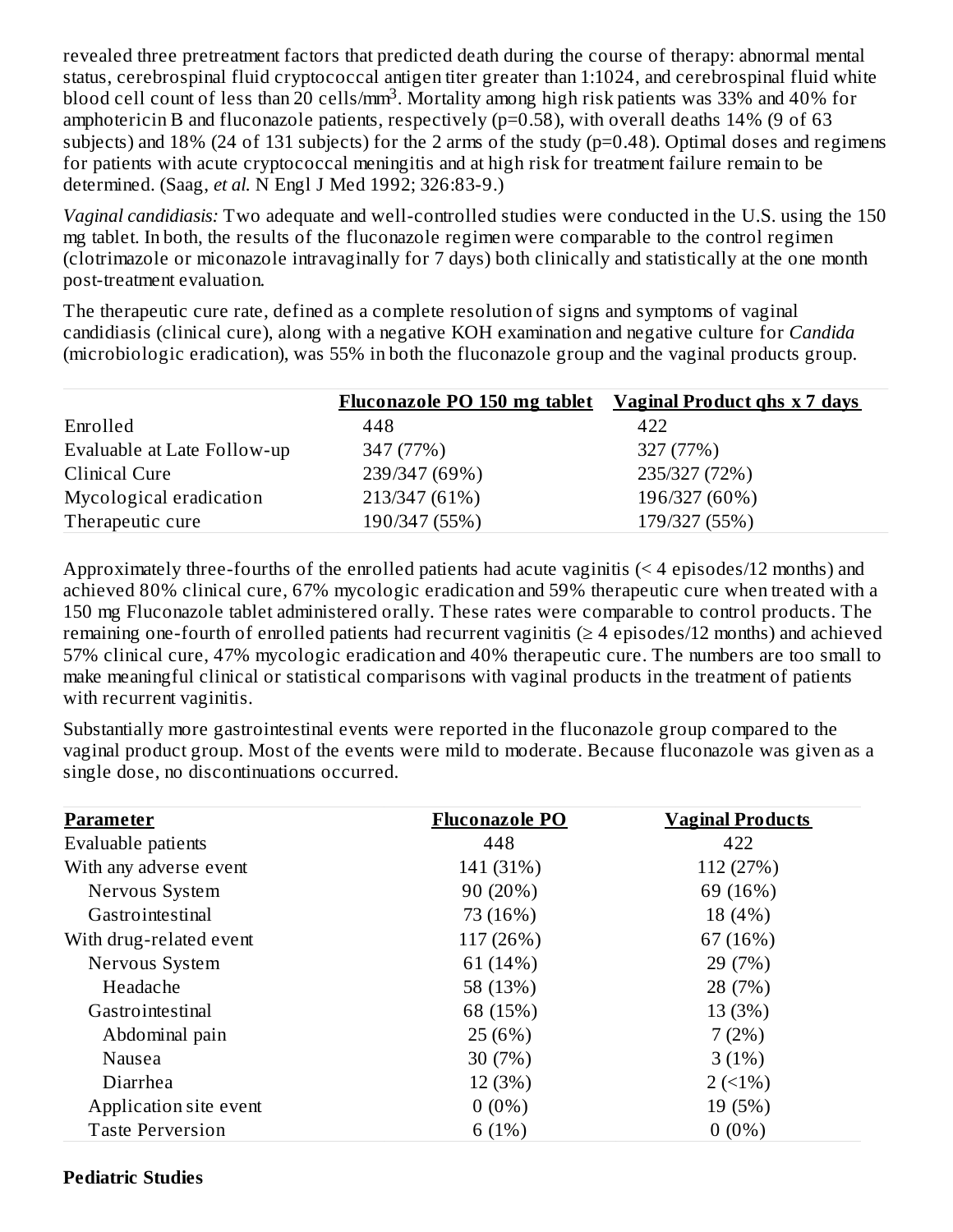*Oropharyngeal candidiasis:* An open-label, comparative study of the efficacy and safety of fluconazole (2-3 mg/kg/day) and oral nystatin (400,000 I.U. 4 times daily) in immunocompromised children with oropharyngeal candidiasis was conducted. Clinical and mycological response rates were higher in the children treated with fluconazole.

Clinical cure at the end of treatment was reported for 86% of fluconazole treated patients compared to 46% of nystatin treated patients. Mycologically, 76% of fluconazole treated patients had the infecting organism eradicated compared to 11% for nystatin treated patients.

|                                      | Fluconazole | <u>Nystatin</u> |
|--------------------------------------|-------------|-----------------|
| Enrolled                             | 96          | 90              |
| Clinical Cure                        | 76/88 (86%) | 36/78(46%)      |
| Mycological eradication <sup>*</sup> | 55/72(76%)  | 6/54(11%)       |

\* Subjects without follow-up cultures for any reason were considered nonevaluable for mycological response.

The proportion of patients with clinical relapse 2 weeks after the end of treatment was 14% for subjects receiving fluconazole and 16% for subjects receiving nystatin. At 4 weeks after the end of treatment the percentages of patients with clinical relapse were 22% for fluconazole and 23% for nystatin.

#### **CONTRAINDICATIONS**

Fluconazole tablets are contraindicated in patients who have shown hypersensitivity to fluconazole or to any of its excipients. There is no information regarding cross-hypersensitivity between fluconazole and other azole antifungal agents. Caution should be used in prescribing fluconazole tablets to patients with hypersensitivity to other azoles. Coadministration of terfenadine is contraindicated in patients receiving fluconazole at multiple doses of 400 mg or higher based upon results of a multiple dose interaction study. Coadministration of other drugs known to prolong the QT interval and which are metabolized via the enzyme CYP3A4 such as cisapride, astemizole, erythromycin, pimozide, and quinidine are contraindicated in patients receiving fluconazole (See **CLINICAL PHARMACOLOGY: Drug Interaction Studies** and **PRECAUTIONS**.)

#### **WARNINGS**

- **1. Hepatic injury: Fluconazole tablets should be administered with caution to patients with liver dysfunction. Fluconazole tablets has been associated with rare cas es of s erious hepatic toxicity, including fatalities primarily in patients with s erious underlying medical conditions. In cas es of Fluconazole -associated hepatotoxicity, no obvious relationship to total daily dos e, duration of therapy, s ex, or age of the patient has been obs erved. Fluconazole hepatotoxicity has usually, but not always, been reversible on dis continuation of therapy. Patients who develop abnormal liver function tests during fluconazole therapy should be monitored for the development of more s evere hepatic injury. Fluconazole tablets should be dis continued if clinical signs and symptoms consistent with liver dis eas e develop that may be attributable to fluconazole.**
- 2. Anaphylaxis: In rare cases, anaphylaxis has been reported.
- 3. Dermatologic: Exfoliative skin disorders during treatment with fluconazole have been reported. Fatal outcomes have been reported in patients with serious underlying diseases. Patients with deep seated fungal infections who develop rashes during treatment with fluconazole should be monitored closely and the drug discontinued if lesions progress. Fluconazole should be discontinued in patients treated for superficial fungal infection who develop a rash that may be attributed to fluconazole.
- 4. Use in Pregnancy: There are no adequate and well-controlled studies of fluconazole in pregnant women. Available human data do not suggest an increased risk of congenital anomalies following a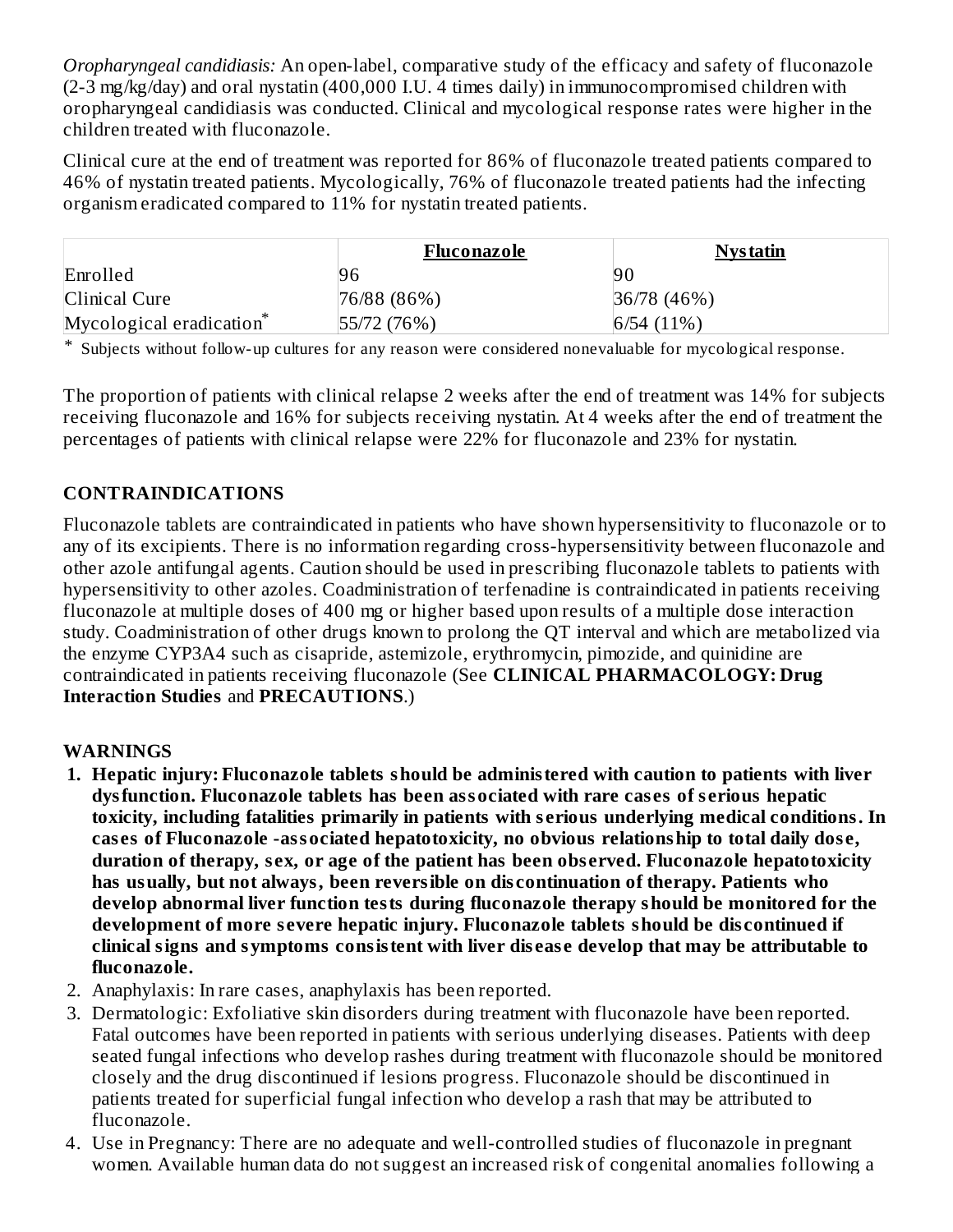single maternal dose of 150 mg. A few published case reports describe a rare pattern of distinct congenital anomalies in infants exposed *in utero* to high dose maternal fluconazole (400-800 mg/day) during most or all of the first trimester. These reported anomalies are similar to those seen in animal studies. If this drug is used during pregnancy or if the patient becomes pregnant while taking the drug, the patient should be informed of the potential hazard to the fetus (See **PRECAUTIONS, Pregnancy**.)

## **PRECAUTIONS**

#### **General**

Some azoles, including fluconazole, have been associated with prolongation of the QT interval on the electrocardiogram. During post-marketing surveillance, there have been rare cases of QT prolongation and torsade de pointes in patients taking fluconazole. Most of these reports involved seriously ill patients with multiple confounding risk factors, such as structural heart disease, electrolyte abnormalities, and concomitant medications that may have been contributory.

Fluconazole should be administered with caution to patients with these potentially proarrhythmic conditions.

Concomitant use of fluconazole and erythromycin has the potential to increase the risk of cardiotoxicity (prolonged QT interval, torsade de pointes) and consequently sudden heart death. This combination should be avoided.

Fluconazole should be administered with caution to patients with renal dysfunction.

Fluconazole is a potent CYP2C9 inhibitor and a moderate CYP3A4 inhibitor. Fluconazole treated patients who are concomitantly treated with drugs with a narrow therapeutic window metabolized through CYP2C9 and CYP3A4 should be monitored.

When driving vehicles or operating machines, it should be taken into account that occasionally dizziness or seizures may occur.

## **Single Dos e**

The convenience and efficacy of the single dose oral tablet of fluconazole regimen for the treatment of vaginal yeast infections should be weighed against the acceptability of a higher incidence of drug related adverse events with fluconazole (26%) versus intravaginal agents (16%) in U.S. comparative clinical studies. (See **ADVERSE REACTIONS** and **CLINICAL STUDIES**.)

#### **Drug Interactions:**

(See **CLINICAL PHARMACOLOGY: Drug Interaction Studies** and **CONTRAINDICATIONS**.) Fluconazole is a potent inhibitor of cytochrome P450 (CYP) isoenzyme 2C9 and 2c19, and a moderate inhibitor of CYP3A4. In addition to the observed /documented interactions mentioned below, there is a risk of increased plasma concentration of other compounds metabolized by CYP2C9, CYP2C19 and CYP3A4 coadministered with fluconazole. Therefore, caution should be exercised when using these combinations and the patients should be carefully monitored. The enzyme inhibiting effect of fluconazole persists 4-5 days after discontinuation of fluconazole treatment due to the long half-life of fluconazole. Clinically or potentially significant drug interactions between fluconazole and the following agents/classes have been observed. These are described in greater detail below:

Oral hypoglycemics Coumarin-type anticoagulants Phenytoin Cyclosporine Rifampin Theophylline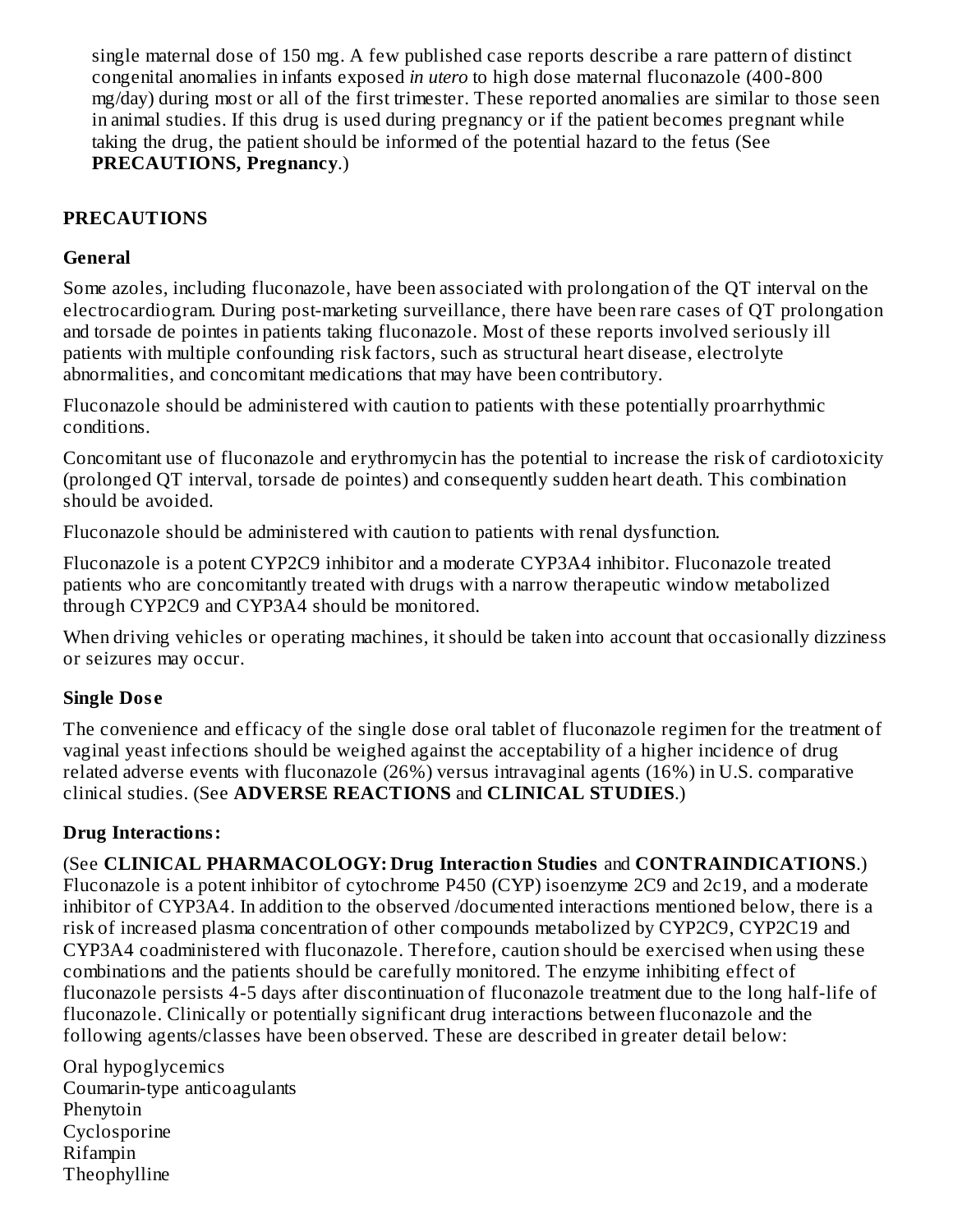Terfenadine Cisapride Astemizole Rifabutin Voriconazole Tacrolimus Short-acting benzodiazepines Tofacitinib Triazolam Oral Contraceptives Pimozide **Quinidine** Hydrochlorothiazide Alfentanil Amitriptyline, nortriptyline Amphotericin B Azithromycin **Carbamazepine** Calcium Channel Blockers Celecoxib Cyclophosphamide Fentanyl Halofantrine HMG-CoA reductase inhibitors Losartan Methadone Non-steroidal anti-inflammatory drugs Prednisone Saquinavir **Sirolimus** Vinca Alkaloids Vitamin A Zidovudine

*Oral Hypoglycemics:* Clinically significant hypoglycemia may be precipitated by the use of fluconazole with oral hypoglycemic agents; one fatality has been reported from hypoglycemia in association with combined fluconazole and glyburide use. Fluconazole reduces the metabolism of tolbutamide, glyburide, and glipizide and increases the plasma concentration of these agents. When fluconazole is used concomitantly with these or other sulfonylurea oral hypoglycemic agents, blood glucose concentrations should be carefully monitored and the dose of the sulfonylurea should be adjusted as necessary. (See **CLINICAL PHARMACOLOGY: Drug Interaction Studies**.)

*Coumarin-type anticoagulants:* Prothrombin time may be increased in patients receiving concomitant fluconazole and coumarin-type anticoagulants. In post-marketing experience, as with other azole antifungals, bleeding events (bruising, epistaxis, gastrointestinal bleeding, hematuria, and melena) have been reported in association with increases in prothrombin time in patients receiving fluconazole concurrently with warfarin. Careful monitoring of prothrombin time in patients receiving fluconazole and coumarin-type anticoagulants is recommended. Dose adjustment of warfarin may be necessary. (See **CLINICAL PHARMACOLOGY: Drug Interaction Studies**.)

*Phenytoin:* Fluconazole increases the plasma concentrations of phenytoin. Careful monitoring of phenytoin concentrations in patients receiving fluconazole and phenytoin is recommended. (See **CLINICAL PHARMACOLOGY: Drug Interaction Studies**.)

*Cyclosporine:* Fluconazole significantly increases cyclosporine levels in renal transplant patients with or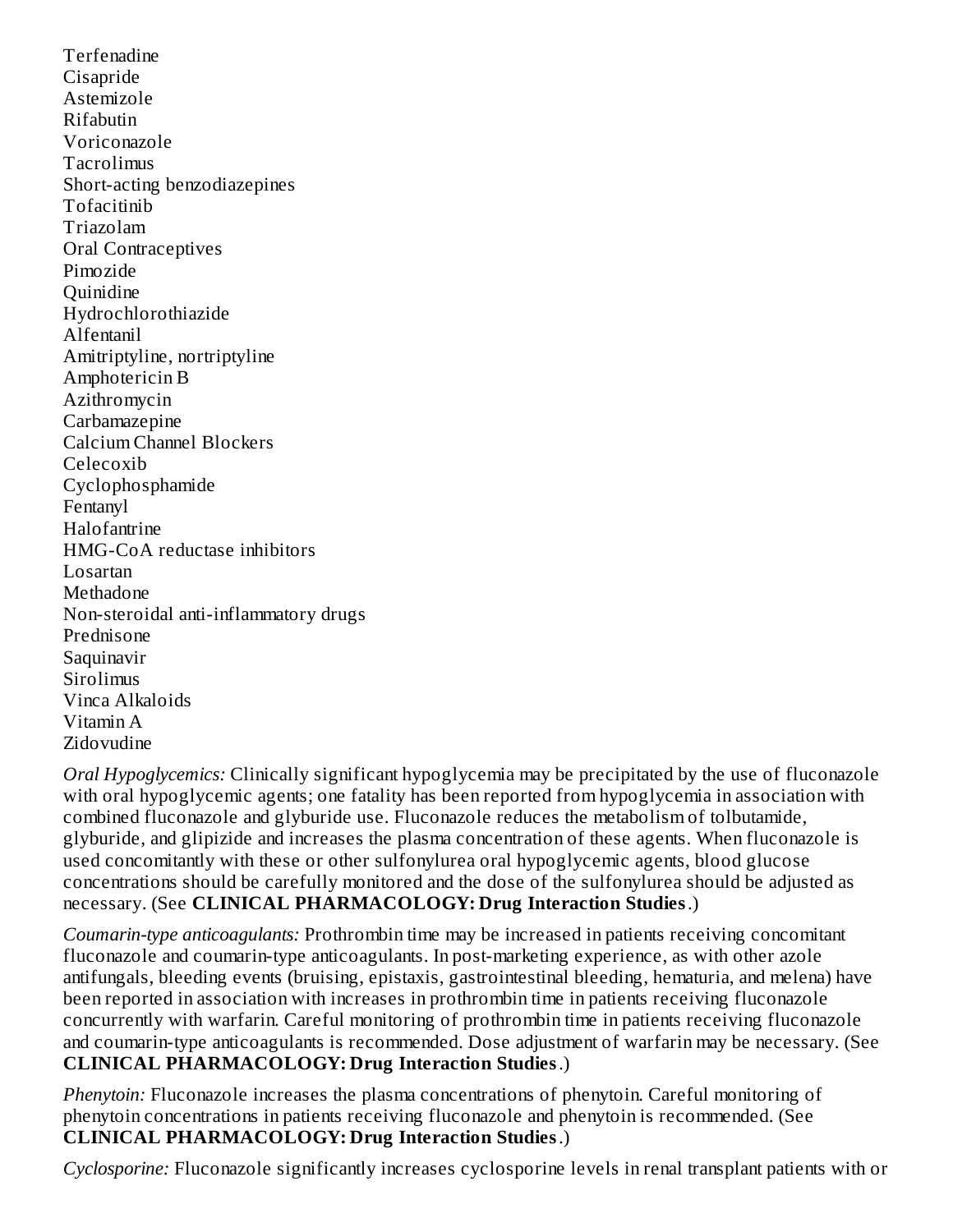without renal impairment. Careful monitoring of cyclosporine concentrations and serum creatinine is recommended in patients receiving fluconazole and cyclosporine. (See **CLINICAL PHARMACOLOGY: Drug Interaction Studies**.) This combination may be used by reducing the dosage of cyclosporine depending on cyclosporine concentration.

*Rifampin:* Rifampin enhances the metabolism of concurrently administered fluconazole. Depending on clinical circumstances, consideration should be given to increasing the dose of fluconazole when it is administered with rifampin. (See **CLINICAL PHARMACOLOGY: Drug Interaction Studies**.)

*Theophylline:* Fluconazole increases the serum concentrations of theophylline. Careful monitoring of serum theophylline concentrations in patients receiving fluconazole and theophylline is recommended. (See **CLINICAL PHARMACOLOGY: Drug Interaction Studies**.)

*Terfenadine:* Because of the occurrence of serious cardiac dysrhythmias secondary to prolongation of the QTc interval in patients receiving azole antifungals in conjunction with terfenadine, interaction studies have been performed. One study at a 200 mg daily dose of fluconazole failed to demonstrate a prolongation in QTc interval. Another study at a 400 mg and 800 mg daily dose of fluconazole demonstrated that fluconazole taken in doses of 400 mg per day or greater significantly increases plasma levels of terfenadine when taken concomitantly. The combined use of fluconazole at doses of 400 mg or greater with terfenadine is contraindicated. (See **CONTRAINDICATIONS** and **CLINICAL PHARMACOLOGY: Drug Interaction Studies**.) The coadministration of fluconazole at doses lower than 400 mg/day with terfenadine should be carefully monitored.

*Cisapride:* There have been reports of cardiac events, including torsade de pointes, in patients to whom fluconazole and cisapride were coadministered. A controlled study found that concomitant fluconazole 200 mg once daily and cisapride 20 mg four times a day yielded a significant increase in cisapride plasma levels and prolongation of QTc interval. The combined use of fluconazole with cisapride is contraindicated. (See **CONTRAINDICATIONS** and **CLINICAL PHARMACOLOGY: Drug Interaction Studies**.)

*Astemizole:* Concomitant administration of fluconazole with astemizole may decrease the clearance of astemizole. Resulting increased plasma concentrations of astemizole can lead to QT prolongation and rare occurrences of torsade de pointes. Coadministration of fluconazole and astemizole is contraindicated.

*Rifabutin:* There have been reports that an interaction exists when fluconazole is administered concomitantly with rifabutin, leading to increased serum levels of rifabutin up to 80%. There have been reports of uveitis in patients to whom fluconazole and rifabutin were coadministered. Patients receiving rifabutin and fluconazole concomitantly should be carefully monitored. (See **CLINICAL PHARMACOLOGY: Drug Interaction Studies**.)

*Voriconazole:* Avoid concomitant administration of voriconazole and fluconazole. Monitoring for adverse events and toxicity related to voriconazole is recommended; especially, if voriconazole is started within 24 hours after the last dose of fluconazole. (See **CLINICAL PHARMACOLOGY: Drug Interaction Studies**.)

*Tacrolimus:* Fluconazole may increase the serum concentrations of orally administered tacrolimus up to 5 times due to inhibition of tacrolimus metabolism through CYP3A4 in the intestines. No significant pharmacokinetic changes have been observed when tacrolimus is given intravenously. Increased tacrolimus levels have been associated with nephrotoxicity. Dosage of orally administered tacrolimus should be decreased depending on tacrolimus concentration. (See **CLINICAL PHARMACOLOGY: Drug Interaction Studies**.)

*Short-acting Benzodiazepines:* Following oral administration of midazolam, fluconazole resulted in substantial increases in midazolam concentrations and psychomotor effects. This effect on midazolam appears to be more pronounced following oral administration of fluconazole than with fluconazole administered intravenously. If short-acting benzodiazepines, which are metabolized by the cytochrome P450 system, are concomitantly administered with fluconazole, consideration should be given to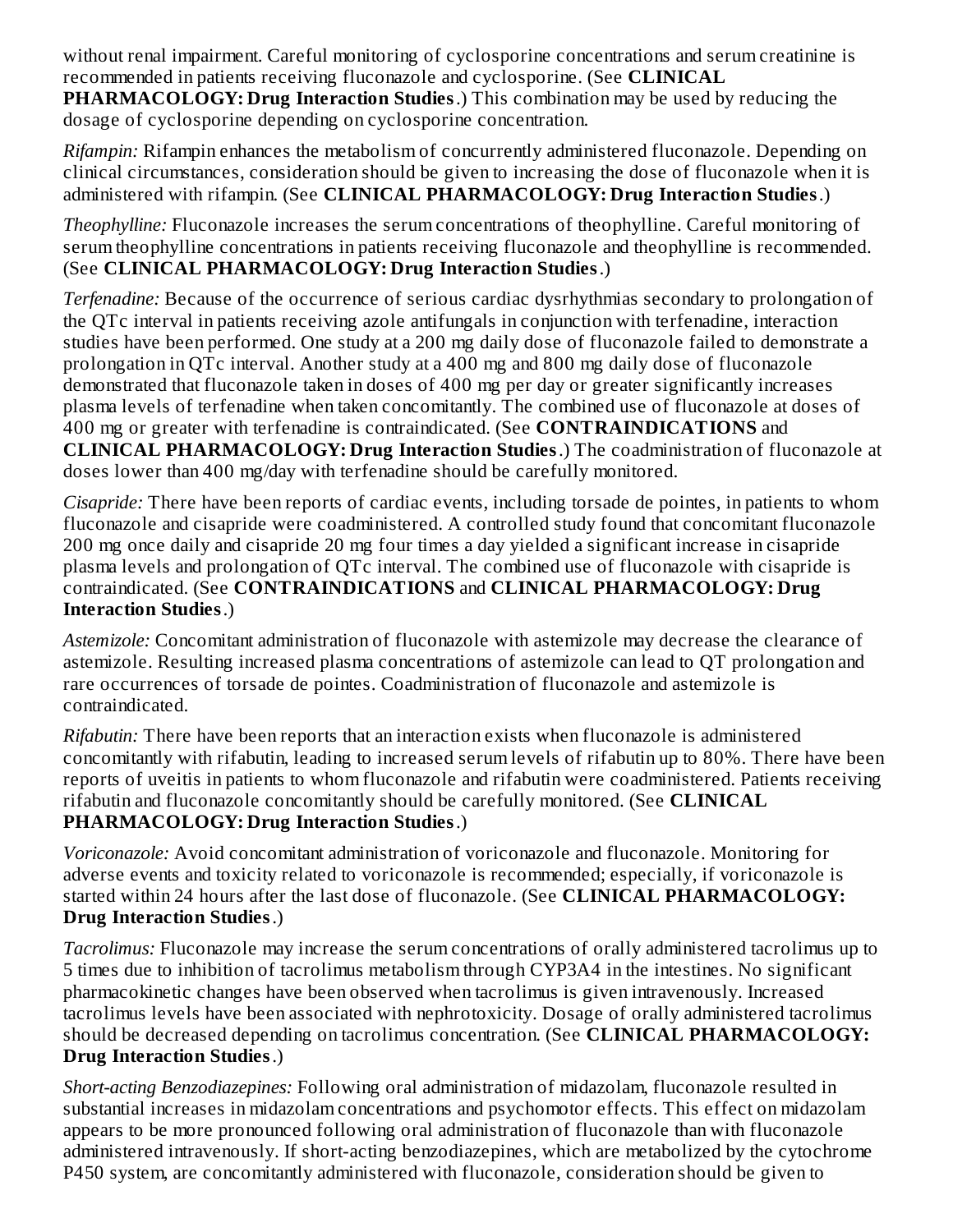decreasing the benzodiazepine dosage, and the patients should be appropriately monitored. (See **CLINICAL PHARMACOLOGY: Drug Interaction Studies**.)

*Tofacitinib:* Systemic exposure to tofacitinib is increased when tofacitinib is coadministered with fluconazole, a combined moderate CYP3A4 and potent CYP2C19 inhibitor. Reduce the dose of tofacitinib when given concomitantly with fluconazole (i.e., from 5 mg twice daily to 5 mg once daily as instructed in the  $\bar{\text{X}}$ ELJANZ® [tofacitinib] label). (See **CLINICAL PHARMACOLOGY: Drug Interaction Studies**.)

*Triazolam:* Fluconazole increases the AUC of triazolam (single dose) by approximately 50%, C<sub>max</sub> by 20-32%, and increases t½ by 25-50 % due to the inhibition of metabolism of triazolam. Dosage adjustments of triazolam may be necessary.

*Oral Contraceptives:* Two pharmacokinetic studies with a combined oral contraceptive have been performed using multiple doses of fluconazole. There were no relevant effects on hormone level in the 50 mg fluconazole study, while at 200 mg daily, the AUCs of ethinyl estradiol and levonorgestrel were increased 40% and 24%, respectively. Thus, multiple dose use of fluconazole at these doses is unlikely to have an effect on the efficacy of the combined oral contraceptive.

*Pimozide:* Although not studied *in vitro* or *in vivo*, concomitant administration of fluconazole with pimozide may result in inhibition of pimozide metabolism. Increased pimozide plasma concentrations can lead to QT prolongation and rare occurrences of torsade de pointes. Coadministration of fluconazole and pimozide is contraindicated.

*Quinidine:* Although not studied *in vitro* or *in vivo*, concomitant administration of fluconazole with quinidine may result in inhibition of quinidine metabolism. Use of quinidine has been associated with QT prolongation and rare occurrences of torsades de pointes. Coadministration of fluconazole and quinidine is contraindicated. (See **CONTRAINDICATIONS**).

*Hydrochlorothiazide:* In a pharmacokinetic interaction study, coadministration of multiple dose hydrochlorothiazide to healthy volunteers receiving fluconazole increased plasma concentrations of fluconazole by 40%. An effect of this magnitude should not necessitate a change in the fluconazole dose regimen in subjects receiving concomitant diuretics.

*Alfentanil:* A study observed a reduction in clearance and distribution volume as well as prolongation of  ${\rm T}_{\mathcal{V}_2}$  of alfentanil following concomitant treatment with fluconazole. A possible mechanism of action is fluconazole's inhibition of CYP3A4. Dosage adjustment of alfentanil may be necessary.

*Amitriptyline, nortriptyline:* Fluconazole increases the effect of amitriptyline and nortriptyline. 5 nortriptyline and/or S-amitriptyline may be measured at initiation of the combination therapy and after one week. Dosage of amitriptyline/nortriptyline should be adjusted, if necessary.

*Amphotericin B:* Concurrent administration of fluconazole and amphotericin B in infected normal and immunosuppressed mice showed the following results: a small additive antifungal effect in systemic infection with *C. albicans*, no interaction in intracranial infection with *Cryptococcus neoformans*, and antagonism of the two drugs in systemic infection with *A. fumigatus*. The clinical significance of results obtained in these studies is unknown.

*Azithromycin:* An open-label, randomized, three-way crossover study in 18 healthy subjects assessed the effect of a single 1200 mg oral dose of azithromycin on the pharmacokinetics of a single 800 mg oral dose of fluconazole as well as the effects of fluconazole on the pharmacokinetics of azithromycin. There was no significant pharmacokinetic interaction between fluconazole and azithromycin.

*Carbamazepine:* Fluconazole inhibits the metabolism of carbamazepine and an increase in serum carbamazepine of 30% has been observed. There is a risk of developing carbamazepine toxicity. Dosage adjustment of carbamazepine may be necessary depending on concentration measurements/effect.

*Calcium Channel Blockers:* Certain dihydropyridine calcium channel antagonists (nifedipine, isradipine,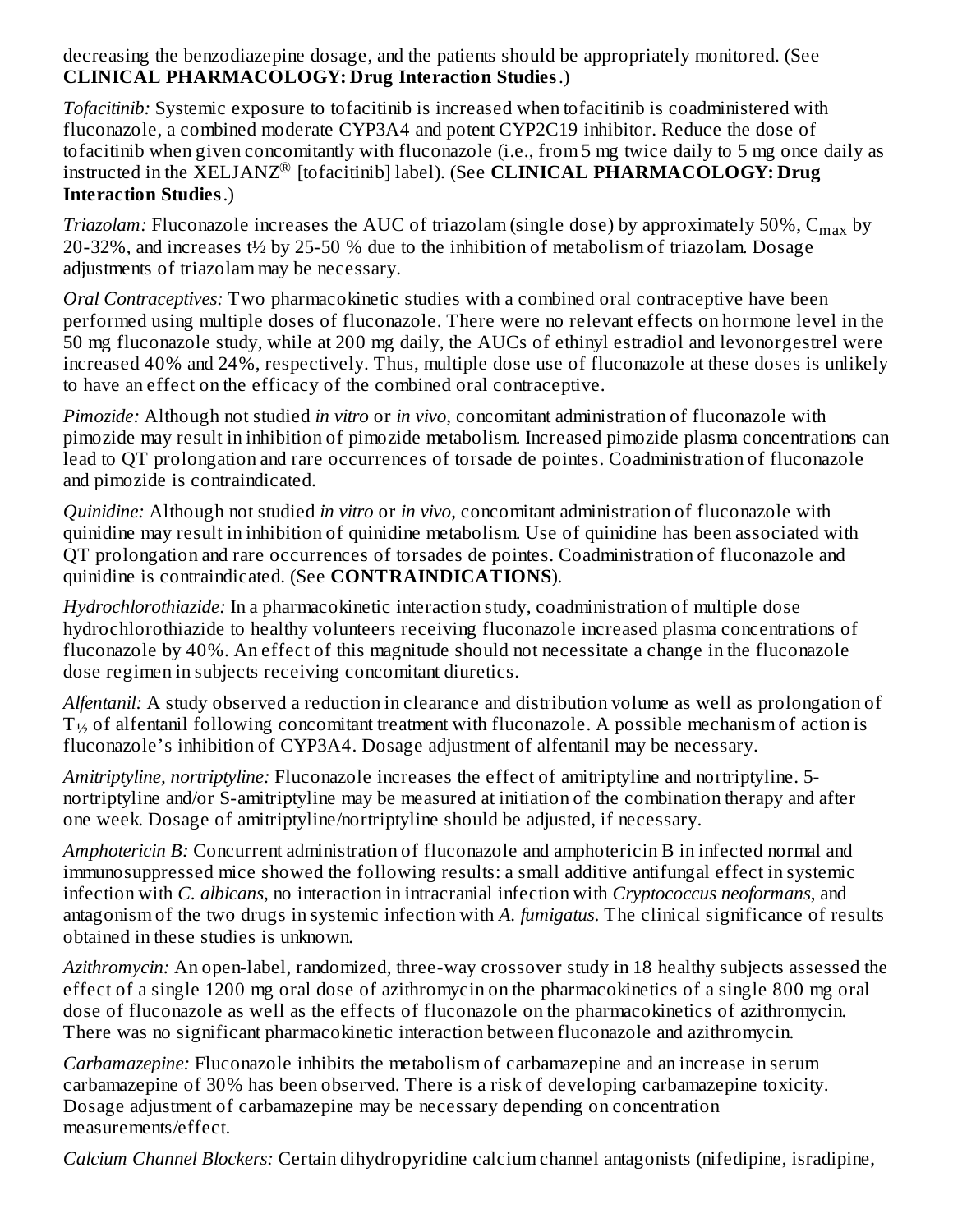amlodipine, and felodipine) are metabolized by CYP3A4. Fluconazole has the potential to increase the systemic exposure of the calcium channel antagonists. Frequent monitoring for adverse events is recommended.

*Celecoxib:* During concomitant treatment with fluconazole (200 mg daily) and celecoxib (200 mg), the celecoxib  $\mathsf{C}_{\max}$  and AUC increased by 68% and 134%, respectively. Half of the celecoxib dose may be necessary when combined with fluconazole.

*Cyclophosphamide:* Combination therapy with cyclophosphamide and fluconazole results in an increase in serum bilirubin and serum creatinine. The combination may be used while taking increased consideration to the risk of increased serum bilirubin and serum creatinine.

*Fentanyl:* One fatal case of possible fentanyl fluconazole interaction was reported. The author judged that the patient died from fentanyl intoxication. Furthermore, in a randomized crossover study with 12 healthy volunteers it was shown that fluconazole delayed the elimination of fentanyl significantly. Elevated fentanyl concentration may lead to respiratory depression.

*Halofantrine:* Fluconazole can increase halofantrine plasma concentration due to an inhibitory effect on CYP3A4.

*HMG-CoA reductase inhibitors:* The risk of myopathy and rhabdomyolysis increases when fluconazole is coadministered with HMG-CoA reductase inhibitors metabolized through CYP3A4, such as atorvastatin and simvastatin, or through CYP2C9, such as fluvastatin. If concomitant therapy is necessary, the patient should be observed for symptoms of myopathy and rhabdomyolysis and creatinine kinase should be monitored. HMG-CoA reductase inhibitors should be discontinued if a marked increase in creatinine kinase is observed or myopathy/rhabdomyolysis is diagnosed or suspected.

*Losartan:* Fluconazole inhibits the metabolism of losartan to its active metabolite (E-31 74) which is responsible for most of the angiotensin Il-receptor antagonism which occurs during treatment with losartan. Patients should have their blood pressure monitored continuously.

*Methadone:* Fluconazole may enhance the serum concentration of methadone. Dosage adjustment of methadone may be necessary.

Non-steroidal anti-inflammatory drugs: The  $\rm{C_{max}}$  and  $\rm{AUC}$  of flurbiprofen were increased by 23% and 81%, respectively, when coadministered with fluconazole compared to administration of flurbiprofen alone. Similarly, the  $\mathsf{C}_{\max}$  and AUC of the pharmacologically active isomer [S(+)-ibuprofen] were increased by 15% and 82%, respectively, when Fluconazole was coadministered with racemic ibuprofen (400 mg) compared to administration of racemic ibuprofen alone.

Although not specifically studied, Fluconazole has the potential to increase the systemic exposure of other NSAIDs that are metabolized by CYP2C9 (e.g., naproxen, lornoxicam, meloxicam, diclofenac). Frequent monitoring for adverse events and toxicity related to NSAIDs is recommended. Adjustment of dosage of NSAIDs may be needed.

*Prednisone:* There was a case report that a liver-transplanted patient treated with prednisone developed acute adrenal cortex insufficiency when a three month therapy with Fluconazole was discontinued. The discontinuation of Fluconazole presumably caused an enhanced CYP3A4 activity which led to increased metabolism of prednisone. Patients on long-term treatment with Fluconazole and prednisone should be carefully monitored for adrenal cortex insufficiency when fluconazole is discontinued.

*Saquinavir:* Fluconazole increases the AUC of saquinavir by approximately 50%, C<sub>max</sub> by approximately 55%, and decreases clearance of saquinavir by approximately 50% due to inhibition of saquinavir's hepatic metabolism by CYP3A4 and inhibition of P-glycoprotein. Dosage adjustment of saquinavir may be necessary.

*Sirolimus:* Fluconazole increases plasma concentrations of sirolimus presumably by inhibiting the metabolism of sirolimus via CYP3A4 and P-glycoprotein. This combination may be used with a dosage adjustment of sirolimus depending on the effect/concentration measurements.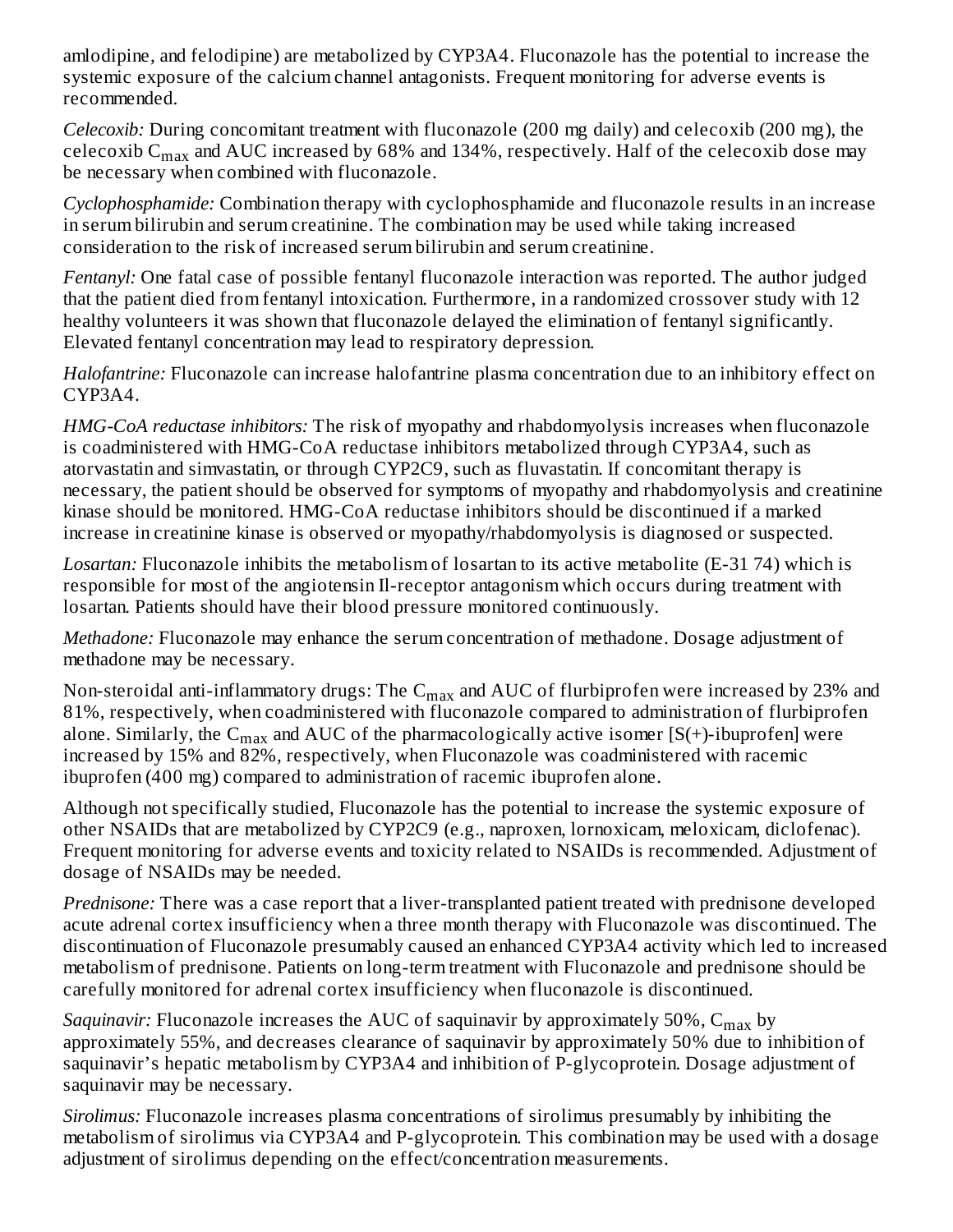*Vinca Alkaloids:* Although not studied, fluconazole may increase the plasma levels of the vinca alkaloids (e.g., vincristine and vinblastine) and lead to neurotoxicity, which is possibly due to an inhibitory effect on CYP3A4.

*Vitamin A:* Based on a case report in one patient receiving combination therapy with all-transretinoid acid (an acid form of vitamin A) and fluconazole, CNS related undesirable effects have developed in the form of pseudotumour cerebri, which disappeared after discontinuation of fluconazole treatment. This combination may be used but the incidence of CNS related undesirable effects should be borne in mind.

*Zidovudine:* Fluconazole increases  $\mathsf{C}_{\max}$  and AUC of zidovudine by 84% and 74%, respectively, due to an approximately 45% decrease in oral zidovudine clearance. The half-life of zidovudine was likewise prolonged by approximately 128% following combination therapy with fluconazole. Patients receiving this combination should be monitored for the development of zidovudine-related adverse reactions. Dosage reduction of zidovudine may be considered.

Physicians should be aware that interaction studies with medications other than those listed in the **CLINICAL PHARMACOLOGY** section have not been conducted, but such interactions may occur.

# **Carcinogenesis, Mutagenesis and Impairment of Fertility**

Fluconazole showed no evidence of carcinogenic potential in mice and rats treated orally for 24 months at doses of 2.5, 5 or 10 mg/kg/day (approximately 2 to 7 times the recommended human dose). Male rats treated with 5 and 10 mg/kg/day had an increased incidence of hepatocellular adenomas.

Fluconazole, with or without metabolic activation, was negative in tests for mutagenicity in 4 strains of *S. typhimurium*, and in the mouse lymphoma L5178Y system. Cytogenetic studies *in vivo* (murine bone marrow cells, following oral administration of fluconazole) and *in vitro* (human lymphocytes exposed to fluconazole at 1000 μg/mL) showed no evidence of chromosomal mutations.

Fluconazole did not affect the fertility of male or female rats treated orally with daily doses of 5, 10 or 20 mg/kg or with parenteral doses of 5, 25 or 75 mg/kg, although the onset of parturition was slightly delayed at 20 mg/kg PO. In an intravenous perinatal study in rats at 5, 20 and 40 mg/kg, dystocia and prolongation of parturition were observed in a few dams at 20 mg/kg (approximately 5 to 15 times the recommended human dose) and 40 mg/kg, but not at 5 mg/kg. The disturbances in parturition were reflected by a slight increase in the number of still-born pups and decrease of neonatal survival at these dose levels. The effects on parturition in rats are consistent with the species specific estrogenlowering property produced by high doses of fluconazole. Such a hormone change has not been observed in women treated with fluconazole. (See **CLINICAL PHARMACOLOGY**.)

## **Pregnancy**

# **Teratogenic Effects.**

# *Pregnancy Category C:*

## **Single 150 mg tablet use for Vaginal Candidiasis:**

There are no adequate and well-controlled studies of Fluconazole in pregnant women. Available human data do not suggest an increased risk of congenital anomalies following a single maternal dose of 150 mg.

# **Pregnancy Category D:**

## **All other indications:**

A few published case reports describe a rare pattern of distinct congenital anomalies in infants exposed *in utero* to high dose maternal fluconazole (400-800 mg/day) during most or all of the first trimester. These reported anomalies are similar to those seen in animal studies. If this drug is used during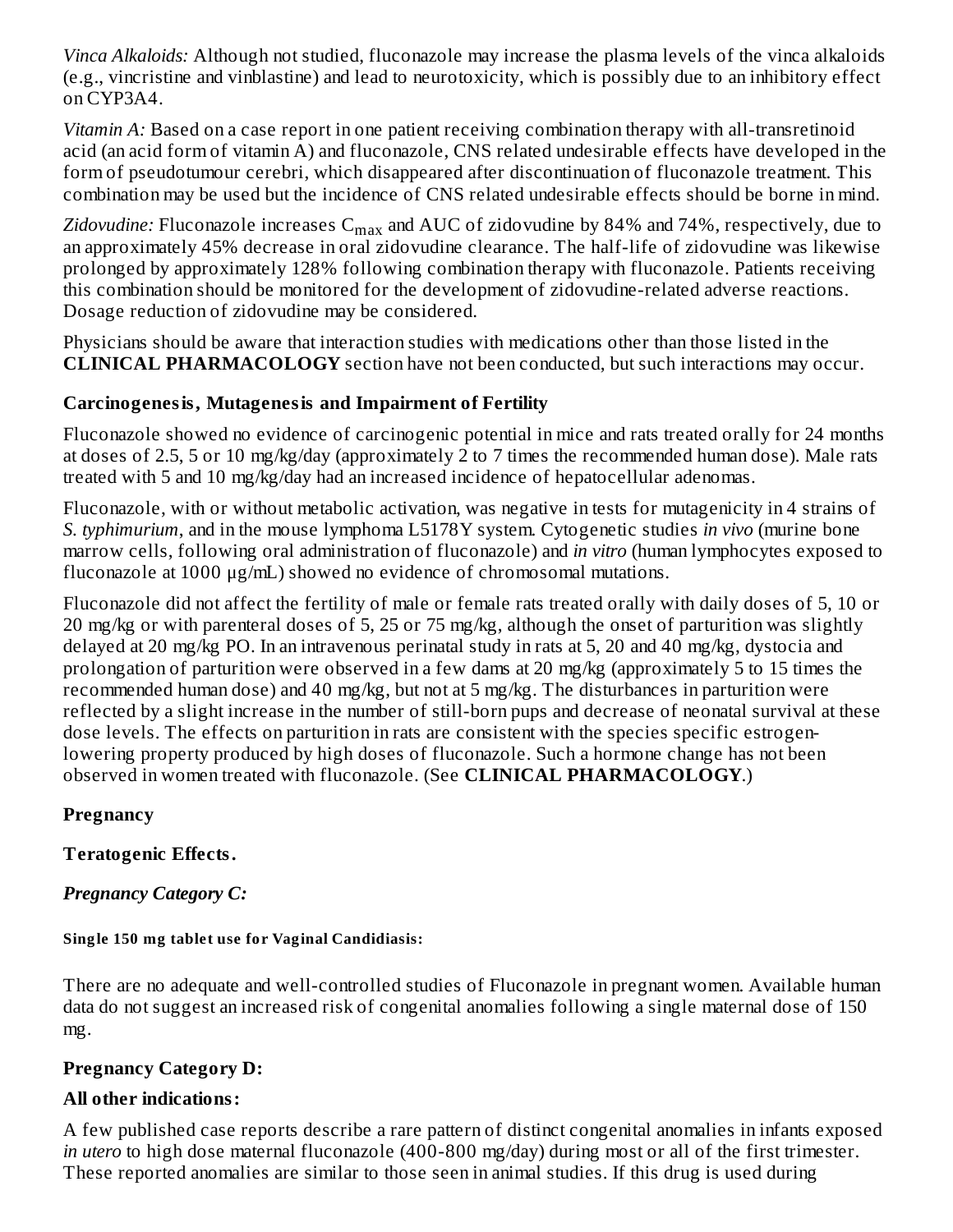pregnancy, or if the patient becomes pregnant while taking the drug, the patient should be informed of the potential hazard to the fetus. (See **WARNINGS, Us e in Pregnancy**.)

## Human Data

Several published epidemiologic studies do not suggest an increased risk of congenital anomalies associated with low dose exposure to fluconazole in pregnancy (most subjects received a single oral dose of 150 mg). A few published case reports describe a distinctive and rare pattern of birth defects among infants whose mothers received high-dose (400-800 mg/day) fluconazole during most or all of the first trimester of pregnancy. The features seen in these infants include: brachycephaly, abnormal facies, abnormal calvarial development, cleft palate, femoral bowing, thin ribs and long bones, arthrogryposis, and congenital heart disease. These effects are similar to those seen in animal studies.

## Animal Data

Fluconazole was administered orally to pregnant rabbits during organogenesis in two studies at doses of 5, 10, and 20 mg/kg and at 5, 25, and 75 mg/kg, respectively. Maternal weight gain was impaired at all dose levels (approximately 0.25 to 4 times the 400 mg clinical dose based on BSA), and abortions occurred at 75 mg/kg (approximately 4 times the 400 mg clinical dose based on BSA); no adverse fetal effects were observed.

In several studies in which pregnant rats received fluconazole orally during organogenesis, maternal weight gain was impaired and placental weights were increased at 25 mg/kg. There were no fetal effects at 5 or 10 mg/kg; increases in fetal anatomical variants (supernumerary ribs, renal pelvis dilation) and delays in ossification were observed at 25 and 50 mg/kg and higher doses. At doses ranging from 80 to 320 mg/kg (approximately 2 to 8 times the 400 mg clinical dose based on BSA), embryolethality in rats was increased and fetal abnormalities included wavy ribs, cleft palate, and abnormal cranio-facial ossification. These effects are consistent with the inhibition of estrogen synthesis in rats and may be a result of known effects of lowered estrogen on pregnancy, organogenesis, and parturition.

## **Nursing Mothers**

Fluconazole is secreted in human milk at concentrations similar to maternal plasma concentrations. Caution should be exercised when fluconazole is administered to a nursing woman.

## **Pediatric Us e**

An open-label, randomized, controlled trial has shown Fluconazole to be effective in the treatment of oropharyngeal candidiasis in children 6 months to 13 years of age. (See **CLINICAL STUDIES**.)

The use of Fluconazole in children with cryptococcal meningitis, *Candida* esophagitis, or systemic *Candida* infections is supported by the efficacy shown for these indications in adults and by the results from several small noncomparative pediatric clinical studies. In addition, pharmacokinetic studies in children (see **CLINICAL PHARMACOLOGY**) have established a dose proportionality between children and adults. (See **DOSAGE AND ADMINISTRATION**.)

In a noncomparative study of children with serious systemic fungal infections, most of which were candidemia, the effectiveness of Fluconazole was similar to that reported for the treatment of candidemia in adults. Of 17 subjects with culture-confirmed candidemia, 11 of 14 (79%) with baseline symptoms (3 were asymptomatic) had a clinical cure; 13/15 (87%) of evaluable patients had a mycologic cure at the end of treatment but two of these patients relapsed at 10 and 18 days, respectively, following cessation of therapy.

The efficacy of Fluconazole for the suppression of cryptococcal meningitis was successful in 4 of 5 children treated in a compassionate-use study of fluconazole for the treatment of life-threatening or serious mycosis. There is no information regarding the efficacy of fluconazole for primary treatment of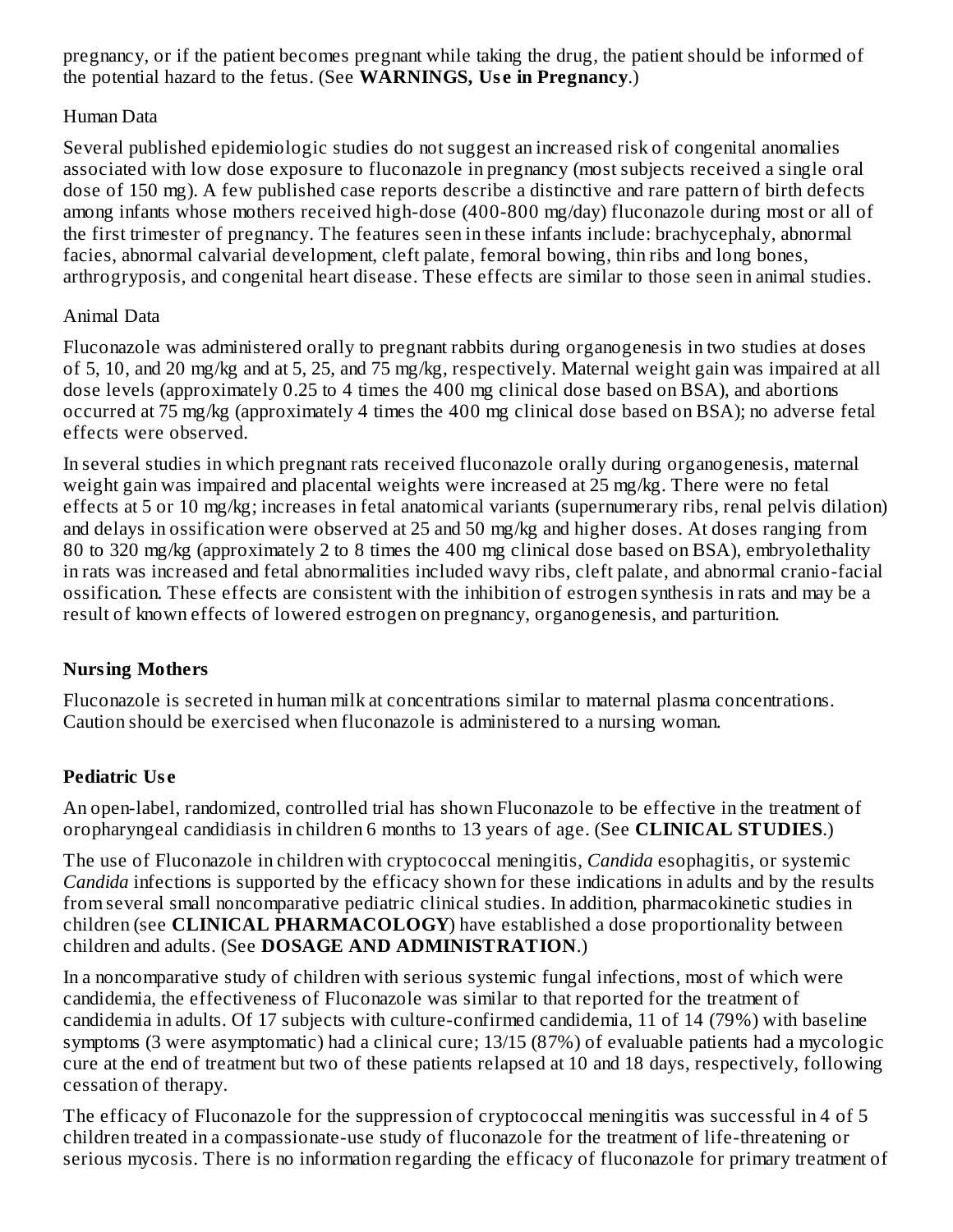cryptococcal meningitis in children.

The safety profile of Fluconazole in children has been studied in 577 children ages 1 day to 17 years who received doses ranging from 1 to 15 mg/kg/day for 1 to 1,616 days. (See **ADVERSE REACTIONS**.)

Efficacy of Fluconazole has not been established in infants less than 6 months of age. (See **CLINICAL PHARMACOLOGY.**) A small number of patients (29) ranging in age from 1 day to 6 months have been treated safely with Fluconazole.

## **Geriatric Us e**

In non-AIDS patients, side effects possibly related to fluconazole treatment were reported in fewer patients aged 65 and older (9%, n=339) than for younger patients (14%, n=2240). However, there was no consistent difference between the older and younger patients with respect to individual side effects. Of the most frequently reported (>1%) side effects, rash, vomiting, and diarrhea occurred in greater proportions of older patients. Similar proportions of older patients (2.4%) and younger patients (1.5%) discontinued fluconazole therapy because of side effects. In post-marketing experience, spontaneous reports of anemia and acute renal failure were more frequent among patients 65 years of age or older than in those between 12 and 65 years of age. Because of the voluntary nature of the reports and the natural increase in the incidence of anemia and renal failure in the elderly, it is however not possible to establish a casual relationship to drug exposure.

Controlled clinical trials of fluconazole did not include sufficient numbers of patients aged 65 and older to evaluate whether they respond differently from younger patients in each indication. Other reported clinical experience has not identified differences in responses between the elderly and younger patients.

Fluconazole is primarily cleared by renal excretion as unchanged drug. Because elderly patients are more likely to have decreased renal function, care should be taken to adjust dose based on creatinine clearance. It may be useful to monitor renal function. (See **CLINICAL PHARMACOLOGY** and **DOSAGE AND ADMINISTRATION**.)

## **ADVERSE REACTIONS**

Fluconazole is generally well tolerated.

In some patients, particularly those with serious underlying diseases such as AIDS and cancer, changes in renal and hematological function test results and hepatic abnormalities have been observed during treatment with fluconazole and comparative agents, but the clinical significance and relationship to treatment is uncertain.

## **In Patients Receiving a Single Dos e for Vaginal Candidiasis:**

During comparative clinical studies conducted in the United States, 448 patients with vaginal candidiasis were treated with Fluconazole, 150 mg single dose. The overall incidence of side effects possibly related to Fluconazole was 26%. In 422 patients receiving active comparative agents, the incidence was 16%. The most common treatment-related adverse events reported in the patients who received 150 mg single dose fluconazole for vaginitis were headache (13%), nausea (7%), and abdominal pain (6%). Other side effects reported with an incidence equal to or greater than 1% included diarrhea (3%), dyspepsia (1%), dizziness (1%), and taste perversion (1%). Most of the reported side effects were mild to moderate in severity. Rarely, angioedema and anaphylactic reaction have been reported in marketing experience.

## **In Patients Receiving Multiple Dos es for Other Infections:**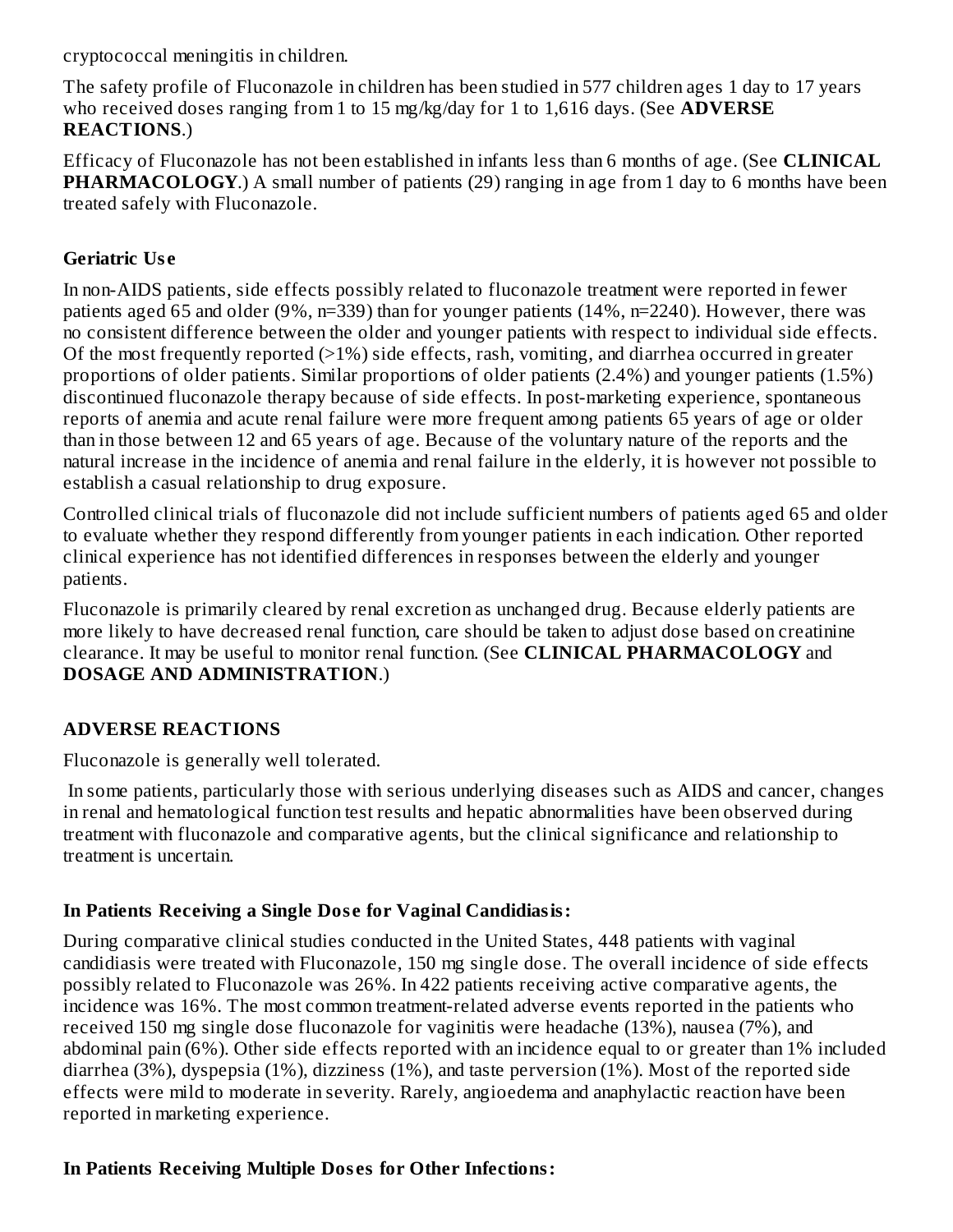Sixteen percent of over 4000 patients treated with Fluconazole in clinical trials of 7 days or more experienced adverse events. Treatment was discontinued in 1.5% of patients due to adverse clinical events and in 1.3% of patients due to laboratory test abnormalities.

Clinical adverse events were reported more frequently in HIV infected patients (21%) than in non-HIV infected patients (13%); however, the patterns in HIV infected and non-HIV infected patients were similar. The proportions of patients discontinuing therapy due to clinical adverse events were similar in the two groups  $(1.5\%)$ .

The following treatment-related clinical adverse events occurred at an incidence of 1% or greater in 4048 patients receiving Fluconazole for 7 or more days in clinical trials: nausea 3.7%, headache 1.9%, skin rash 1.8%, vomiting 1.7%, abdominal pain 1.7%, and diarrhea 1.5%.

*Hepatobiliary:* In combined clinical trials and marketing experience, there have been rare cases of serious hepatic reactions during treatment with Fluconazole. (See **WARNINGS**.) The spectrum of these hepatic reactions has ranged from mild transient elevations in transaminases to clinical hepatitis, cholestasis and fulminant hepatic failure, including fatalities. Instances of fatal hepatic reactions were noted to occur primarily in patients with serious underlying medical conditions (predominantly AIDS or malignancy) and often while taking multiple concomitant medications. Transient hepatic reactions, including hepatitis and jaundice, have occurred among patients with no other identifiable risk factors. In each of these cases, liver function returned to baseline on discontinuation of Fluconazole.

In two comparative trials evaluating the efficacy of Fluconazole for the suppression of relapse of cryptococcal meningitis, a statistically significant increase was observed in median AST (SGOT) levels from a baseline value of 30 IU/L to 41 IU/L in one trial and 34 IU/L to 66 IU/L in the other. The overall rate of serum transaminase elevations of more than 8 times the upper limit of normal was approximately 1% in fluconazole-treated patients in clinical trials. These elevations occurred in patients with severe underlying disease, predominantly AIDS or malignancies, most of whom were receiving multiple concomitant medications, including many known to be hepatotoxic. The incidence of abnormally elevated serum transaminases was greater in patients taking Fluconazole concomitantly with one or more of the following medications: rifampin, phenytoin, isoniazid, valproic acid, or oral sulfonylurea hypoglycemic agents.

To report **SUSPECTED ADVERSE REACTIONS,** contact Rising Pharmaceuticals, Inc. at 866-562- 4597 or FDA at 800-FDA-1088 or www.fda.gov.

## **Post-Marketing Experience**

In addition, the following adverse events have occurred during post-marketing experience.

*Immunologic:* In rare cases, anaphylaxis (including angioedema, face edema and pruritus) has been reported.

## *Body as a Whole:*

Asthenia, fatigue, fever, malaise.

## *Cardiovascular:*

QT prolongation, torsade de pointes. (See **PRECAUTIONS**.)

## *Central Nervous System:*

Seizures, dizziness.

## *Hematopoietic and Lymphatic:*

Leukopenia, including neutropenia and agranulocytosis, thrombocytopenia.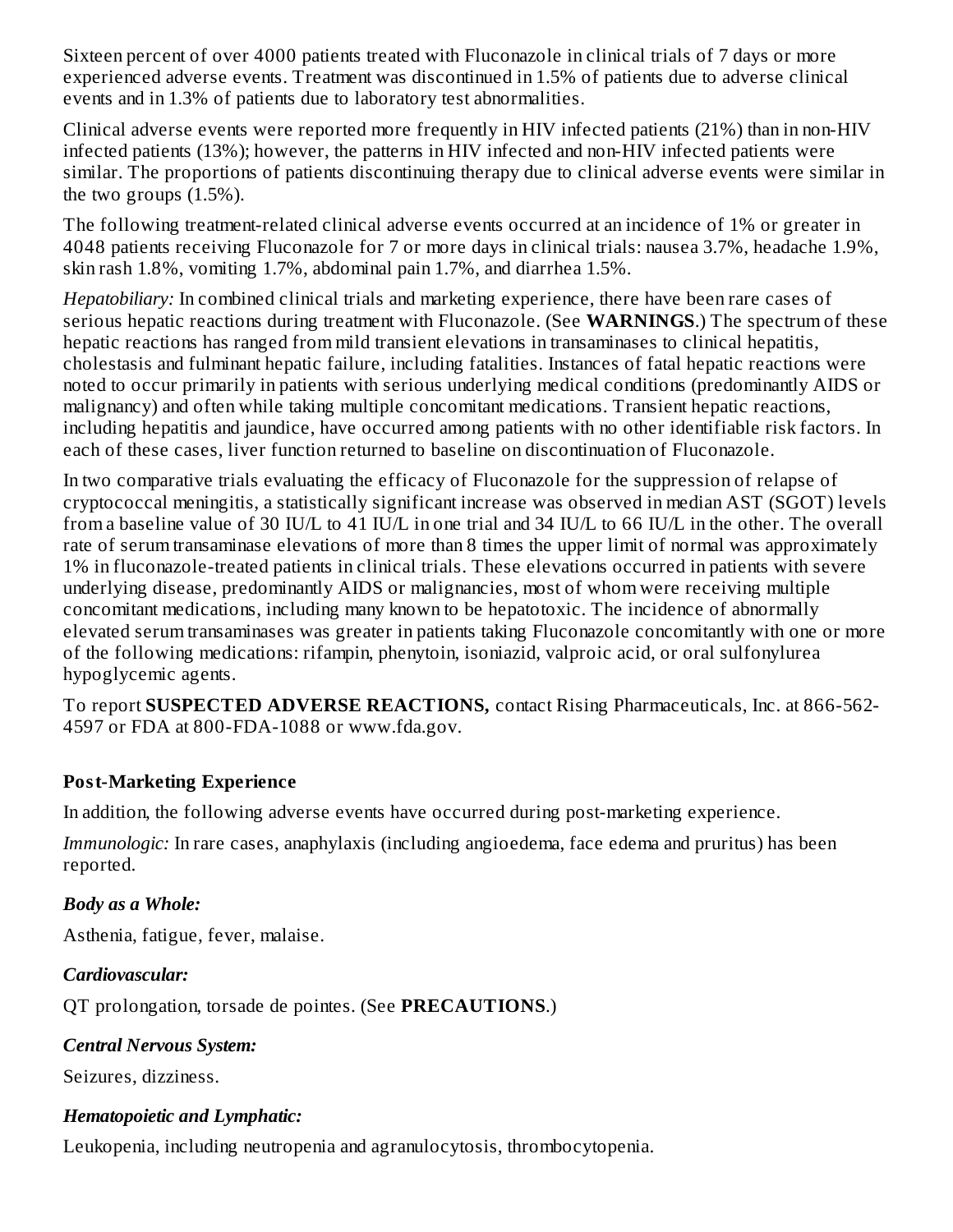## *Metabolic:*

Hypercholesterolemia, hypertriglyceridemia, hypokalemia.

## *Gastrointestinal:*

Cholestasis, dry mouth, hepatocellular damage, dyspepsia, vomiting.

## *Other Senses:*

Taste perversion.

## *Musculoskeletal System:*

myalgia.

## *Nervous System:*

Insomnia, paresthesia, somnolence, tremor, vertigo.

*Skin and Appendages:* Acute generalized exanthematous-pustulosis, drug eruption, increased sweating, exfoliative skin disorders including Stevens-Johnson syndrome and toxic epidermal necrolysis (see **WARNINGS**), alopecia.

# **Advers e Reactions in Children:**

The pattern and incidence of adverse events and laboratory abnormalities recorded during pediatric clinical trials are comparable to those seen in adults.

In Phase II/III clinical trials conducted in the United States and in Europe, 577 pediatric patients, ages 1 day to 17 years were treated with Fluconazole at doses up to 15 mg/kg/day for up to 1,616 days. Thirteen percent of children experienced treatment-related adverse events. The most commonly reported events were vomiting (5%), abdominal pain (3%), nausea (2%), and diarrhea (2%). Treatment was discontinued in 2.3% of patients due to adverse clinical events and in 1.4% of patients due to laboratory test abnormalities. The majority of treatment-related laboratory abnormalities were elevations of transaminases or alkaline phosphatase.

|                      | Fluconazole<br>$(N=577)$ | <b>Comparative Agents</b><br>$(N=451)$ |
|----------------------|--------------------------|----------------------------------------|
| With any side effect | 13.0                     | 9.3                                    |
| Vomiting             | 5.4                      | 5.1                                    |
| Abdominal pain       | 2.8                      | 1.6                                    |
| Nausea               | 2.3                      | 1.6                                    |
| Diarrhea             | 21                       | フフ                                     |

# **Percentage of Patients With Treatment-Related Side Effects**

## **OVERDOSAGE**

There have been reports of overdose with fluconazole accompanied by hallucination and paranoid behavior.

In the event of overdose, symptomatic treatment (with supportive measures and gastric lavage if clinically indicated) should be instituted.

Fluconazole is largely excreted in urine. A three-hour hemodialysis session decreases plasma levels by approximately 50%.

In mice and rats receiving very high doses of fluconazole, clinical effects in both species included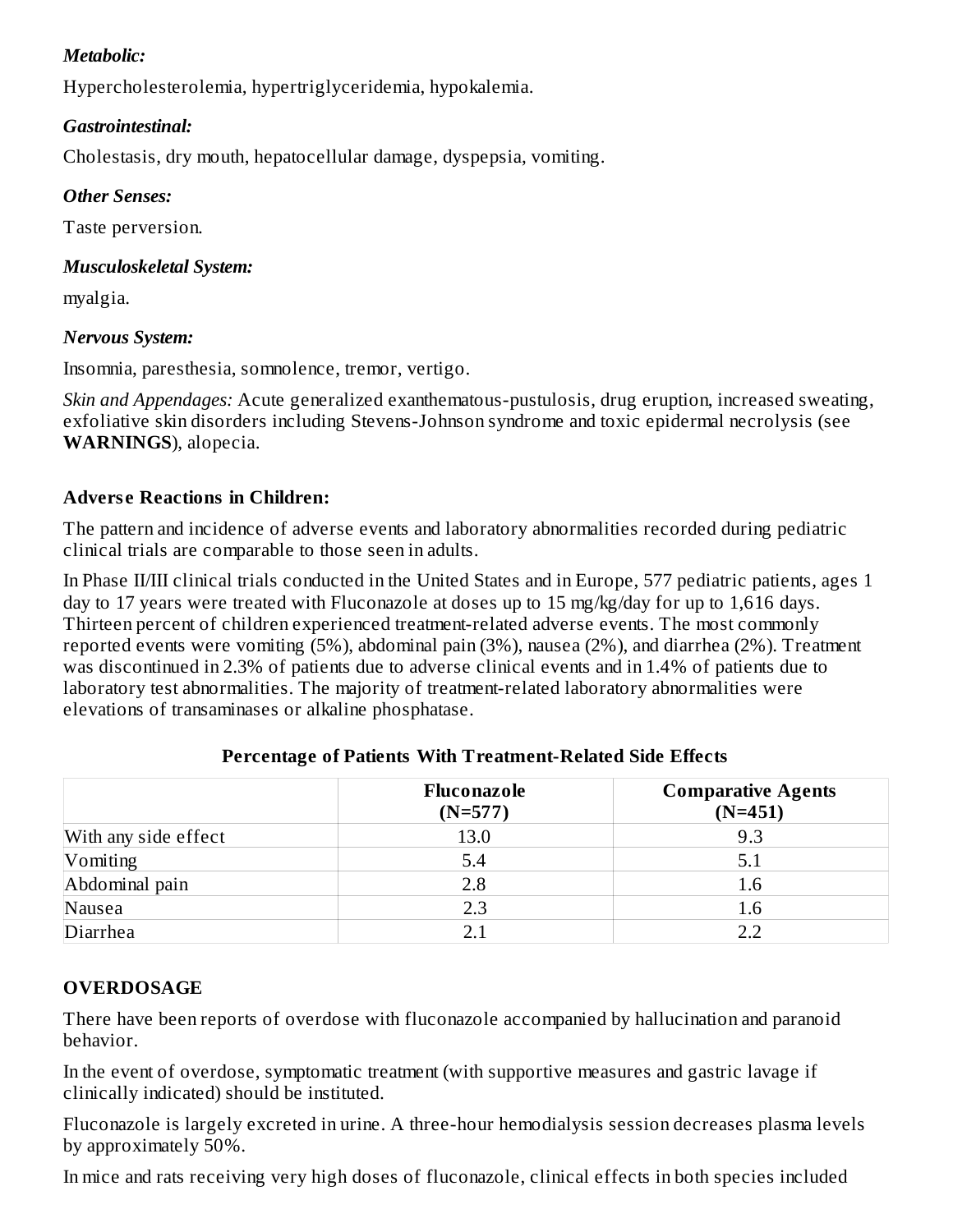decreased motility and respiration, ptosis, lacrimation, salivation, urinary incontinence, loss of righting reflex and cyanosis; death was sometimes preceded by clonic convulsions.

## **DOSAGE AND ADMINISTRATION**

#### *Dosage and Administration in Adults:*

#### **Single Dos e**

*Vaginal candidiasis:* The recommended dosage of fluconazole for vaginal candidiasis is 150 mg as a single oral dose.

## **Multiple Dos e**

SINCE ORAL ABSORPTION IS RAPID AND ALMOST COMPLETE, THE DAILY DOSE OF FLUCONAZOLE IS THE SAME FOR ORAL (TABLETS AND SUSPENSION) AND INTRAVENOUS ADMINISTRATION. In general, a loading dose of twice the daily dose is recommended on the first day of therapy to result in plasma concentrations close to steady-state by the second day of therapy.

The daily dose of fluconazole for the treatment of infections other than vaginal candidiasis should be based on the infecting organism and the patient's response to therapy. Treatment should be continued until clinical parameters or laboratory tests indicate that active fungal infection has subsided. An inadequate period of treatment may lead to recurrence of active infection. Patients with AIDS and cryptococcal meningitis or recurrent oropharyngeal candidiasis usually require maintenance therapy to prevent relapse.

## *Oropharyngeal candidiasis:*

The recommended dosage of fluconazole for oropharyngeal candidiasis is 200 mg on the first day, followed by 100 mg once daily. Clinical evidence of oropharyngeal candidiasis generally resolves within several days, but treatment should be continued for at least 2 weeks to decrease the likelihood of relapse.

#### *Esophageal candidiasis:*

The recommended dosage of fluconazole for esophageal candidiasis is 200 mg on the first day, followed by 100 mg once daily. Doses up to 400 mg/day may be used based on medical judgment of the patient's response to therapy. Patients with esophageal candidiasis should be treated for a minimum of three weeks and for at least two weeks following resolution of symptoms.

#### *Systemic Candida infections:*

For systemic *Candida* infections including candidemia, disseminated candidiasis, and pneumonia, optimal therapeutic dosage and duration of therapy have not been established. In open, noncomparative studies of small numbers of patients, doses of up to 400 mg daily have been used.

## *Urinary tract infections and peritonitis:*

For the treatment of *Candida* urinary tract infections and peritonitis, daily doses of 50-200 mg have been used in open, noncomparative studies of small numbers of patients.

## *Cryptococcal meningitis:*

The recommended dosage for treatment of acute cryptococcal meningitis is 400 mg on the first day, followed by 200 mg once daily. A dosage of 400 mg once daily may be used based on medical judgment of the patient's response to therapy. The recommended duration of treatment for initial therapy of cryptococcal meningitis is 10-12 weeks after the cerebrospinal fluid becomes culture negative. The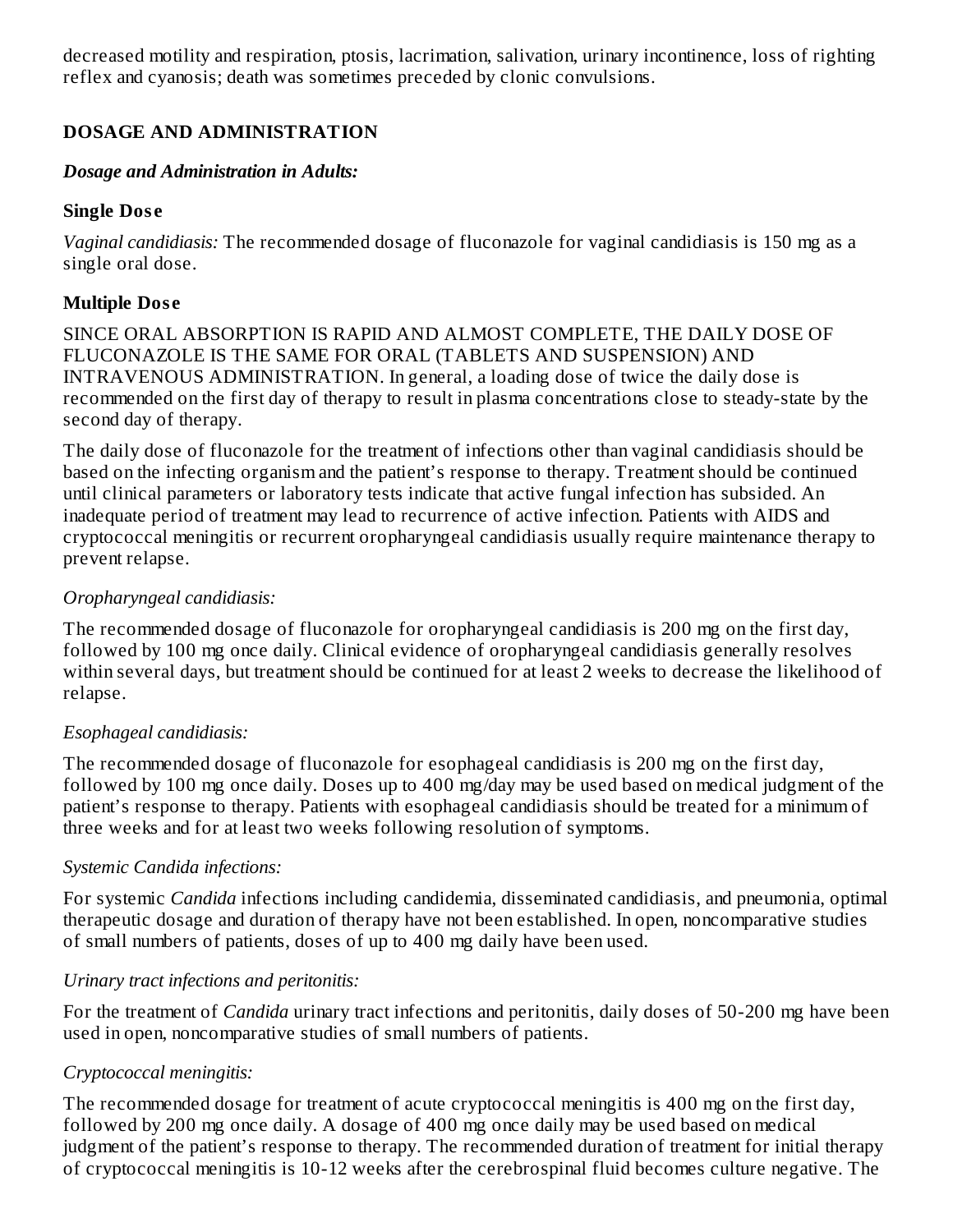recommended dosage of fluconazole for suppression of relapse of cryptococcal meningitis in patients with AIDS is 200 mg once daily.

#### *Prophylaxis in patients undergoing bone marrow transplantation:*

The recommended fluconazole daily dosage for the prevention of candidiasis of patients undergoing bone marrow transplantation is 400 mg, once daily. Patients who are anticipated to have severe granulocytopenia (less than 500 neutrophils per cu mm) should start fluconazole prophylaxis several days before the anticipated onset of neutropenia, and continue for 7 days after the neutrophil count rises above 1000 cells per cu mm.

#### *Dosage and Administration in Children:*

The following dose equivalency scheme should generally provide equivalent exposure in pediatric and adult patients:

| <b>Pediatric Patients</b> | <b>Adults</b> |
|---------------------------|---------------|
| $3 \text{ mg/kg}$         | $100$ mg      |
| $6 \text{ mg/kg}$         | $200$ mg      |
| $12^*$ mg/kg              | $400$ mg      |

\* Some older children may have clearances similar to that of adults. Absolute doses exceeding 600 mg/day are not recommended.

Experience with fluconazole in neonates is limited to pharmacokinetic studies in premature newborns. (See **CLINICAL PHARMACOLOGY**.) Based on the prolonged half-life seen in premature newborns (gestational age 26 to 29 weeks), these children, in the first two weeks of life, should receive the same dosage (mg/kg) as in older children, but administered every 72 hours. After the first two weeks, these children should be dosed once daily. No information regarding fluconazole pharmacokinetics in fullterm newborns is available.

#### *Oropharyngeal candidiasis:*

The recommended dosage of fluconazole for oropharyngeal candidiasis in children is 6 mg/kg on the first day, followed by 3 mg/kg once daily. Treatment should be administered for at least 2 weeks to decrease the likelihood of relapse.

## *Esophageal candidiasis:*

For the treatment of esophageal candidiasis, the recommended dosage of fluconazole in children is 6 mg/kg on the first day, followed by 3 mg/kg once daily. Doses up to 12 mg/kg/day may be used based on medical judgment of the patient's response to therapy. Patients with esophageal candidiasis should be treated for a minimum of three weeks and for at least 2 weeks following the resolution of symptoms.

## *Systemic Candida infections:*

For the treatment of candidemia and disseminated *Candida* infections, daily doses of 6-12 mg/kg/day have been used in an open, noncomparative study of a small number of children.

## *Cryptococcal meningitis:*

For the treatment of acute cryptococcal meningitis, the recommended dosage is 12 mg/kg on the first day, followed by 6 mg/kg once daily. A dosage of 12 mg/kg once daily may be used, based on medical judgment of the patient's response to therapy. The recommended duration of treatment for initial therapy of cryptococcal meningitis is 10-12 weeks after the cerebrospinal fluid becomes culture negative. For suppression of relapse of cryptococcal meningitis in children with AIDS, the recommended dose of fluconazole is 6 mg/kg once daily.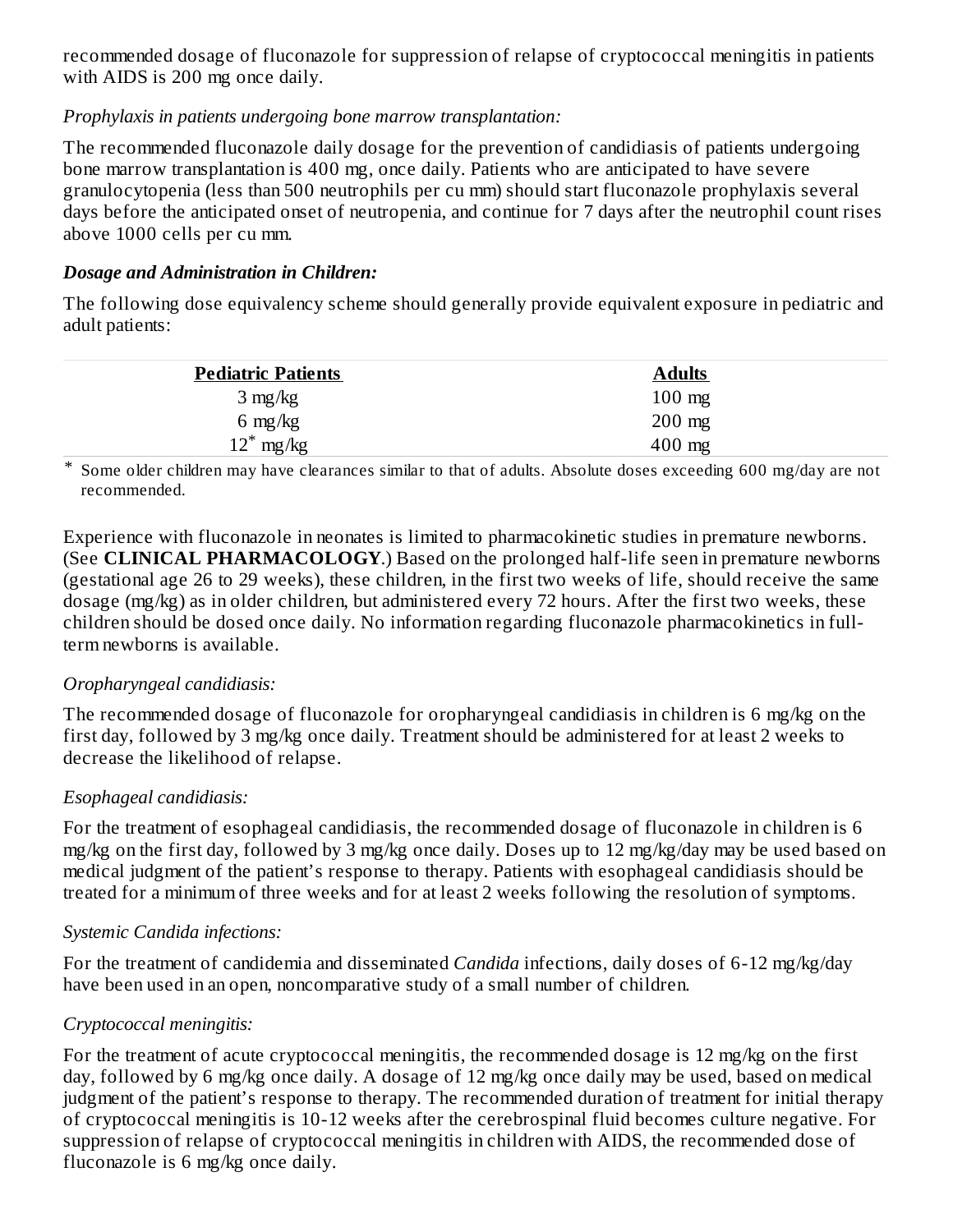#### *Dosage In Patients With Impaired Renal Function:*

Fluconazole is cleared primarily by renal excretion as unchanged drug. There is no need to adjust single dose therapy for vaginal candidiasis because of impaired renal function. In patients with impaired renal function who will receive multiple doses of fluconazole, an initial loading dose of 50 to 400 mg should be given. After the loading dose, the daily dose (according to indication) should be based on the following table:

| <b>Creatinine Clearance</b><br>(mL/min) | <b>Percent of</b><br><b>Recommended Dose</b> |
|-----------------------------------------|----------------------------------------------|
| >50                                     | 100%                                         |
| $\leq$ 50 (no dialysis)                 | 50%                                          |
| Regular dialysis                        | 100% after each dialysis                     |

Patients on regular dialysis should receive 100% of the recommended dose after each dialysis; on nondialysis days, patients should receive a reduced dose according to their creatinine clearance.

These are suggested dose adjustments based on pharmacokinetics following administration of multiple doses. Further adjustment may be needed depending upon clinical condition.

When serum creatinine is the only measure of renal function available, the following formula (based on sex, weight, and age of the patient) should be used to estimate the creatinine clearance in adults:

Males: Weight (kg)  $\times$  (140 – age)

 $72 \times$  serum creatinine (mg/100 mL)

Females: 0.85 × above value

Although the pharmacokinetics of fluconazole has not been studied in children with renal insufficiency, dosage reduction in children with renal insufficiency should parallel that recommended for adults. The following formula may be used to estimate creatinine clearance in children:

 $K \times$  linear length or height (cm)

serum creatinine (mg/100 mL)

(Where K=0.55 for children older than 1 year and 0.45 for infants.)

#### **Administration:**

Fluconazole tablets are administered orally. Fluconazole Tablets can be taken with or without food.

#### **HOW SUPPLIED**

Fluconazole Tablets USP: White to off-white, circular, flat, beveled edges, uncoated tablets containing 50 mg, 100 mg or 200 mg of fluconazole are packed in bottles. White to off-white, capsule shaped, biconvex uncoated tablets containing 150 mg of fluconazole are packaged in a single dose unit blister.

Fluconazole Tablets are supplied as follows:

Fluconazole Tablets USP 50 mg: Engraved with "P" on the front and "50" on the back. NDC 16571-210-30 Bottles of 30 NDC 16571-210-10 Bottles of 100

Fluconazole Tablets USP 100 mg: Engraved with "P" on the front and "100" on the back. NDC 16571-211-30 Bottles of 30 NDC 16571-211-10 Bottles of 100

Fluconazole Tablets USP 150 mg: Engraved with "P" on the front and "150" on the back.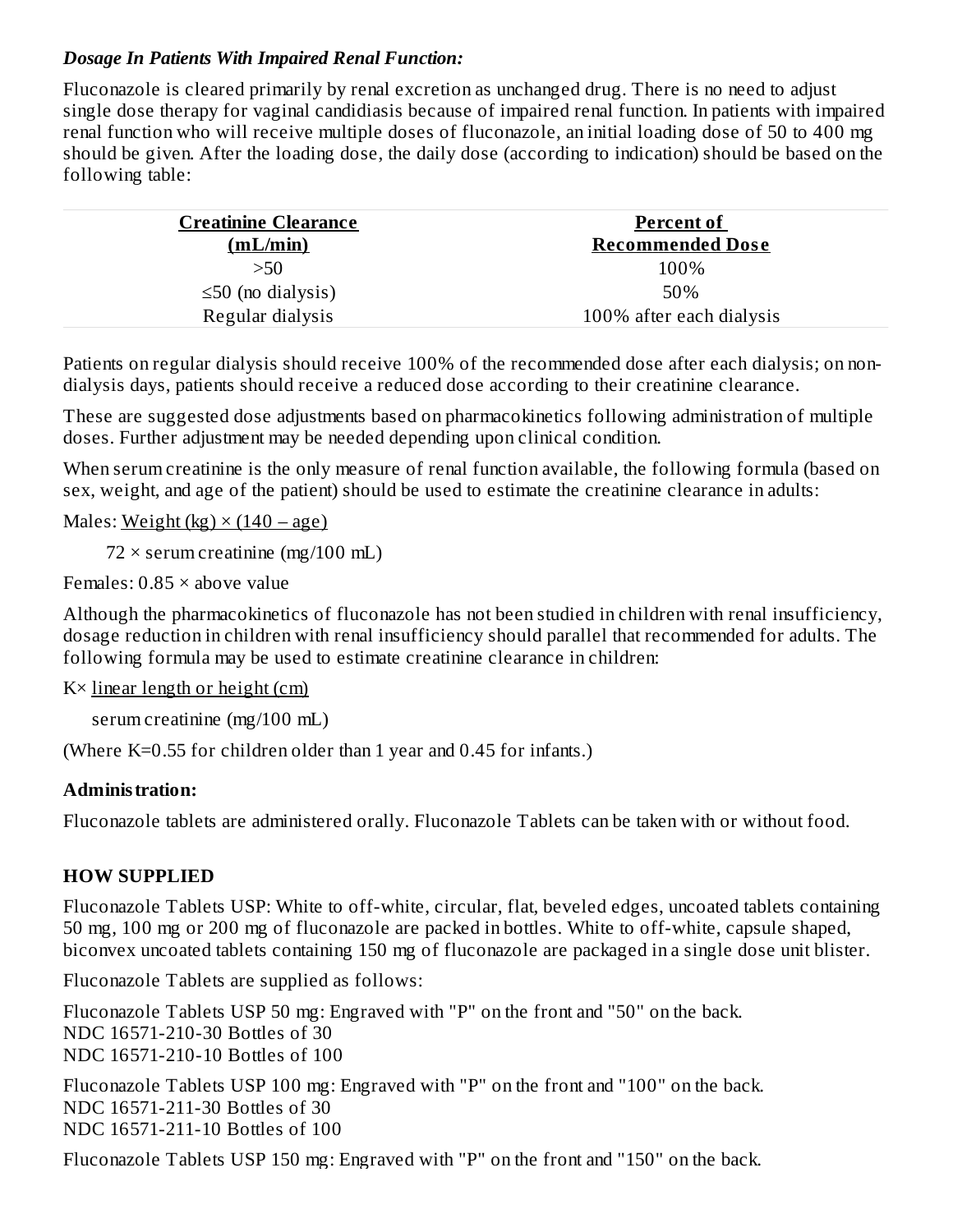NDC 16571-212-12 Unit dose package of 1

Fluconazole Tablets USP 200 mg: Engraved with "P" on the front and "200" on the back. NDC 16571-213-30 Bottles of 30 NDC 16571-213-10 Bottles of 100

**Storage:** Store at 25ºC (77ºF); excursions permitted 15ºC to 30ºC (59ºF to 86ºF) [See USP Controlled Room Temperature.]

#### **REFERENCES**

- Clinical and Laboratory Standards Institute (CLSI). Reference Method for Broth Dilution Antifungal Susceptibility Testing of Yeasts; Approved Standard-Third Edition. CLSI Document M27-A3, Clinical and Laboratory Standards Institute, 940 West Valley Road, Suite 1400, Wayne, PA,19087, USA, 2008
- Clinical and Laboratory Standards Institute (CLSI). Methods for Antifungal Disk Diffusion Susceptibility Testing of Yeasts; Approved Guideline-Second Edition. CLSI Document M44-A2, Clinical and Laboratory Standards Institute, 940 West Valley Road, Suite 1400, Wayne, PA, 19087, USA, 2009

## **Manufactured for:**

Rising Pharmaceuticals, Inc.

Allendale, NJ 07401

1-800-521-5340

#### **Manufactured by:**

Unique Pharmaceutical Laboratories (A Div. of J.B. Chemicals & Pharmaceuticals Ltd.) Worli, Mumbai 400 030, India.

121123

March 2017

## **PATIENT INFORMATION**

#### **Fluconazole Tablets USP**

This leaflet contains important information about Fluconazole Tablets. It is not meant to take the place of your doctor's instructions. Read this information carefully before you take Fluconazole Tablets. Ask your doctor or pharmacist if you do not understand any of this information or if you want to know more about Fluconazole Tablet.

#### **What Is Fluconazole Tablets.?**

Fluconazole Tablet is a tablet you swallow to treat vaginal yeast infections caused by a yeast called *Candida.* Fluconazole Tablet helps stop too much yeast from growing in the vagina so the yeast infection goes away.

Fluconazole Tablet is different from other treatments for vaginal yeast infections because it is a tablet taken by mouth. Fluconazole Tablet is also used for other conditions. However, this leaflet is only about using Fluconazole Tablet for vaginal yeast infections. For information about using Fluconazole Tablet for other reasons, ask your doctor or pharmacist. See the section of this leaflet for information about vaginal yeast infections.

## **What Is a Vaginal Yeast Infection?**

It is normal for a certain amount of yeast to be found in the vagina. Sometimes too much yeast starts to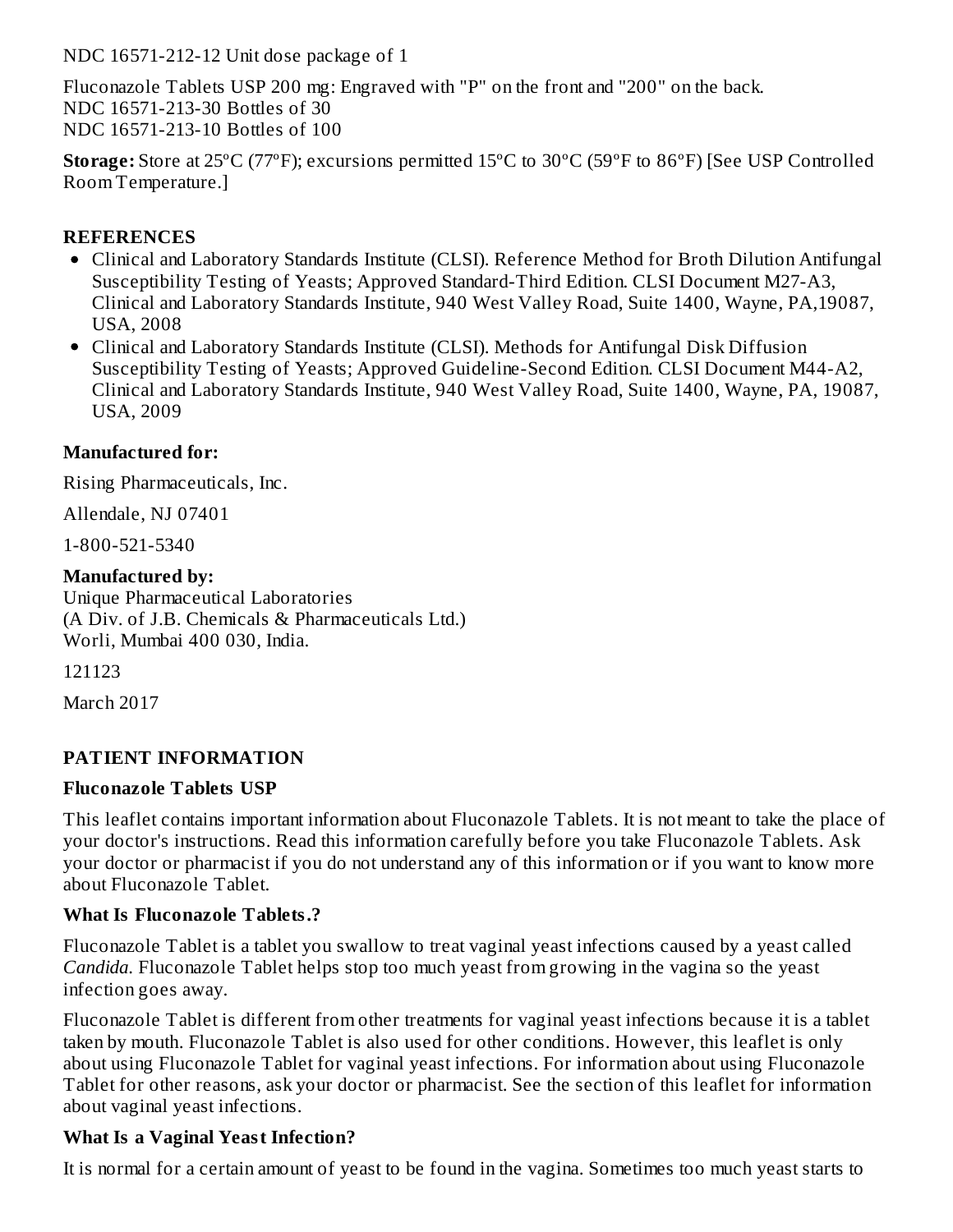grow in the vagina and this can cause a yeast infection. Vaginal yeast infections are common. About three out of every four adult women will have at least one vaginal yeast infection during their life.

Some medicines and medical conditions can increase your chance of getting a yeast infection. If you are pregnant, have diabetes, use birth control pills, or take antibiotics you may get yeast infections more often than other women. Personal hygiene and certain types of clothing may increase your chances of getting a yeast infection. Ask your doctor for tips on what you can do to help prevent vaginal yeast infections.

If you get a vaginal yeast infection, you may have any of the following symptoms:

- itching
- a burning feeling when you urinate
- redness
- soreness
- a thick white vaginal discharge that looks like cottage cheese

# **What To Tell Your Doctor Before You Start Fluconazole Tablets?**

Do not take Fluconazole Tablet if you take certain medicines. They can cause serious problems. Therefore, tell your doctor about all the medicines you take including:

- diabetes medicines such as glyburide, tolbutamide, glipizide
- blood pressure medicines like hydrochlorothiazide, losartan, amlodipine, nifedipine or felodipine
- blood thinners such as warfarin
- cyclosporine, tacrolimus or sirolimus (used to prevent rejection of organ transplants)
- rifampin or rifabutin for tuberculosis
- astemizole for allergies
- phenytoin or carbamazepine to control seizures
- theophylline to control asthma
- cisapride for heartburn
- quinidine (used to correct disturbances in heart rhythm)
- amitriptyline or nortriptyline for depression
- pimozide for psychiatric illness
- amphotericin B or voriconazole for fungal infections
- erythromycin for bacterial infections
- cyclophosphamide or vinca alkaloids such as vincristine or vinblastine for treatment of cancer
- fentanyl, afentanil or methadone for chronic pain
- halofantrine for malaria
- lipid lowering drugs such as atorvastatin, simvastatin, and fluvastatin
- non-steroidal anti-inflammatory drugs including celecoxib, ibuprofen, and naproxen
- prednisone, a steroid used to treat skin, gastrointestinal, hematological or respiratory disorders
- antiviral medications used to treat HIV like saquinavir or zidovudine
- tofacitinib for rheumatoid arthritis
- vitamin A nutritional supplement

Since there are many brand names for these medicines, check with your doctor or pharmacist if you have any questions.

- are taking any over-the-counter medicines you can buy without a prescription, including natural or herbal remedies
- have any liver problems
- have any other medical conditions
- are pregnant, plan to become pregnant, or think you might be pregnant. Your doctor will discuss whether Fluconazole Tablet is right for you.
- are breast-feeding. Fluconazole Tablets can pass through breast milk to the baby.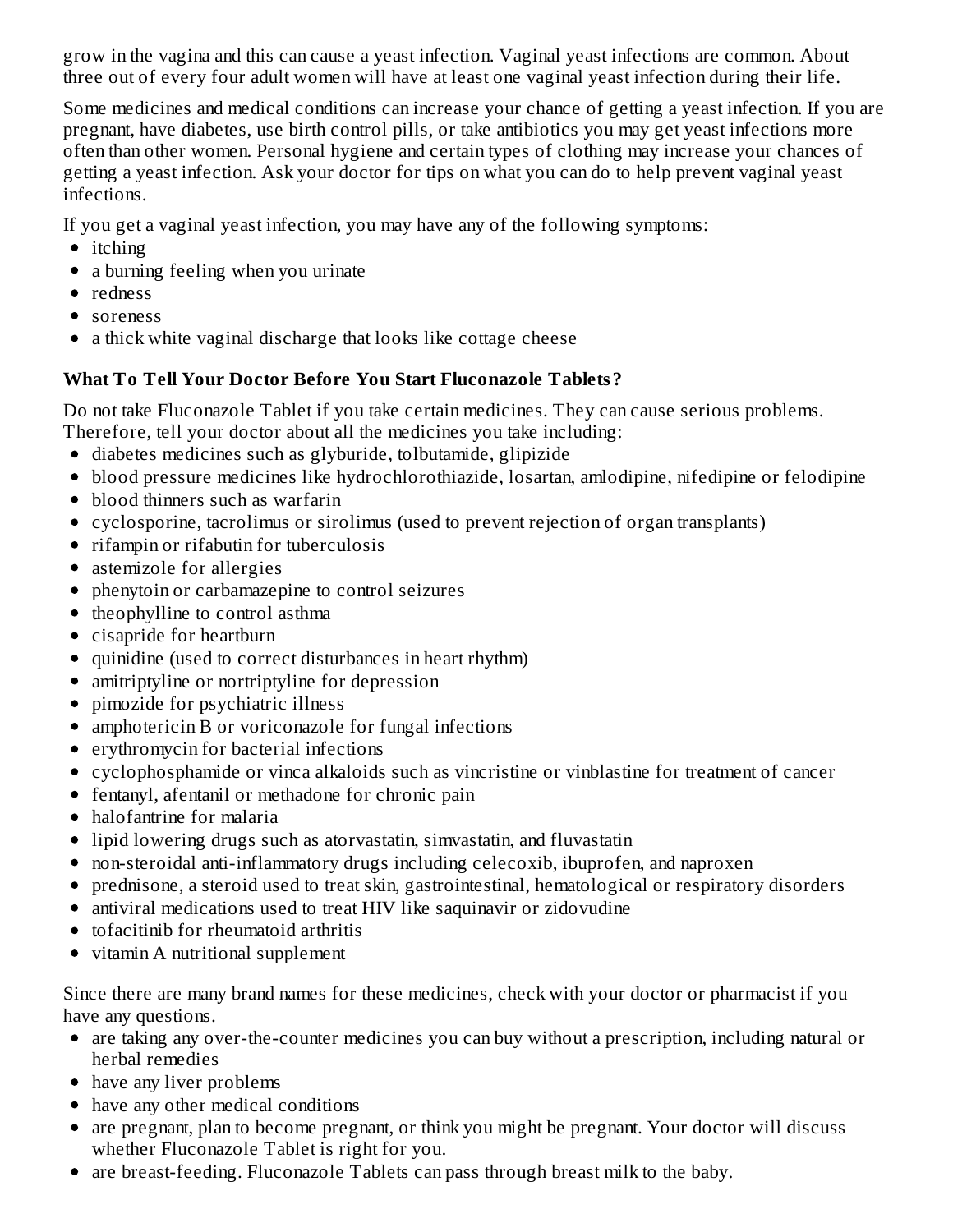- are allergic to any other medicines including those used to treat yeast and other fungal infections
- are allergic to any of the ingredients in Fluconazole Tablets. The main ingredient of Fluconazole Tablets is fluconazole. If you need to know the inactive ingredients, ask your doctor or pharmacist.

#### **Who Should Not Take Fluconazole Tablets?**

To avoid a possible serious reaction, do NOT take Fluconazole Tablets if you are taking erythromycin, astemizole, pimozide, quinidine, and cisapride (Propulsid $^{\circledR}$ ) since it can cause changes in heartbeat in some people if taken with Fluconazole Tablets.

#### **How Should I Take Fluconazole Tablets?**

Take Fluconazole Tablets by mouth with or without food. You can take Fluconazole Tablets at any time of the day.

Fluconazole Tablets keeps working for several days to treat the infection. Generally the symptoms start to go away after 24 hours. However, it may take several days for your symptoms to go away completely. If there is no change in your symptoms after a few days, call your doctor.

#### **Just swallow 1 Fluconazole Tablet to treat your vaginal yeast infection.**

#### **What Should I Avoid While Taking Fluconazole Tablets?**

Some medicines can affect how well Fluconazole Tablets works. Check with your doctor before starting any new medicines within seven days of taking Fluconazole Tablet.

#### **What Are the Possible Side Effects of Fluconazole Tablets?**

Like all medicines, Fluconazole Tablets may cause some side effects that are usually mild to moderate.

The most common side effects of Fluconazole Tablets are:

- headache
- diarrhea
- nausea or upset stomach
- dizziness
- stomach pain
- changes in the way food tastes

Allergic reactions to Fluconazole Tablets are rare, but they can be very serious if not treated right away by a doctor. If you cannot reach your doctor, go to the nearest hospital emergency room. Signs of an allergic reaction can include shortness of breath; coughing; wheezing; fever; chills; throbbing of the heart or ears; swelling of the eyelids, face, mouth, neck, or any other part of the body; or skin rash, hives, blisters or skin peeling.

Fluconazole Tablets has been linked to rare cases of serious liver damage, including deaths, mostly in patients with serious medical problems. Call your doctor if your skin or eyes become yellow, your urine turns a darker color, your stools (bowel movements) are light-colored, or if you vomit or feel like vomiting or if you have severe skin itching.

In patients with serious conditions such as AIDS or cancer, rare cases of severe rashes with skin peeling have been reported. Tell your doctor right away if you get a rash while taking Fluconazole Tablets.

Fluconazole Tablets may cause other less common side effects besides those listed here. If you develop any side effects that concern you, call your doctor. For a list of all side effects, ask your doctor or pharmacist.

#### **What to Do For an Overdos e**

In case of an accidental overdose, call your doctor right away or go to the nearest emergency room.

#### **How to Store Fluconazole Tablets**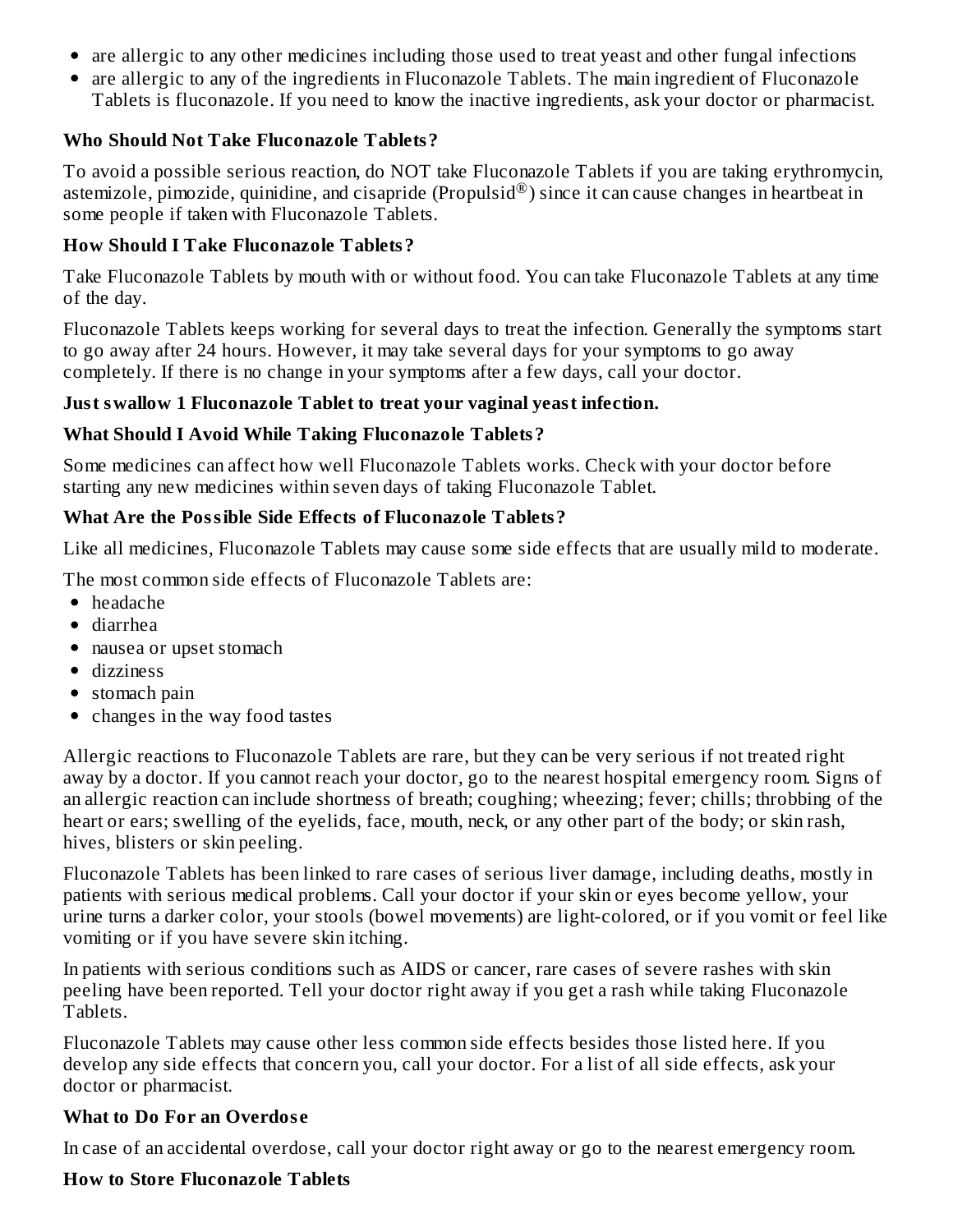Store at 20 $\degree$  to 25 $\degree$ C (68 $\degree$  to 77 $\degree$ F).

Keep Fluconazole Tablets and all medicines out of the reach of children.

#### **General Advice about Pres cription Medicines**

Medicines are sometimes prescribed for conditions that are mentioned in patient information leaflets. Do not use Fluconazole Tablets for a condition for which it was not prescribed. Do not give Fluconazole Tablets to other people, even if they have the same symptoms you have. It may harm them.

This leaflet summarizes the most important information about Fluconazole Tablets. If you would like more information, talk with your doctor. You can ask your pharmacist or doctor for information about Fluconazole Tablets that is written for health professionals.

For more information call 1-(800)-521-5340

\* The brand names mentioned are registered trademarks of their respective manufacturers.

#### **Manufactured for:**

Rising Pharmaceuticals, Inc. Allendale, NJ 07401 1-800-521-5340

#### **Manufactured by:**

Unique Pharmaceutical Laboratories (A Div. of J.B. Chemicals & Pharmaceuticals Ltd.) Worli, Mumbai 400 030, India.

121123 March 2017

#### **PRINCIPAL DISPLAY PANEL - 50 mg**

**Rising NDC 16571-210-30**

**Fluconazole**

**Tablets USP**

**50 mg**

**30 Tablets**

**Rx only**



**Rising NDC 16571-210-10**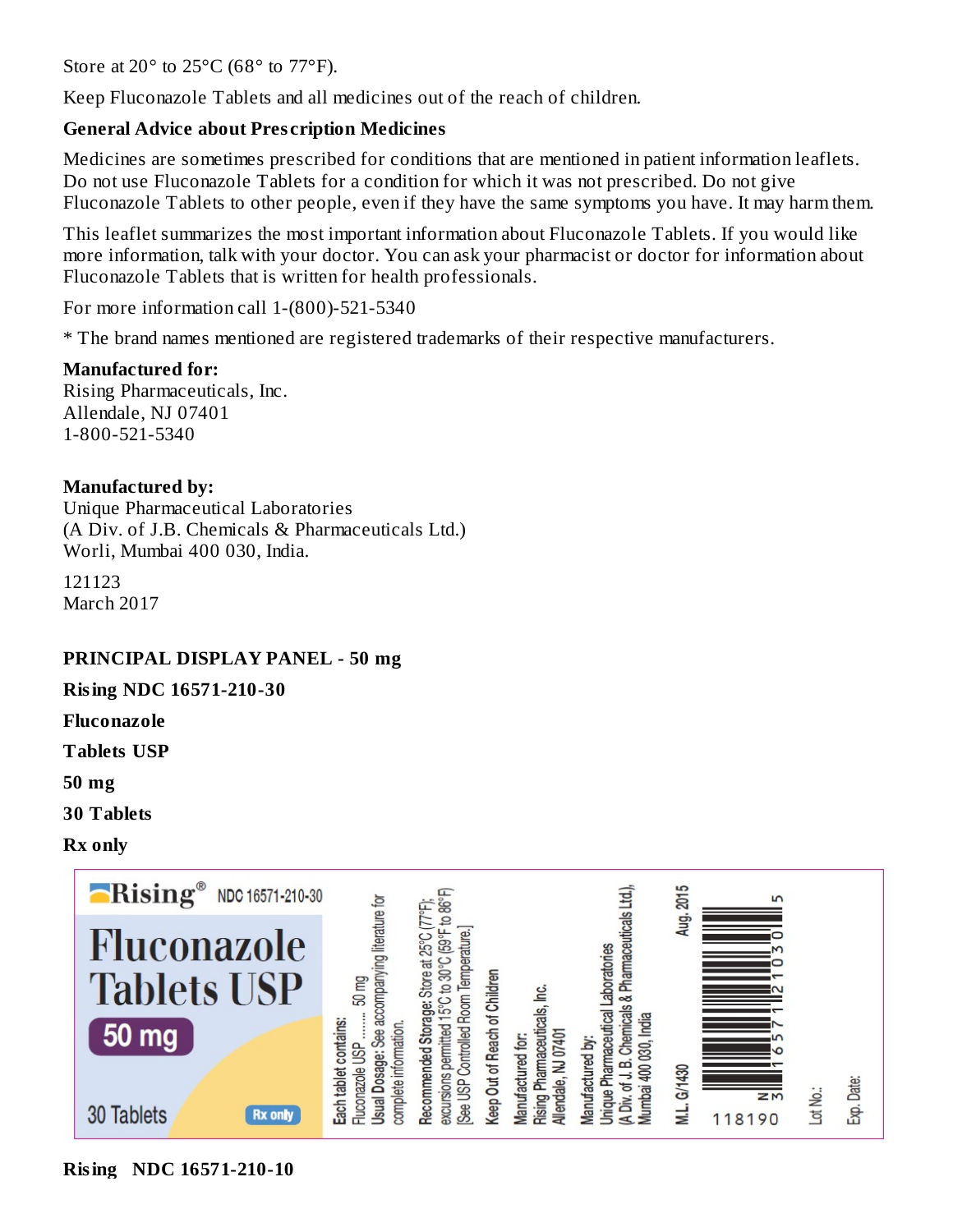**Fluconazole Tablets USP 50 mg 100 Tablets Rx only**



#### **PRINCIPAL DISPLAY PANEL - 100 mg**

**Rising NDC 16571-211-30 Fluconazole Tablets USP 100 mg 30 Tablets Rx only**



**Rising NDC 16571-211-10 Fluconazole Tablets USP 100 mg 100 Tablets Rx only**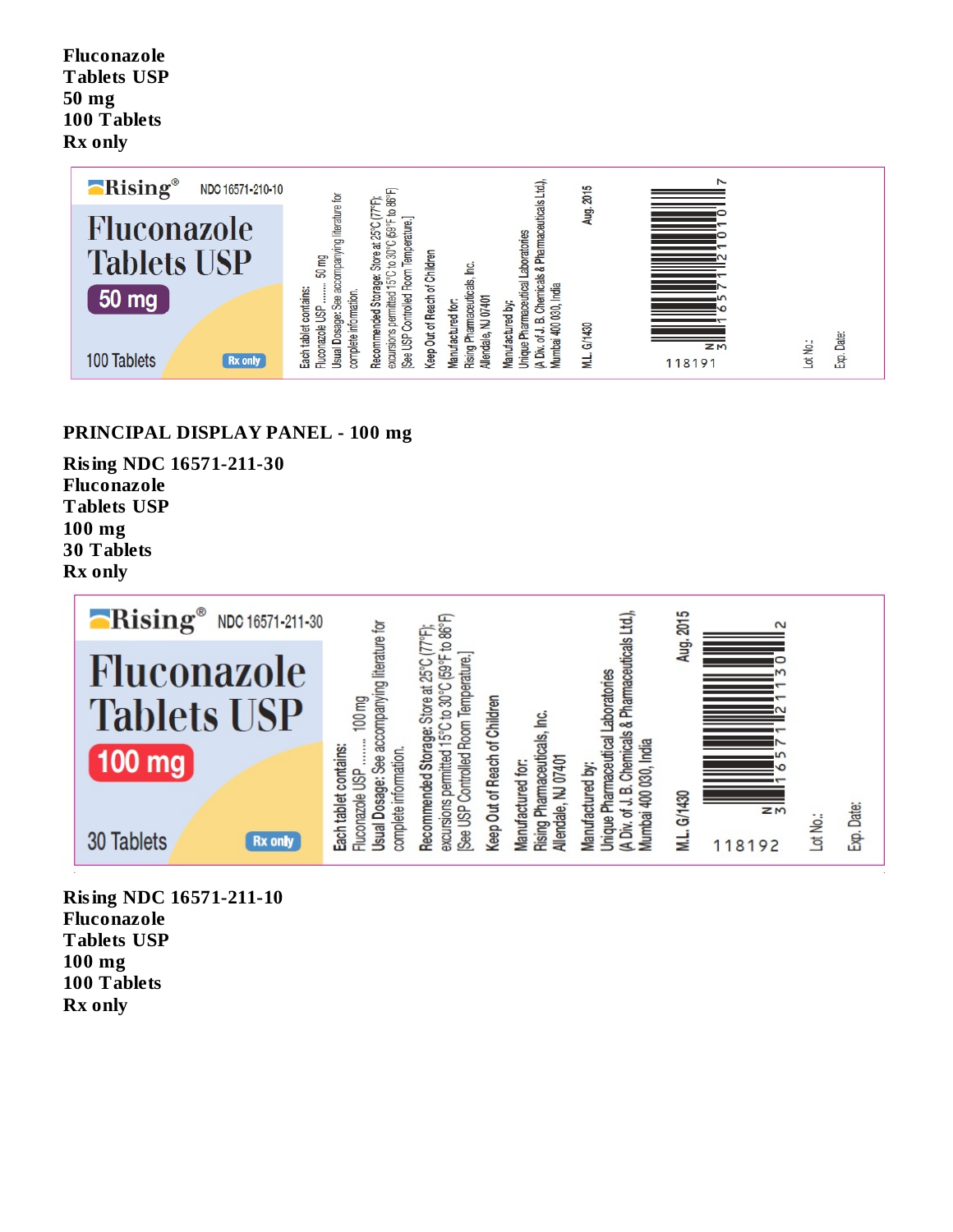

#### **PRINCIPAL DISPLAY PANEL - 200 mg**

**Rising NDC 16571-213-30 Fluconazole Tablets USP 200 mg 30 Tablets Rx only**



**Rising NDC 16571-213-10 Fluconazole Tablets USP 200 mg 100 Tablets Rx only**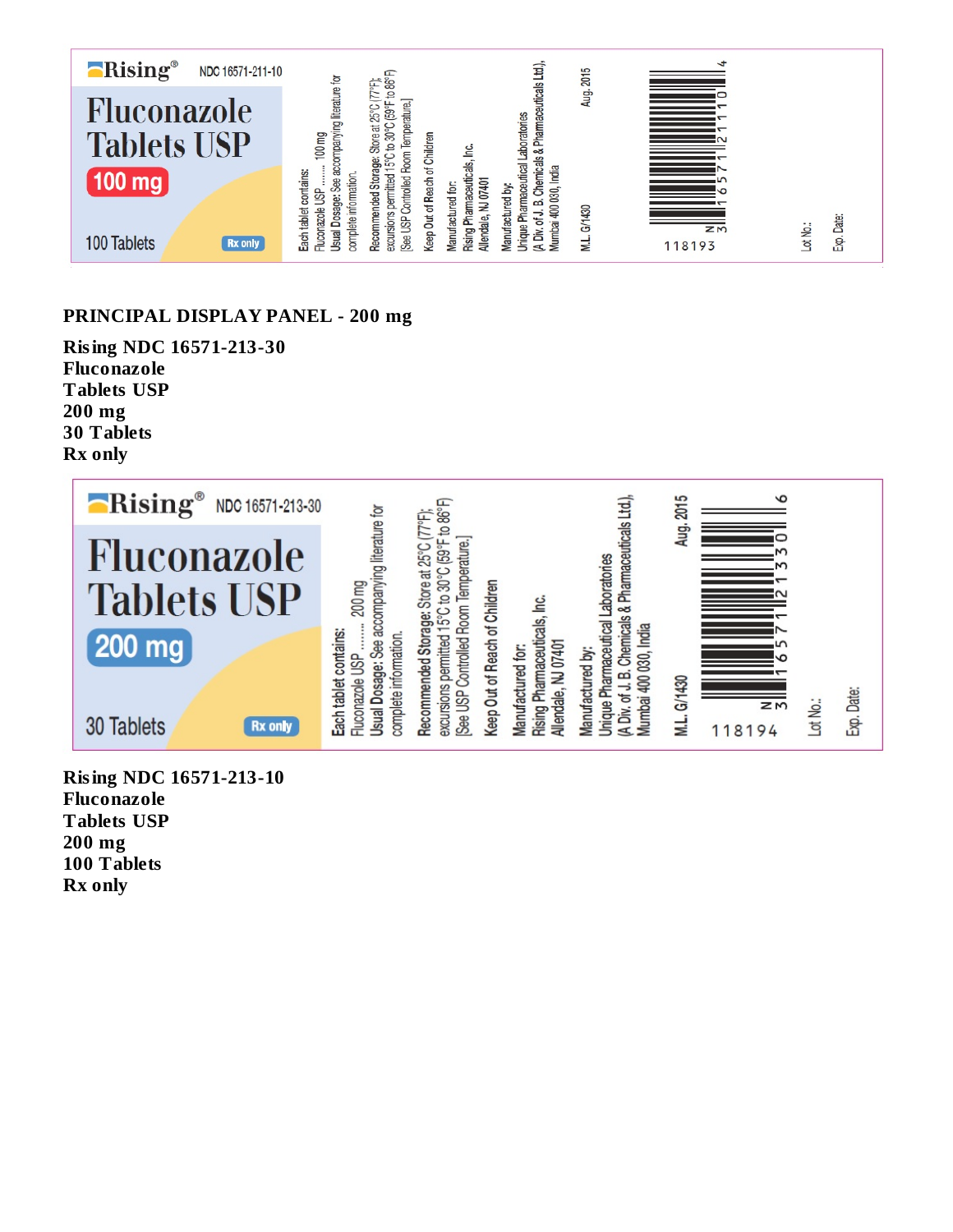| <b>Rising®</b>                                                                                                                       |                                                    | NDC 16571-213-10                                  |      |                                                                                                                         |                                                                                                                                        |                               |                                                                               |                                                                                                             |                       | Aug. 2015                                      |                             | ထ    |                 |          |                           |
|--------------------------------------------------------------------------------------------------------------------------------------|----------------------------------------------------|---------------------------------------------------|------|-------------------------------------------------------------------------------------------------------------------------|----------------------------------------------------------------------------------------------------------------------------------------|-------------------------------|-------------------------------------------------------------------------------|-------------------------------------------------------------------------------------------------------------|-----------------------|------------------------------------------------|-----------------------------|------|-----------------|----------|---------------------------|
| Fluconazole<br><b>Tablets USP</b><br><b>200 mg</b><br>100 Tablets                                                                    |                                                    | <b>Rx only</b>                                    |      | Jsual Dosage: See accompanying literature for complete information.<br>Fluconazole USP  200 mg<br>Each tablet contains: | excursions permitted 15°C to 30°C (59°F to 86°F)<br>Recommended Storage: Store at 25°C (77°F)<br>See USP Controlled Room Temperature.] | Keep Out of Reach of Children | <b>Rising Pharmaceuticals, Inc.</b><br>Jendale, NJ 07401<br>Vanufactured for: | A Div. of J. B. Chemicals & Pharmaceuticals Ltd.),<br>hique Pharmaceutical Laboratories<br>kanufactured by: | Aumbai 400 030, India | M.L. G/1430                                    | 118195                      | zΜ   |                 | Lot No.: | Exp. Date:                |
| <b>FLUCONAZOLE</b><br>fluconazole tablet                                                                                             |                                                    |                                                   |      |                                                                                                                         |                                                                                                                                        |                               |                                                                               |                                                                                                             |                       |                                                |                             |      |                 |          |                           |
| <b>Product Information</b>                                                                                                           |                                                    |                                                   |      |                                                                                                                         |                                                                                                                                        |                               |                                                                               |                                                                                                             |                       |                                                |                             |      |                 |          |                           |
| Product Type                                                                                                                         |                                                    |                                                   |      | HUMAN PRESCRIPTION DRUG                                                                                                 |                                                                                                                                        |                               |                                                                               | <b>Item Code (Source)</b>                                                                                   |                       |                                                |                             |      | NDC:16571-210   |          |                           |
| <b>Route of Administration</b>                                                                                                       |                                                    |                                                   | ORAL |                                                                                                                         |                                                                                                                                        |                               |                                                                               |                                                                                                             |                       |                                                |                             |      |                 |          |                           |
| <b>Active Ingredient/Active Moiety</b><br><b>Ingredient Name</b><br>FLUCONAZOLE (UNII: 8 VZV102JFY) (FLUCONAZOLE - UNII:8 VZV102JFY) |                                                    |                                                   |      |                                                                                                                         |                                                                                                                                        |                               |                                                                               |                                                                                                             |                       | <b>Basis of Strength</b><br><b>FLUCONAZOLE</b> |                             |      | $50$ mg         | Strength |                           |
| <b>Inactive Ingredients</b>                                                                                                          |                                                    |                                                   |      |                                                                                                                         |                                                                                                                                        |                               |                                                                               |                                                                                                             |                       |                                                |                             |      |                 |          |                           |
|                                                                                                                                      |                                                    |                                                   |      | <b>Ingredient Name</b>                                                                                                  |                                                                                                                                        |                               |                                                                               |                                                                                                             |                       |                                                |                             |      |                 | Strength |                           |
| CELLULOSE, MICRO CRYSTALLINE (UNII: OP1R32D61U)                                                                                      |                                                    |                                                   |      |                                                                                                                         |                                                                                                                                        |                               |                                                                               |                                                                                                             |                       |                                                |                             |      |                 |          |                           |
| ANHYDROUS DIBASIC CALCIUM PHOSPHATE (UNII: L11K75P92J)                                                                               |                                                    |                                                   |      |                                                                                                                         |                                                                                                                                        |                               |                                                                               |                                                                                                             |                       |                                                |                             |      |                 |          |                           |
| PO VIDONE (UNII: FZ989GH94E)                                                                                                         |                                                    |                                                   |      |                                                                                                                         |                                                                                                                                        |                               |                                                                               |                                                                                                             |                       |                                                |                             |      |                 |          |                           |
| CROSCARMELLOSE SODIUM (UNII: M28OL1HH48)<br>MAGNESIUM STEARATE (UNII: 70097M6I30)                                                    |                                                    |                                                   |      |                                                                                                                         |                                                                                                                                        |                               |                                                                               |                                                                                                             |                       |                                                |                             |      |                 |          |                           |
|                                                                                                                                      |                                                    |                                                   |      |                                                                                                                         |                                                                                                                                        |                               |                                                                               |                                                                                                             |                       |                                                |                             |      |                 |          |                           |
| <b>Product Characteristics</b>                                                                                                       |                                                    |                                                   |      |                                                                                                                         |                                                                                                                                        |                               |                                                                               |                                                                                                             |                       |                                                |                             |      |                 |          |                           |
| Color                                                                                                                                |                                                    | WHITE (White to off-white)                        |      |                                                                                                                         |                                                                                                                                        |                               |                                                                               |                                                                                                             | <b>Score</b>          |                                                |                             |      |                 | no score |                           |
| <b>Shape</b>                                                                                                                         | ROUND (circular, flat, beveled edges)              |                                                   |      |                                                                                                                         |                                                                                                                                        |                               |                                                                               | <b>Size</b>                                                                                                 |                       |                                                |                             |      | 6 <sub>mm</sub> |          |                           |
| Flavor                                                                                                                               |                                                    |                                                   |      |                                                                                                                         |                                                                                                                                        |                               |                                                                               | <b>Imprint Code</b>                                                                                         |                       |                                                |                             | P;50 |                 |          |                           |
| <b>Contains</b>                                                                                                                      |                                                    |                                                   |      |                                                                                                                         |                                                                                                                                        |                               |                                                                               |                                                                                                             |                       |                                                |                             |      |                 |          |                           |
| Packaging                                                                                                                            |                                                    |                                                   |      |                                                                                                                         |                                                                                                                                        |                               |                                                                               |                                                                                                             |                       |                                                |                             |      |                 |          |                           |
| <b>Item Code</b><br>#                                                                                                                |                                                    |                                                   |      | <b>Package Description</b>                                                                                              |                                                                                                                                        |                               |                                                                               |                                                                                                             |                       |                                                | <b>Marketing Start Date</b> |      |                 |          | <b>Marketing End Date</b> |
| 1 NDC:16571-210-30                                                                                                                   |                                                    | 30 in 1 BOTTLE; Type 0: Not a Combination Product |      |                                                                                                                         |                                                                                                                                        |                               |                                                                               | 03/25/2014                                                                                                  |                       |                                                |                             |      |                 |          |                           |
| 2 NDC:16571-210-10                                                                                                                   | 100 in 1 BOTTLE; Type 0: Not a Combination Product |                                                   |      |                                                                                                                         |                                                                                                                                        |                               |                                                                               | 03/25/2014                                                                                                  |                       |                                                |                             |      |                 |          |                           |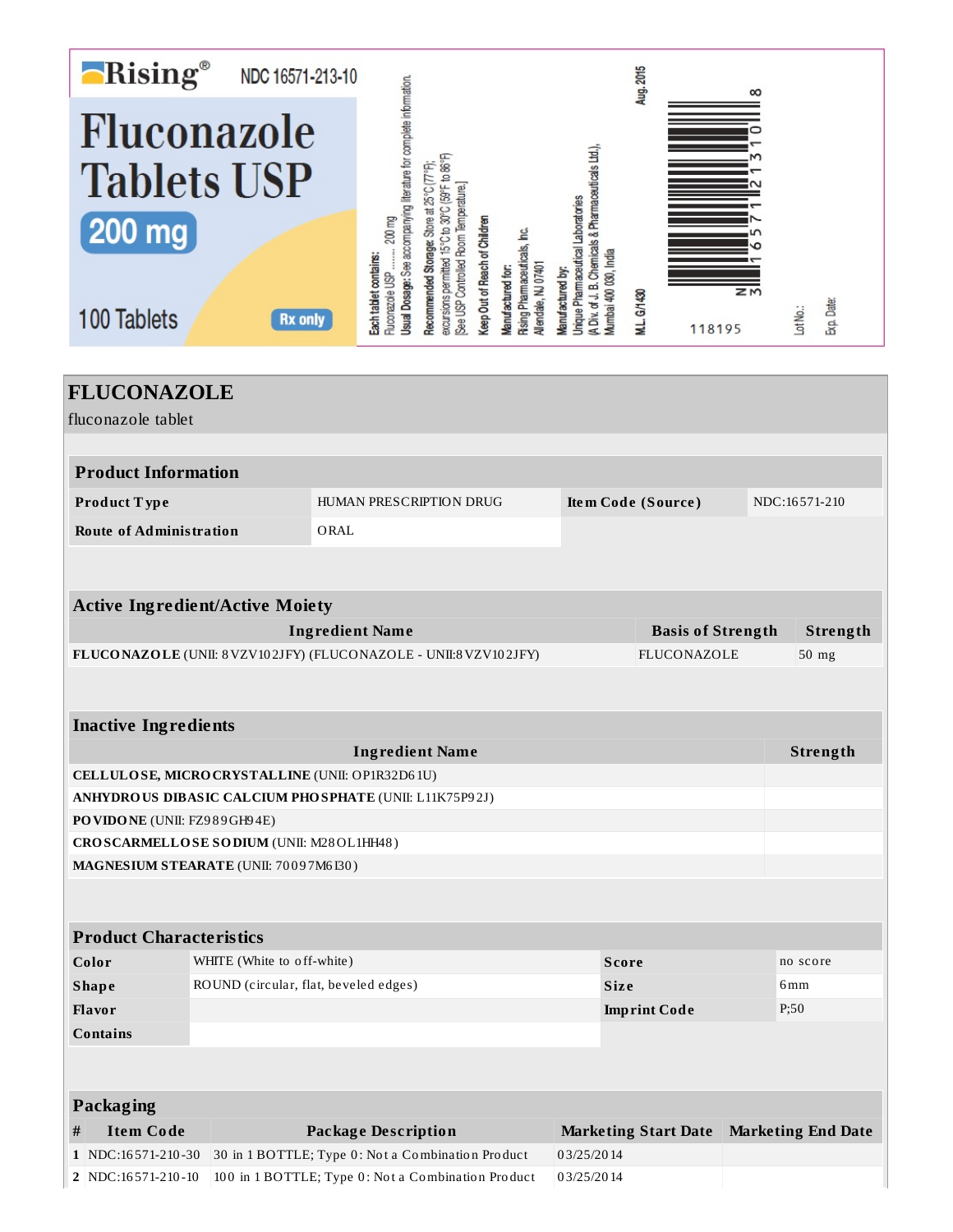| <b>Marketing Information</b><br><b>Application Number or Monograph Citation</b><br><b>Marketing Category</b><br>ANDA076957<br><b>ANDA</b> |                            |                                                                  | <b>Marketing Start Date</b><br><b>Marketing End Date</b><br>03/25/2014 |                             |               |                           |
|-------------------------------------------------------------------------------------------------------------------------------------------|----------------------------|------------------------------------------------------------------|------------------------------------------------------------------------|-----------------------------|---------------|---------------------------|
|                                                                                                                                           |                            |                                                                  |                                                                        |                             |               |                           |
| <b>FLUCONAZOLE</b><br>fluconazole tablet                                                                                                  |                            |                                                                  |                                                                        |                             |               |                           |
| <b>Product Information</b>                                                                                                                |                            |                                                                  |                                                                        |                             |               |                           |
| Product Type                                                                                                                              |                            | HUMAN PRESCRIPTION DRUG                                          | Item Code (Source)                                                     |                             | NDC:16571-211 |                           |
| <b>Route of Administration</b>                                                                                                            |                            | ORAL                                                             |                                                                        |                             |               |                           |
|                                                                                                                                           |                            |                                                                  |                                                                        |                             |               |                           |
| <b>Active Ingredient/Active Moiety</b>                                                                                                    |                            |                                                                  |                                                                        |                             |               |                           |
|                                                                                                                                           |                            | <b>Ingredient Name</b>                                           |                                                                        | <b>Basis of Strength</b>    |               | Strength                  |
|                                                                                                                                           |                            | FLUCONAZOLE (UNII: 8 VZV102JFY) (FLUCONAZOLE - UNII:8 VZV102JFY) | <b>FLUCONAZOLE</b>                                                     |                             |               | $100$ mg                  |
|                                                                                                                                           |                            |                                                                  |                                                                        |                             |               |                           |
| <b>Inactive Ingredients</b>                                                                                                               |                            |                                                                  |                                                                        |                             |               |                           |
|                                                                                                                                           |                            | <b>Ingredient Name</b>                                           |                                                                        |                             |               | Strength                  |
| CELLULOSE, MICRO CRYSTALLINE (UNII: OP1R32D61U)                                                                                           |                            |                                                                  |                                                                        |                             |               |                           |
|                                                                                                                                           |                            | ANHYDROUS DIBASIC CALCIUM PHOSPHATE (UNII: L11K75P92J)           |                                                                        |                             |               |                           |
| PO VIDO NE (UNII: FZ989GH94E)<br>CROSCARMELLOSE SODIUM (UNII: M28OL1HH48)                                                                 |                            |                                                                  |                                                                        |                             |               |                           |
| MAGNESIUM STEARATE (UNII: 70097M6I30)                                                                                                     |                            |                                                                  |                                                                        |                             |               |                           |
|                                                                                                                                           |                            |                                                                  |                                                                        |                             |               |                           |
| <b>Product Characteristics</b>                                                                                                            |                            |                                                                  |                                                                        |                             |               |                           |
| Color                                                                                                                                     | WHITE (White to off-white) |                                                                  |                                                                        | <b>Score</b>                |               | no score                  |
| <b>Shape</b>                                                                                                                              |                            | ROUND (circular, flat, beveled edges)                            |                                                                        | <b>Size</b>                 |               | 8 mm                      |
| Flavor                                                                                                                                    |                            |                                                                  |                                                                        | <b>Imprint Code</b>         |               | $P$ ; 100                 |
| <b>Contains</b>                                                                                                                           |                            |                                                                  |                                                                        |                             |               |                           |
|                                                                                                                                           |                            |                                                                  |                                                                        |                             |               |                           |
| Packaging                                                                                                                                 |                            |                                                                  |                                                                        |                             |               |                           |
| <b>Item Code</b><br>#                                                                                                                     |                            | <b>Package Description</b>                                       |                                                                        | <b>Marketing Start Date</b> |               | <b>Marketing End Date</b> |
| 1 NDC:16571-211-30                                                                                                                        |                            | 30 in 1 BOTTLE; Type 0: Not a Combination Product                | 03/25/2014                                                             |                             |               |                           |
| 2 NDC:16571-211-10<br>100 in 1 BOTTLE; Type 0: Not a Combination Product<br>03/25/2014                                                    |                            |                                                                  |                                                                        |                             |               |                           |
|                                                                                                                                           |                            |                                                                  |                                                                        |                             |               |                           |
| <b>Marketing Information</b>                                                                                                              |                            |                                                                  |                                                                        |                             |               |                           |
| <b>Marketing Category</b>                                                                                                                 |                            | <b>Application Number or Monograph Citation</b>                  |                                                                        | <b>Marketing Start Date</b> |               | <b>Marketing End Date</b> |
| ANDA                                                                                                                                      | ANDA076957                 |                                                                  | 03/25/2014                                                             |                             |               |                           |
|                                                                                                                                           |                            |                                                                  |                                                                        |                             |               |                           |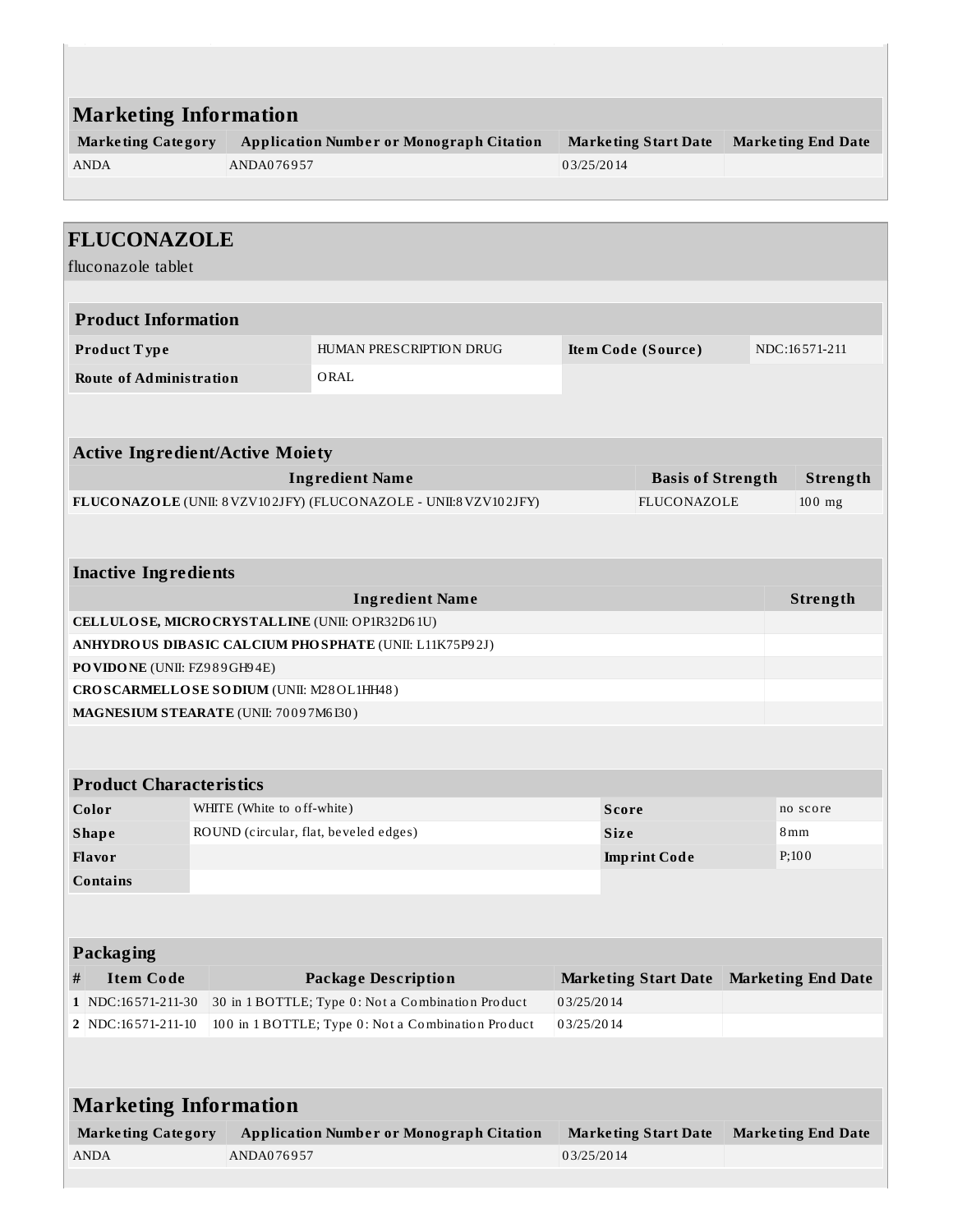| <b>FLUCONAZOLE</b><br>fluconazole tablet |                                                                                        |                                                                  |              |                             |                    |                           |  |  |
|------------------------------------------|----------------------------------------------------------------------------------------|------------------------------------------------------------------|--------------|-----------------------------|--------------------|---------------------------|--|--|
|                                          |                                                                                        |                                                                  |              |                             |                    |                           |  |  |
| <b>Product Information</b>               |                                                                                        |                                                                  |              |                             |                    |                           |  |  |
| Product Type                             | HUMAN PRESCRIPTION DRUG<br>NDC:16571-212<br>Item Code (Source)                         |                                                                  |              |                             |                    |                           |  |  |
| <b>Route of Administration</b>           |                                                                                        | ORAL                                                             |              |                             |                    |                           |  |  |
|                                          |                                                                                        |                                                                  |              |                             |                    |                           |  |  |
| <b>Active Ingredient/Active Moiety</b>   |                                                                                        |                                                                  |              |                             |                    |                           |  |  |
|                                          |                                                                                        | <b>Ingredient Name</b>                                           |              | <b>Basis of Strength</b>    |                    | Strength                  |  |  |
|                                          |                                                                                        | FLUCONAZOLE (UNII: 8 VZV102JFY) (FLUCONAZOLE - UNII:8 VZV102JFY) |              | FLUCONAZOLE                 |                    | 150 mg                    |  |  |
|                                          |                                                                                        |                                                                  |              |                             |                    |                           |  |  |
| <b>Inactive Ingredients</b>              |                                                                                        |                                                                  |              |                             |                    |                           |  |  |
|                                          |                                                                                        | <b>Ingredient Name</b>                                           |              |                             |                    | Strength                  |  |  |
|                                          |                                                                                        | CELLULOSE, MICRO CRYSTALLINE (UNII: OP1R32D61U)                  |              |                             |                    |                           |  |  |
|                                          | ANHYDROUS DIBASIC CALCIUM PHOSPHATE (UNII: L11K75P92J)                                 |                                                                  |              |                             |                    |                           |  |  |
| PO VIDO NE (UNII: FZ989GH94E)            |                                                                                        |                                                                  |              |                             |                    |                           |  |  |
| CROSCARMELLOSE SODIUM (UNII: M28OL1HH48) |                                                                                        |                                                                  |              |                             |                    |                           |  |  |
| MAGNESIUM STEARATE (UNII: 70097M6I30)    |                                                                                        |                                                                  |              |                             |                    |                           |  |  |
|                                          |                                                                                        |                                                                  |              |                             |                    |                           |  |  |
|                                          |                                                                                        |                                                                  |              |                             |                    |                           |  |  |
| <b>Product Characteristics</b>           |                                                                                        |                                                                  |              |                             |                    |                           |  |  |
| white (White to off-white)<br>Color      |                                                                                        |                                                                  | <b>Score</b> |                             | no score           |                           |  |  |
| <b>Shape</b>                             | ROUND (circular, flat, beveled edges)<br><b>Size</b>                                   |                                                                  |              |                             | $10 \,\mathrm{mm}$ |                           |  |  |
| Flavor                                   |                                                                                        |                                                                  |              | <b>Imprint Code</b>         |                    | P;150                     |  |  |
| <b>Contains</b>                          |                                                                                        |                                                                  |              |                             |                    |                           |  |  |
|                                          |                                                                                        |                                                                  |              |                             |                    |                           |  |  |
|                                          |                                                                                        |                                                                  |              |                             |                    |                           |  |  |
| <b>Packaging</b>                         |                                                                                        |                                                                  |              |                             |                    |                           |  |  |
| <b>Item Code</b><br>#                    | <b>Marketing End Date</b><br><b>Package Description</b><br><b>Marketing Start Date</b> |                                                                  |              |                             |                    |                           |  |  |
| 1 NDC:16571-212-12                       |                                                                                        | 1 in 1 PACKAGE; Type 0: Not a Combination Product                | 03/01/2017   |                             |                    |                           |  |  |
|                                          |                                                                                        |                                                                  |              |                             |                    |                           |  |  |
|                                          |                                                                                        |                                                                  |              |                             |                    |                           |  |  |
| <b>Marketing Information</b>             |                                                                                        |                                                                  |              |                             |                    |                           |  |  |
| <b>Marketing Category</b>                |                                                                                        | <b>Application Number or Monograph Citation</b>                  |              | <b>Marketing Start Date</b> |                    | <b>Marketing End Date</b> |  |  |
| <b>ANDA</b>                              | ANDA076957                                                                             |                                                                  | 03/01/2017   |                             |                    |                           |  |  |
|                                          |                                                                                        |                                                                  |              |                             |                    |                           |  |  |

| <b>FLUCONAZOLE</b>         |                         |                    |               |  |  |  |  |
|----------------------------|-------------------------|--------------------|---------------|--|--|--|--|
| fluconazole tablet         |                         |                    |               |  |  |  |  |
|                            |                         |                    |               |  |  |  |  |
| <b>Product Information</b> |                         |                    |               |  |  |  |  |
| <b>Product Type</b>        | HUMAN PRESCRIPTION DRUG | Item Code (Source) | NDC:16571-213 |  |  |  |  |